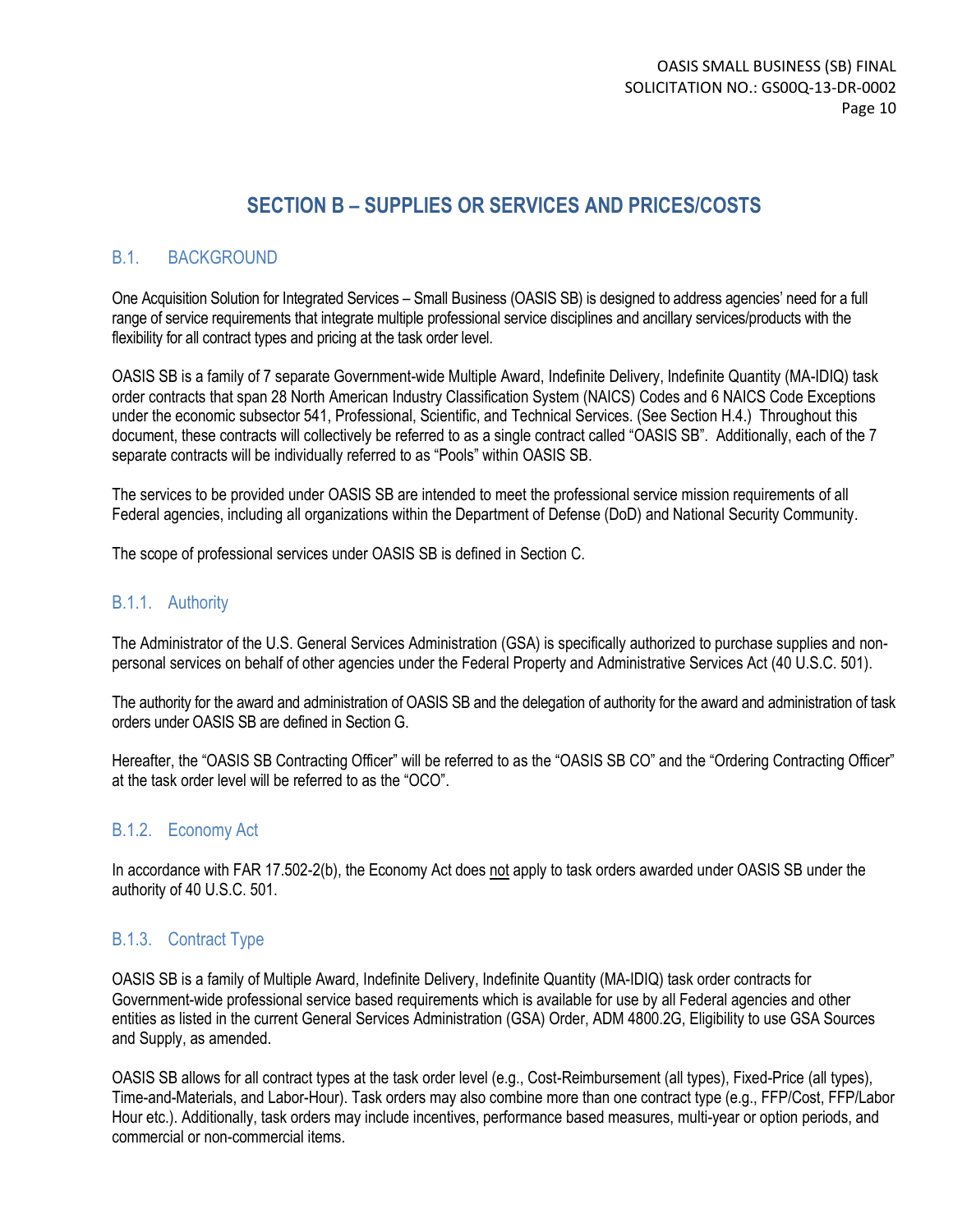#### B.1.4. Minimum Guarantee and Maximum Ceiling

The minimum guarantee is \$2,500 for each OASIS SB Contractor that does not obtain a task order award for the term of OASIS SB, including Option I, if exercised.

The minimum dollar limitation for an individual task order must exceed the Simplified Acquisition Threshold as defined in FAR Subpart 2.101, as amended. There is no maximum dollar ceiling for each individual task order placed under OASIS SB. An unlimited number of task orders may be placed under OASIS SB for the term of OASIS SB, including Option I, if exercised.

There is no maximum dollar ceiling for OASIS SB, including Option I, if exercised.

### B.1.5. Contract Access Fee (CAF)

GSA operating costs associated with the management and administration of OASIS SB are recovered through a CAF. The CAF is a percentage of the total task order amount invoiced and the CAF percentage is set at the discretion of GSA. GSA maintains the unilateral right to change the percentage at any time. See Section G.3.1. for more details regarding CAF.

### B.2. TASK ORDER PRICING

OASIS SB provides all Federal agencies the flexibility to determine fair and reasonable pricing tailored to the ordering agency's requirement dependent upon level of competition, risk, uncertainties, complexity, urgency, and contract type. The OCO has the authority and responsibility for the determination of cost or price reasonableness for their agency's task order requirements. Adequate price competition at the task order level, in response to an individual requirement, establishes the most accurate, fair, and reasonable pricing for that requirement.

The OCO must identify the applicable contract type for all CLINs in each OASIS SB task order.

#### B.2.1. Labor Categories and Standard Occupational Classifications

OASIS SB provides standardized labor categories that correspond to the Office of Management and Budget's (OMB) Standard Occupational Classification (SOC) for which the Bureau of Labor Statistics (BLS) maintains compensation data.

In accordance with Section J.1., Attachment (1), all of the OASIS SB labor categories are either an individual labor category that is mapped to a single SOC and functional description or a labor category group that is mapped to multiple SOC Numbers and functional descriptions. The OASIS SB labor category groups were established based upon BLS published data regarding similar direct labor compensation within a grouping of multiple SOC numbers and functional descriptions.

The Contractor shall become proficient in the use of the BLS SOC system in preparation for submitting cost/price proposals under task order solicitations. OCOs will be trained by GSA in the use of the SOC direct labor pricing estimates for their task order requirements, which incorporates pricing considerations for over 640 metropolitan and non-metropolitan areas in the CONUS and US territories.

For each SOC, the BLS provides a National 50<sup>th</sup> Percentile estimate, a National 75<sup>th</sup> Percentile estimate, and a National 90<sup>th</sup> Percentile estimate. Also identified are the states where each occupation is paid the highest. While not identified on the BLS website, the BLS provides a 50<sup>th</sup> Percentile estimate, a 75<sup>th</sup> Percentile estimate, and a 90<sup>th</sup> Percentile estimate for each SOC in each state, metropolitan, and non-metropolitan area in the United States. This information will be incorporated into a labor estimating tool to be provided to OCOs and Contractors on the official GSA OASIS SB webpage at [http://www.gsa.gov/oasis.](http://www.gsa.gov/oasis)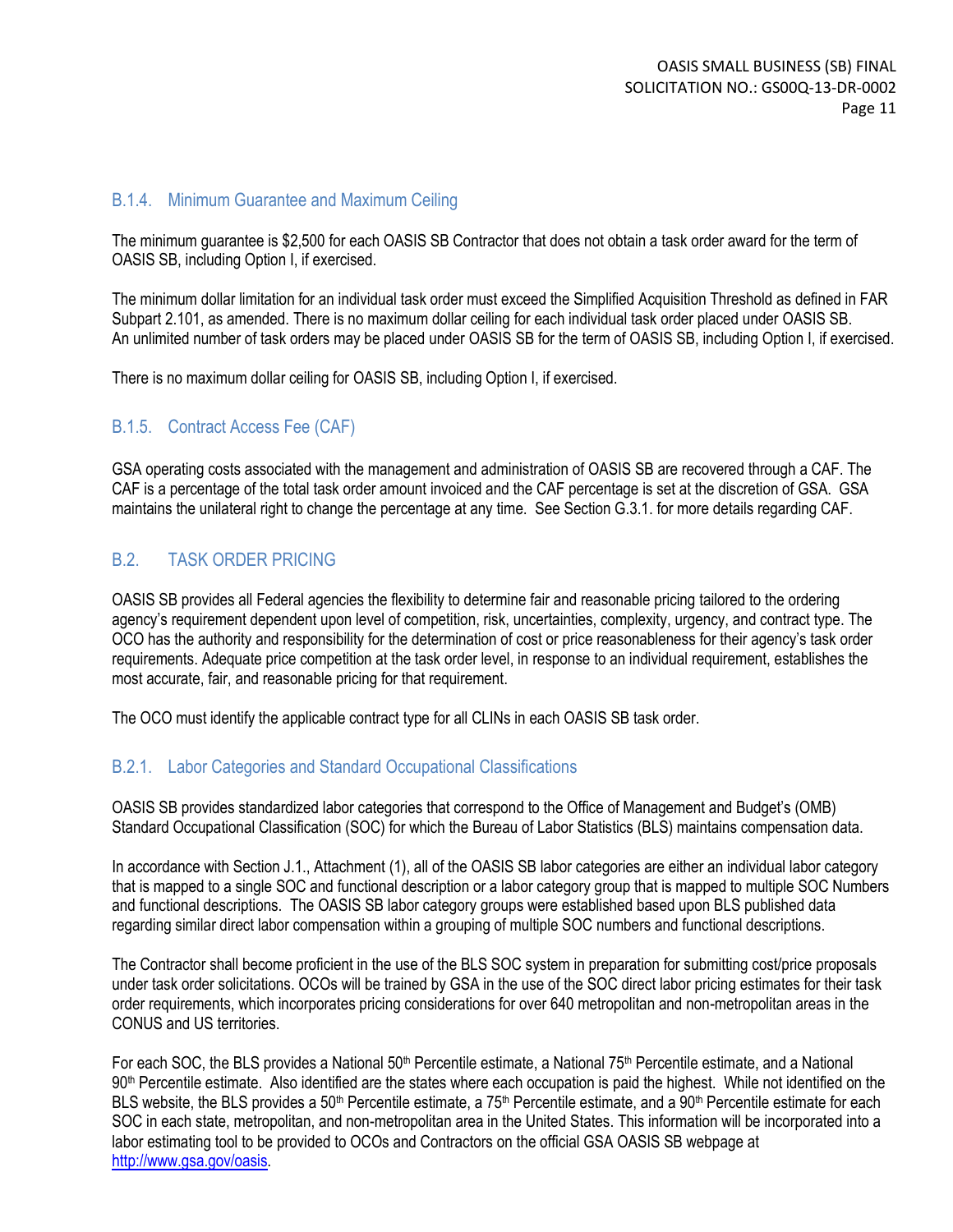Except for ancillary labor as defined under Section B.3., when responding to a request for proposal under task order solicitations, regardless of contract type, the Contractor shall identify both Prime and Subcontractor labor using the OASIS SB Labor Categories and corresponding SOC Number that applies. The Contractor may deviate from the Junior, Journeyman, Senior, and Subject Matter Expert (SME) definitions in Section J.1., as long as the Contractor clearly identifies the deviation in their proposals. Additionally, the following qualification substitution chart applies:

| <b>Bachelor's Degree</b> | 6 years work experience may be<br>substituted for a Bachelor's Degree   | Associate's Degree plus 4 years work experience may be substituted for<br>a Bachelor's Degree                                                         |
|--------------------------|-------------------------------------------------------------------------|-------------------------------------------------------------------------------------------------------------------------------------------------------|
| Master's Degree          | 12 years work experience may be<br>substituted for a Master's Degree    | Bachelor's Degree plus 8 years work experience may be substituted for<br>a Master's Degree                                                            |
| Doctorate's Degree       | 20 years work experience may be<br>substituted for a Doctorate's Degree | Bachelor's Degree plus 16 years work experience, or a Master's Degree<br>plus 12 years work experience may be substituted for a Doctorate's<br>Degree |

### B.2.2. Fixed Price Task Orders

Fixed price is defined under Federal Acquisition Regulation (FAR) Subpart 16.2, Fixed-Price Contracts, and other applicable agency-specific regulatory supplements.

#### B.2.3. Cost Reimbursement Task Orders

Cost Reimbursement is defined under FAR Subpart 16.3, Cost-Reimbursement Contracts, and other applicable agencyspecific regulatory supplements.

The Contractor shall have and maintain an acceptable accounting system that will permit timely development of all necessary cost data in the form required by the proposed contract type.

The Contractor may be required to submit a cost proposal with supporting information for each cost element, including, but not limited to, direct labor, fringe benefits, overhead, general and administrative (G&A) expenses, facilities capital cost of money, other direct costs, and fee consistent with their cost accounting system, provisional billing rates, and forward pricing rate agreements.

Cost Reimbursement task orders shall only be used for the acquisition of non-commercial items.

#### B.2.4. Incentive Task Orders

Incentives are defined under FAR Subpart 16.4, Incentive Contracts, and other applicable agency-specific regulatory supplements.

#### B.2.5. T&M and L-H Task Orders

Time and Materials (T&M) and Labor Hour (L-H) is defined under FAR Subpart 16.6, T&M and L-H Contracts, and other applicable agency-specific regulatory supplements.

The Contractor may provide separate and/or blended loaded hourly labor rates for prime Contractor labor, each Subcontractor, and/or each Division, Subsidiary, or Affiliate in accordance with the provisions set forth in FAR 52.216-29, DFARs 252.216-7002, FAR 52.216-30, or FAR 52.216-31. The OCO must identify which provision is applicable in the task order solicitation and the Contractor must comply with the provision.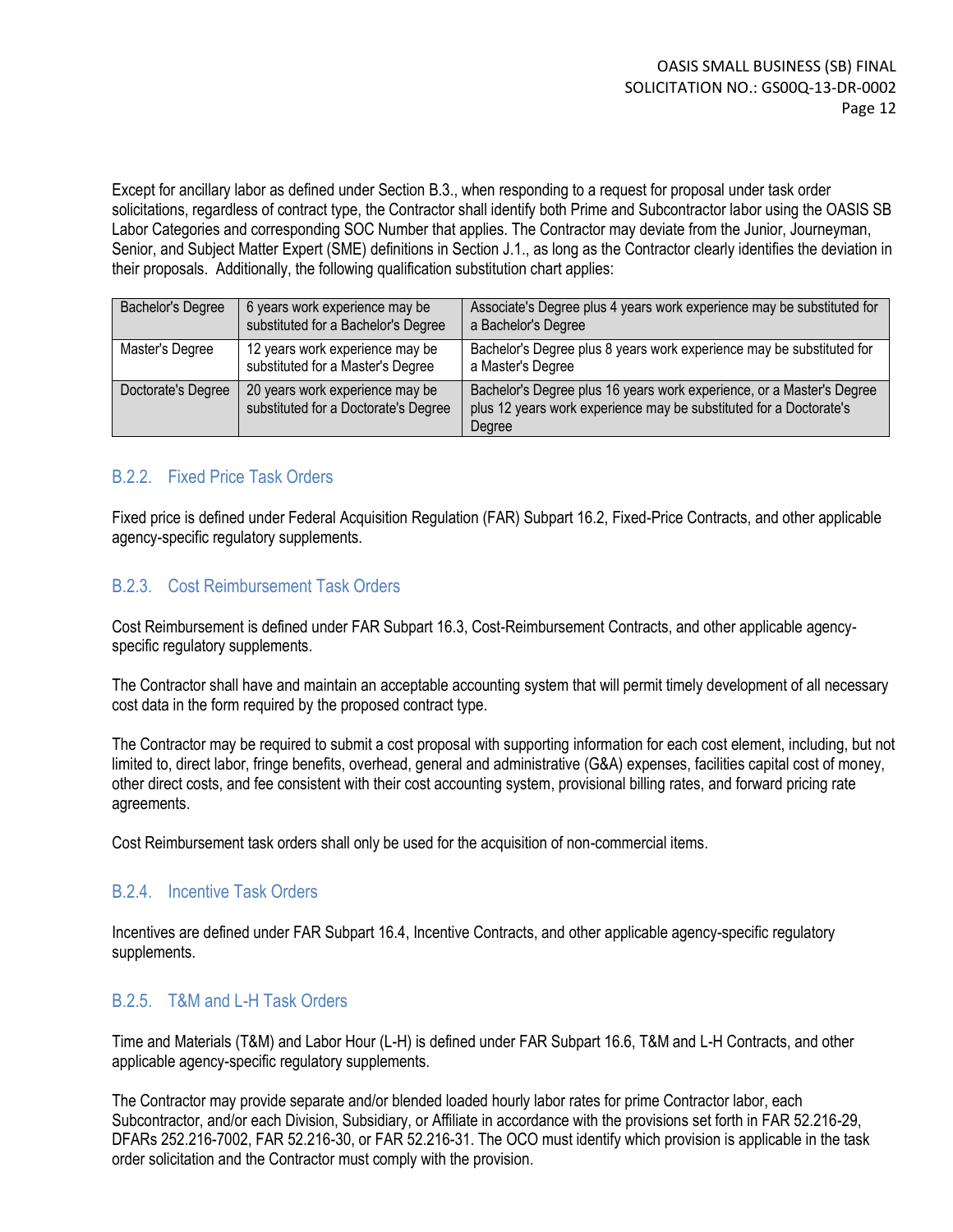T&M and L-H task orders require the OASIS SB standardized labor categories and their associated rates to be identified in the task order award document.

Ancillary subcontract labor shall be proposed and awarded as Materials in accordance with FAR 52.232-7, Payments under Time-and-Materials and Labor-Hour Contracts.

### B.2.5.1. Ceiling Rates for T&M and L-H Task Orders

When preparing solicitations for T&M and/or L-H task order Contract Line Item Numbers (CLINs), the OCO must select one of the following provisions in the task order solicitation.

- 1. FAR 52.216-29 Time-and-Materials/Labor-Hour Proposal Requirements—Non-Commercial Item Acquisition With Adequate Price Competition
- 2. FAR 52.216-30 Time-and-Materials/Labor-Hour Proposal Requirements—Non-Commercial Item Acquisition Without Adequate Price Competition
- 3. FAR 52.216-31 Time-and-Materials/Labor-Hour Proposal Requirements—Commercial Item Acquisition

For organizations within DoD, when selecting FAR 52.216-29, the OCO must also select DFARs 252.216-7002, Alternate A.

When the provision FAR 52.216-30,Time-and-Materials/Labor-Hour Proposal Requirements--Non Commercial Item Acquisitions Without Adequate Price Competition is selected or; FAR 52.216-31, Time-and-Materials/Labor-Hour Proposal Requirements--Commercial Item Acquisition is selected and there is an exception to fair opportunity, OASIS SB establishes maximum allowable labor rates in the form of fully burdened ceiling rates for all professional, non-ancillary, CONUS, T&M/L-H labor for both Government and Contractor Sites. Based on the specific task order requirements, the OCO is authorized to exceed the OASIS SB ceiling rates for those labor categories that include Secret/Top Secret/SCI labor and/or OCONUS locations, if necessary.

The ceiling rates do not apply when the provision FAR 52.216-29 Time-and-Materials/Labor-Hour Proposal Requirements— Non-Commercial Item Acquisition With Adequate Price Competition is selected or; FAR 52.216-29 with DFARs 252.216-7002, Alternate A, is selected or; FAR 52.216-31, Time-and-Materials/Labor-Hour Proposal Requirements-Commercial Item Acquisition is selected and there is not an exception to fair opportunity.

The fully burdened T&M ceiling rates awarded at initial contract award shall serve as the basis for all future year pricing for those ceiling rates. In order to determine future year ceiling rate pricing, the originally awarded rates will have an escalation factor applied. This escalation factor will be the average annual Bureau of Labor Statistics (BLS) Economic Cost Index (ECI) for the previous three years. In Year 5 of OASIS SB, if the average annual ECI for the previous three years is higher than at time of OASIS SB award, the ceiling rates for Years 6 through 15 will be adjusted by the difference of percentage increase. For example, if the BLS ECI index was 2.23% at time of proposal submission and the BLS ECI index is 3.16% in Year 5 of OASIS SB, the ceiling rates for years 6 through 15 will be adjusted by 0.93% per year on a cumulative basis. If BLS ECI index in Year 5 of OASIS SB is equal to or below the BLS ECI index at time of award, the ceiling rates will remain unchanged. In Year 10 of OASIS SB, if the previous three year average annual BLS ECI index for the previous three years is higher than Year 5 of OASIS SB, the ceiling rates for Years 11 through 15 will be adjusted by the difference of percentage increase in accordance with the example above. If the average index in Year 10 is equal to or below the average index in Year 5, the ceiling rates will remain unchanged.

The OASIS SB ceiling rates that are in effect at the time a task order is awarded shall remain with the task order award during the entire term of the task order, including task orders with option periods.

See Section F.3., Period of Performance, for OASIS SB and task orders awarded under OASIS SB.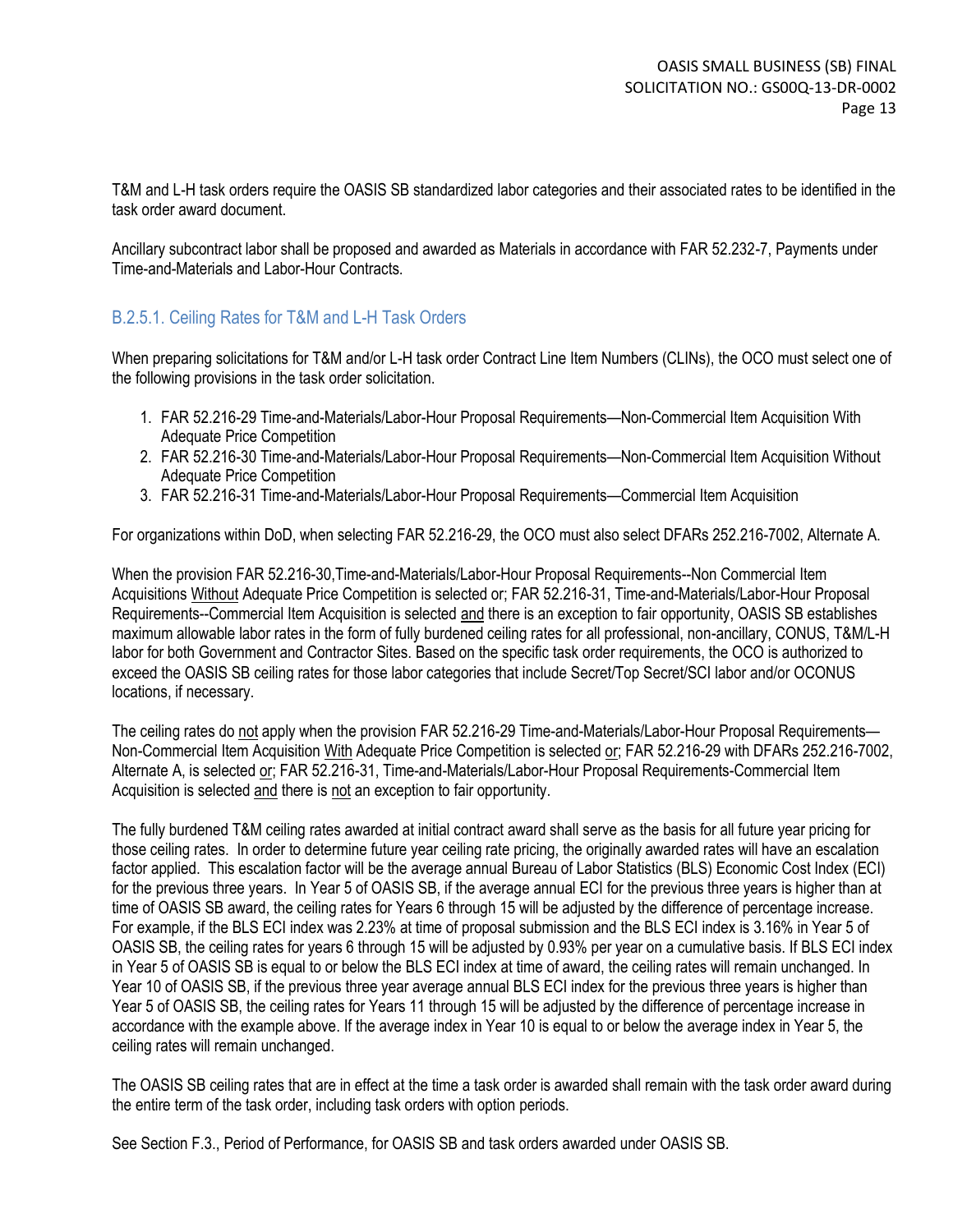### B.3. ANCILLARY SUPPORT

Other ancillary support, integral and necessary as part of a total integrated solution within the scope of OASIS SB for which there is not a labor category specified in OASIS SB or includes other direct costs such as travel, materials, equipment, Subcontractors, etc., to obtain a total professional service solution, are allowable costs and may be included within an individual task order under OASIS SB. The Contractor should propose and identify each ancillary support service or other direct costs separately and the OCO should identify each ancillary support service or other direct costs by a separate CLIN on the task order award.

The Contractor shall report in the OASIS Management Module all ancillary labor in accordance with Section G.3.2.

### B.3.1. Specialized Professional Services Labor

Specialized professional services labor is defined as bona fide executive, administrative, or professional skills for which the expertise required or duties performed are within the scope of OASIS SB but, are so specialized that they are not explicitly defined in any labor category description in Section J.1., Attachment (1). The Contractor may propose specialized professional services labor when proposing ancillary support; however, the OCO will determine whether circumstances merit the use of specialized professional skills. Whenever possible, this specialized professional labor shall be mapped to the BLS SOC.

If the use of specialized professional services labor becomes frequent, additional labor categories and their associated ceiling rates may be added by bi-lateral modification to OASIS SB.

### B.3.2. Labor Subject to the Davis Bacon Act (DBA)

To the extent that any ancillary labor for construction, alteration and repair are within the scope of OASIS SB and subject to the DBA in accordance with FAR Subpart 22.4 and other applicable agency specific regulatory supplements, the OCO must identify such work in the task order solicitation and make a determination as to whether DBA wage determinations are to be applied or not.

OASIS SB does not include clauses applicable to any construction, alteration, or repair work that is part of a total solution within the scope of OASIS SB. The OCO must incorporate the appropriate clauses and provisions in each task order solicitation and subsequent award when the DBA applies.

### B.3.3. Labor Subject to the Service Contract Act (SCA)

The OASIS SB labor categories, identified in Section J.1., are considered bona fide executive, administrative, and professional labor that is exempt from the SCA.

To the extent that any ancillary labor for services are within the scope of OASIS SB and subject to the SCA in accordance with FAR Subpart 22.10 and other applicable agency specific regulatory supplements, the OCO must identify such work in the task order solicitation and make a determination as to whether SCA wage determinations are to be applied or not.

OASIS SB does not include clauses applicable to any SCA work that is part of a total solution within the scope of OASIS SB. The OCO must incorporate the appropriate clauses and provisions in each task order solicitation and subsequent award when the SCA applies.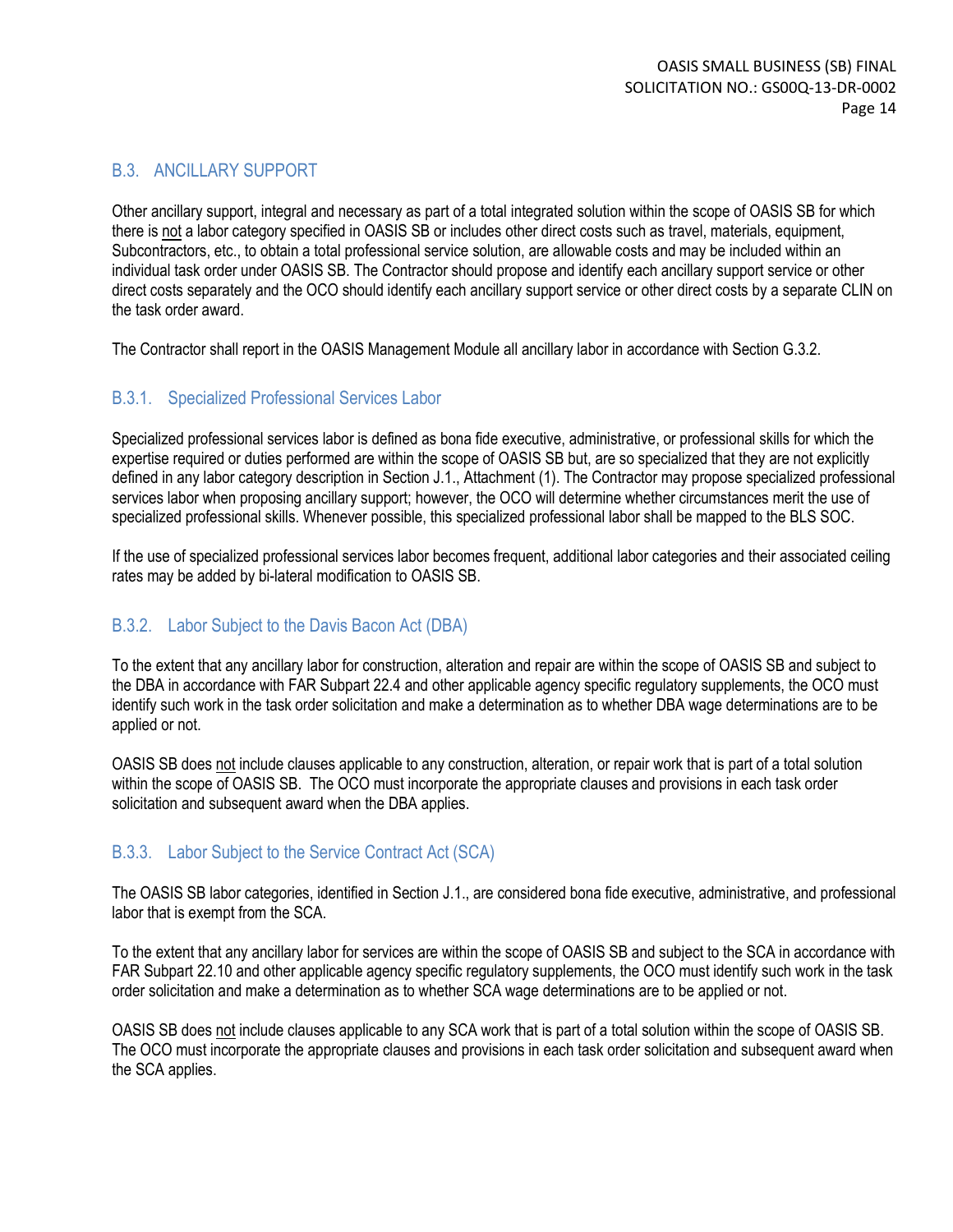#### B.3.4. Labor outside the Continental United States (OCONUS)

"OCONUS" is defined as other than the 48 contiguous states plus the District of Columbia. It is anticipated that there may be task orders for work OCONUS.

The U.S. Department of State's Bureau of Administration, Office of Allowances, publishes quarterly report indexes of living costs abroad, per-diem rate maximums, quarter's allowances, hardship differentials, and danger pay allowances.

The Department of State Standardized Regulations (DSSR) is the controlling regulations for allowances and benefits available to all U.S. Government civilians assigned to foreign areas. For task orders issued under OASIS SB, Contractor civilians assigned to foreign areas may receive the allowances and benefits in the DSSR but, shall not receive allowance and benefits in excess of those identified in the DSSR.

For OCONUS task orders where costs are not specifically addressed in the DSSR, the Government will reimburse the Contractor for all reasonable, allowable, and allocable costs in accordance with FAR 31, Contract Cost Principles and Procedures, and other applicable agency specific regulatory supplements.

#### B.3.5. Travel

Travel costs may be firm fixed price or reimbursed at actual cost in accordance with the limitations set forth in FAR 31.205-46 and other applicable agency-specific regulatory supplements. Unless otherwise directed by task order terms and conditions, the Contractor may apply indirect costs to travel consistent with the Contractor's usual accounting practices.

#### B.3.6. Materials and Equipment

Material means property that may be consumed or expended during performance, component parts of a higher assembly, or items that lose their individual identity through incorporation into an end item.

Equipment means a tangible item that is functionally complete for its intended purpose, durable, nonexpendable, and needed for performance.

Materials and Equipment shall be priced in accordance with the terms of the task order award, contract type, and applicable FAR and agency-specific regulatory supplements. Unless otherwise directed by task order terms and conditions, the Contractor may apply indirect costs to materials and equipment consistent with the Contractor's usual accounting practices.

### B.3.7. Subcontracting

For non-commercial items, subcontracting shall follow the procedures set forth in FAR Part 44, Subcontracting Policies and Procedures, and other applicable agency-specific regulatory supplements.

For commercial items, subcontracting shall follow the procedures set forth in FAR Part 12, Acquisition of Commercial Items, and other applicable agency-specific regulatory supplements.

(END OF SECTION B)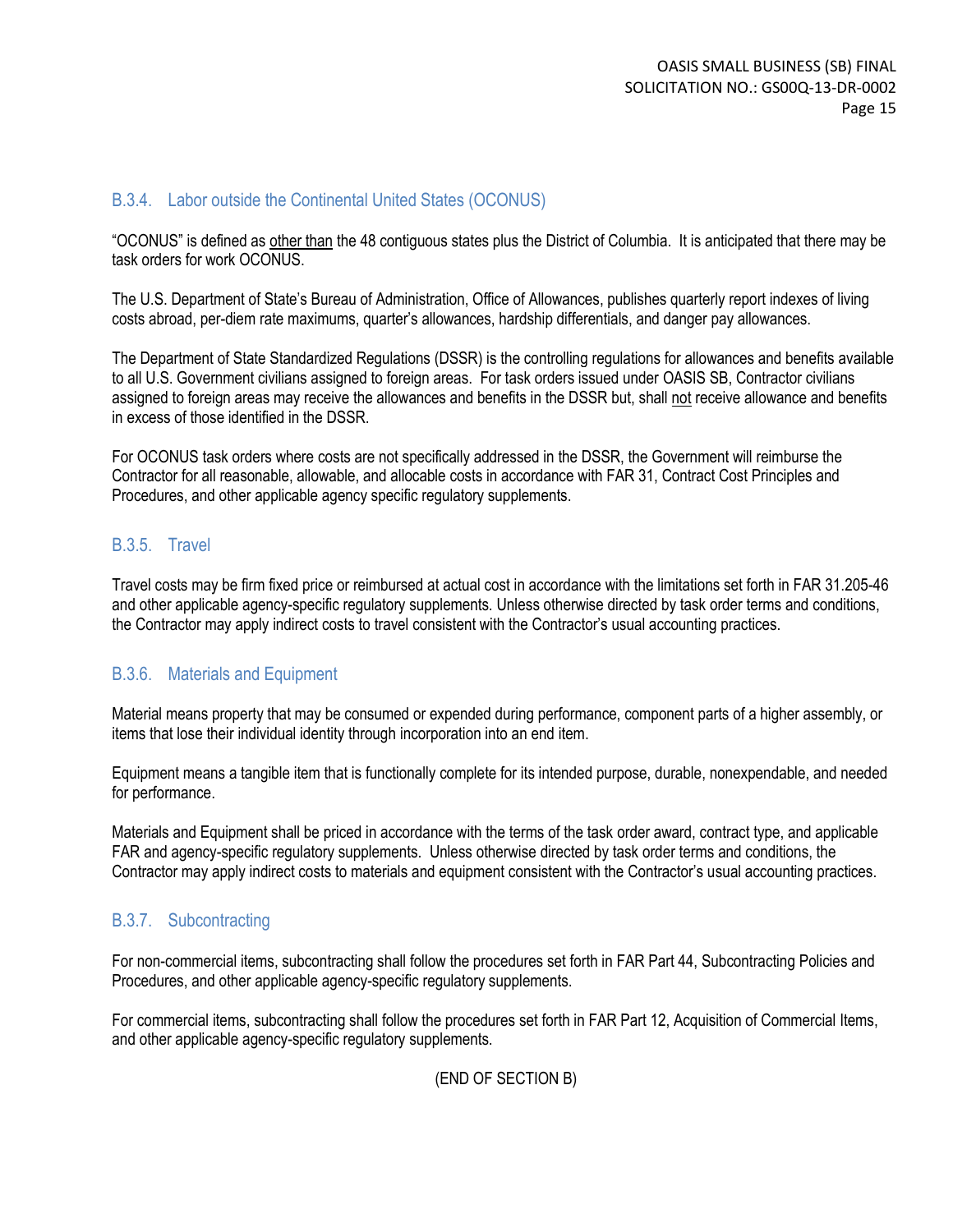## **SECTION C - DESCRIPTION / SPECIFICATIONS / STATEMENT OF WORK**

### C.1. OBJECTIVE

The objective of OASIS SB is to provide Government agencies with total integrated solutions for a multitude of professional service based requirements on a global basis.

These professional service requirements may call for solutions that cross over multiple disciplines, include ancillary support, and require commercial and/or non-commercial items, using a variety of contract types including fixed-price (all types), cost reimbursement (all types), time and materials/labor hour, or a hybrid mix of contract types.

OASIS SB is available for use by all Federal agencies and other entities as listed in General Services Administration (GSA) Order ADM 4800.2G, Eligibility to use GSA Sources And Supply; as amended.

### C.2. SCOPE

The scope of OASIS SB spans many areas of expertise and includes any and all components required to formulate a total solution to a professional services based requirement, except for those services specifically prohibited in Section C.5. These areas of expertise include, but are not limited to the following categories.

- 1. Communication
- 2. Compliance
- 3. Defense
- 4. Disaster
- 5. Energy
- 6. Environment
- 7. Financial
- 8. Health
- 9. Intelligence
- 10. Security
- 11. Transportation

#### C.2.1. Mission Spaces

Additionally, OASIS SB is designed to support any and all mission spaces of the U.S. Federal Government. These mission spaces include, but are not limited to the following categories and Federal agencies.

### C.2.1.1. Protection and Defense

Protecting American interests at home and abroad through security and diplomacy.

- 1. Department of Defense
- 2. Department of Homeland Security
- 3. Department of Justice
- 4. Department of State
- 5. Central Intelligence Agency
- 6. Federal Bureau of Investigation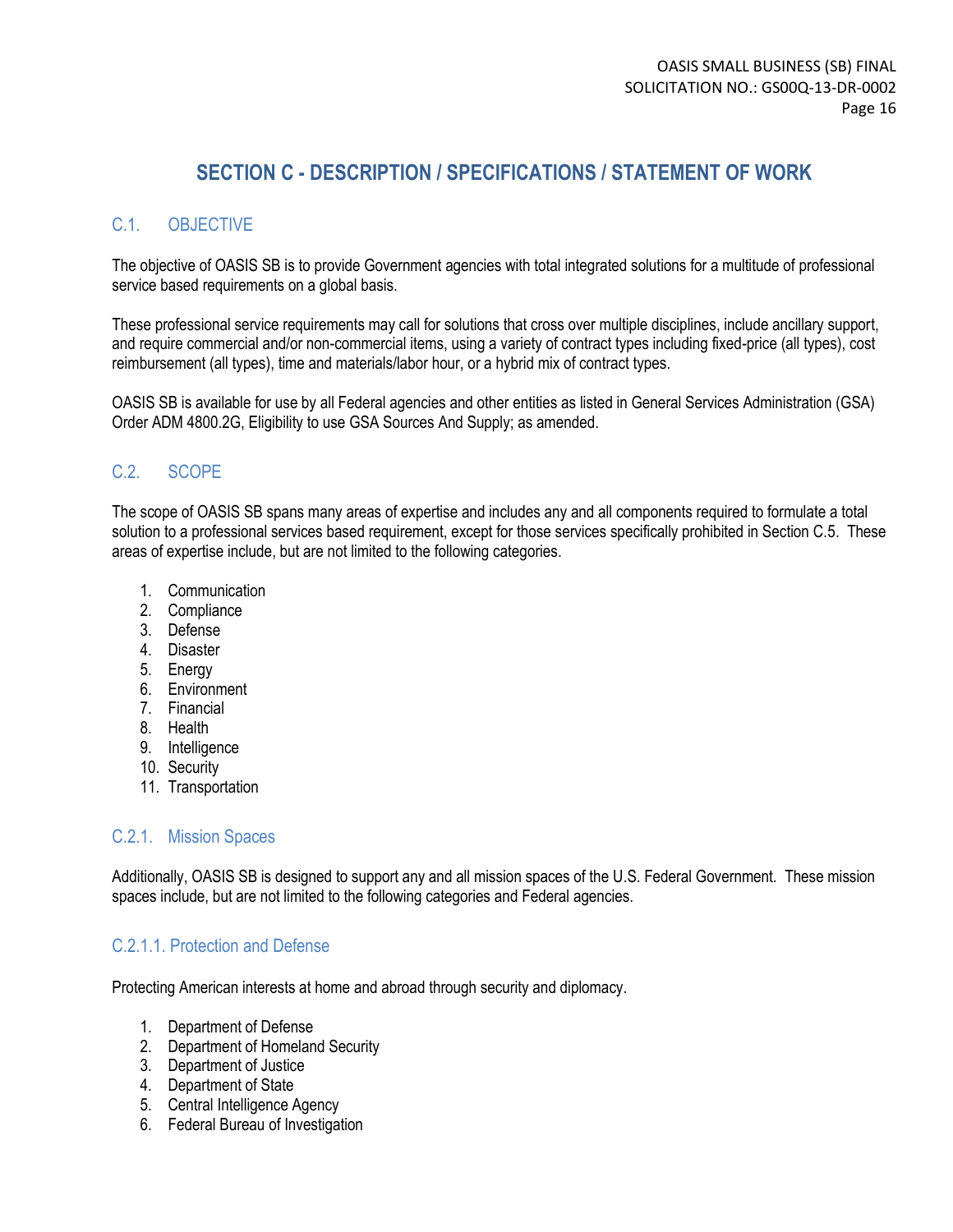### C.2.1.2. Quality of Life

Improving the quality of life for Americans and others throughout the world.

- 1. Department of Education
- 2. Department of Health and Human Services
- 3. Department of Veterans Affairs
- 4. US Agency for International Development
- 5. Department of Housing and Urban Development
- 6. National Aeronautics and Space Administration
- 7. Peace Corps

#### C.2.1.3. Commerce

Maintaining and improving commerce and economic growth, stability and prosperity in America.

- 1. Department of Commerce
- 2. Department of Treasury
- 3. Small Business Administration
- 4. Department of Labor
- 5. Department of Transportation
- 6. Social Security Administration
- 7. General Services Administration
- 8. Federal Reserve
- 9. Securities and Exchange Commission

#### C.2.1.4. Natural Resources

Protecting America's great outdoors and natural resources.

- 1. Department of Agriculture
- 2. Department of Interior
- 3. Department of Energy
- 4. Environmental Protection Agency
- 5. Nuclear Regulatory Commission

#### C.2.1.5. Other

1. All other U.S. Federal Government Agencies, Independent U.S. Federal Government Agencies, U.S. Federal Government Corporations not listed above

Regardless of the particular area of expertise or mission space of the agency originating the requirement, OASIS SB may be used to support and/or improve an organization's Program Management, Management Consulting, Engineering, Scientific, Logistics, and Financial disciplines that span all life cycle phases for a total integrated solution as depicted in the OASIS SB Program Architecture illustration below.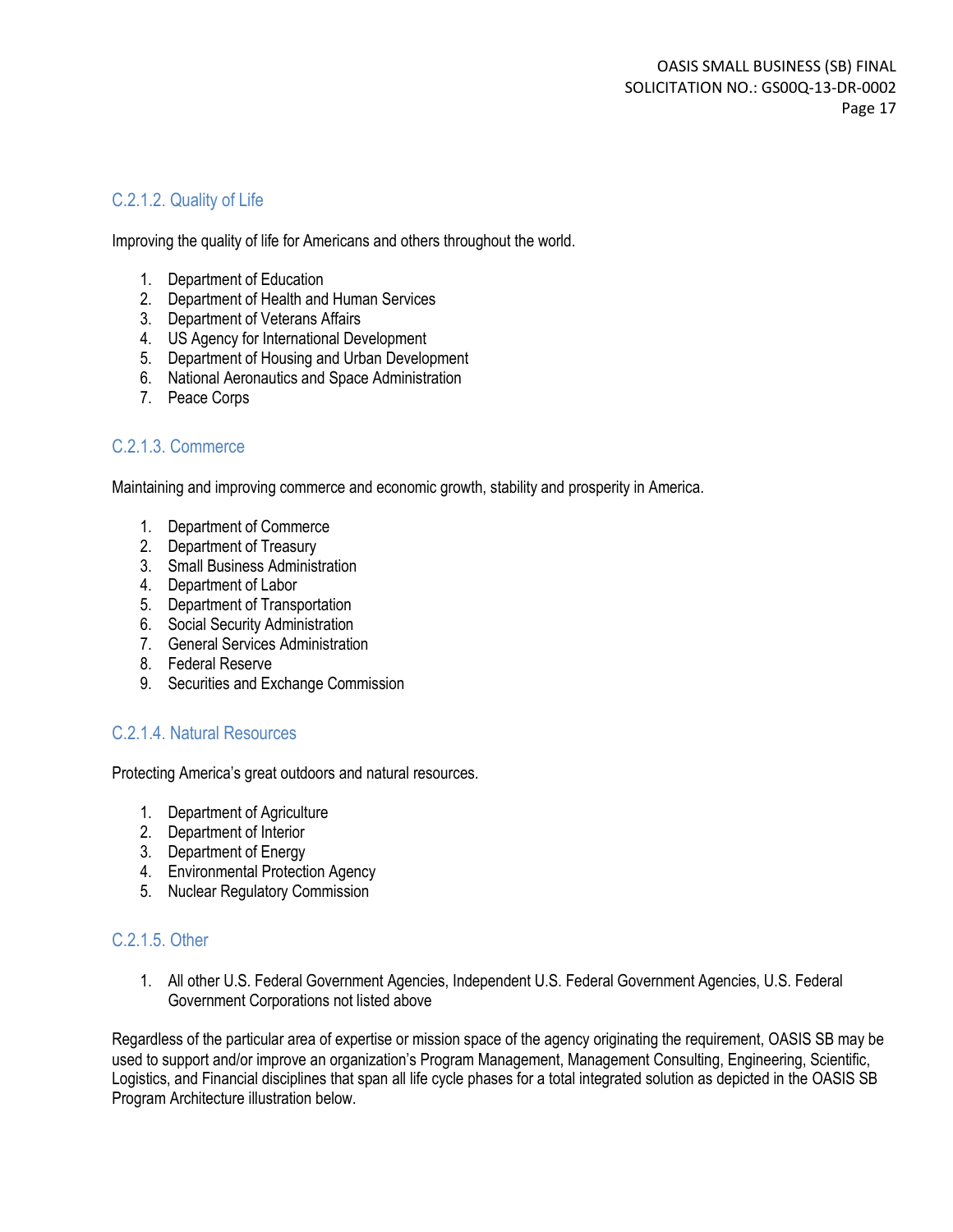

## **OASIS SB Program Architecture**

### C.2.2. Core Disciplines

For task orders placed under OASIS SB, professional services may be defined as those categories of services provided under one or more of the following Core Disciplines:

### C.2.2.1. Program Management Services

Definition: Program Management Services includes all services related to leading, facilitating, and ensuring the strategic planning, implementation, coordination, integration, and evaluation of programmatic activities and administrative systems.

Examples: Service areas that are included under the Program Management Services discipline include but, are not limited to the following:

- 1. Acquisition Support
- 2. Business Intelligence Support
- 3. Cost/Schedule/Performance Analysis
- 4. Cost Estimation And Analysis
- 5. Cost/Performance Trade-Off Analysis and Studies
- 6. Earned Value Management (EVM) Analysis
- 7. E-Business Support
- 8. Information Analytics
- 9. Investigative Services
- 10. Program Management
- 11. Integrated Program Management
- 12. Program Documentation
- 13. Project Management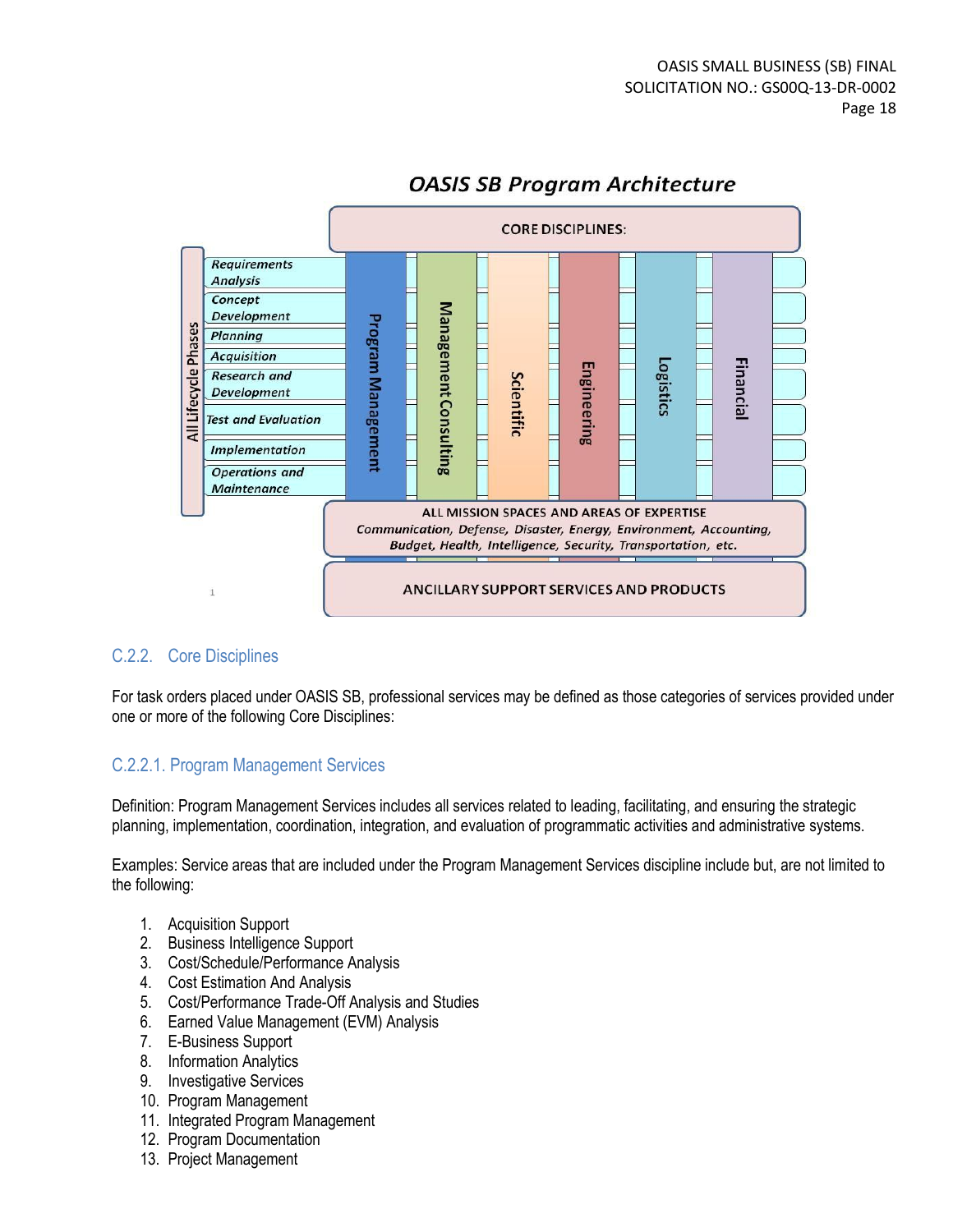- 14. Regulatory Compliance
- 15. Risk Assessment and Mitigation
- 16. Integration of Support Systems
- 17. Planning, Programming, Budgeting, and Execution Processes
- 18. Capabilities Integration and Development
- 19. Manpower Estimating
- 20. Stakeholder Requirements Analysis
- 21. Decision Analysis
- 22. Technical Planning
- 23. Technical Assessment
- 24. Requirements Management
- 25. Risk Management
- 26. Configuration Management
- 27. Technical Data Management
- 28. Interface Management
- 29. Intelligence Analysis
- 30. Threat Analysis
- 31. Knowledge Based Acquisition
- 32. Vulnerability Assessment
- 33. Counterintelligence Support
- 34. Horizontal Protection

#### C.2.2.2. Management Consulting Services

Definition: Management Consulting Services includes all services related to the practice of helping organizations to improve their performance, primarily through the analysis of existing organizational problems and development of plans for improvement.

Examples: Service areas that are included under the Management Consulting Services discipline include but, are not limited to the following:

- 1. Business Process Reengineering
- 2. Business Case Development Support
- 3. Change Management
- 4. Concept Development And Requirements Analysis
- 5. Cost/Schedule/Performance Improvement
- 6. Information Analytics
- 7. Knowledge Management
- 8. Relations and Coordination with Law and Policy Making Entities
- 9. Social Media Consulting
- 10. Tactical and Readiness Planning
- 11. Technical Advisory Services
- 12. Training and Facilitation
- 13. Strategic Planning
- 14. Strategic Forecasting
- 15. Long-Range Planning, Futures, and Forecasting
- 16. Strategy Development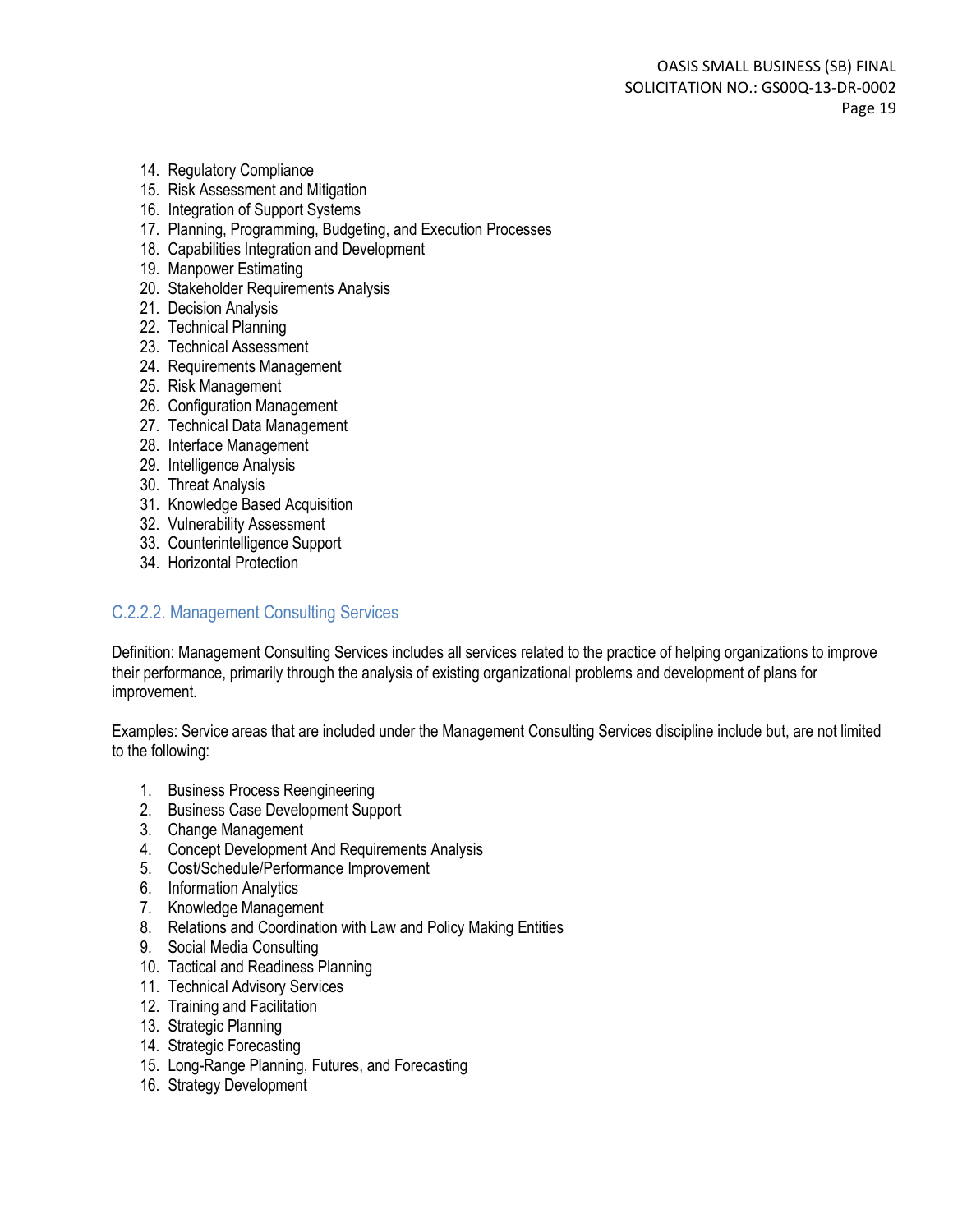#### C.2.2.3. Scientific Services

Definition: Scientific Services includes all services that are primarily involved in the application of comprehensive scientific and professional knowledge in planning, conducting, evaluating, and managing fundamental research, knowledge enhancement, and/or technology development and innovation.

Service areas that are included under the Scientific Services discipline include but, are not limited to the following:

- 1. Environmental Sciences
- 2. Engineering Sciences
- 3. Life Sciences
- 4. Physical Sciences
- 5. Psychological Sciences
- 6. Mathematical Sciences
- 7. Social Sciences
- 8. Decision Support Sciences

### C.2.2.4. Engineering Services

Definition: Engineering Services includes any service or creative work, the adequate performance of which requires education, training and experience in the application of special knowledge in consulting, investigating, evaluating, planning and designing, engineering principles. Engineering Services covered by the Brooks Architect-Engineers Act (40 U.S.C. 1102) are not covered in the primary scope of OASIS SB.

Examples: Service areas that are included under the Engineering Services discipline include but, are not limited to the following:

- 1. Systems Engineering
- 2. Advanced Technology Pilots and Trials
- 3. Alternative Energy Sources and Engineering
- 4. Configuration Management
- 5. Concept Development
- 6. Design Documentation and Technical Data
- 7. Energy Services to include Management Planning and Strategies, Audit Services and Metering
- 8. Engineering (Aeronautical, Astronautical, Chemical, Electrical, Mechanical, Metallurgy/Materials, etc.)
- 9. Engineering Process Improvement
- 10. Environmental Management
- 11. Environmental Consulting and Remediation
- 12. Human Factors/Usability Engineering
- 13. Independent Verification And Validation
- 14. Integration
- 15. Interoperability
- 16. Life Cycle Management
- 17. Modeling and Simulation
- 18. Natural Resources Management
- 19. Operation and Maintenance or Direct Support of an existing Weapon System or Major System
- 20. Prototyping and Fabrication Support
- 21. Quality Assurance
- 22. Red Teaming and Wargaming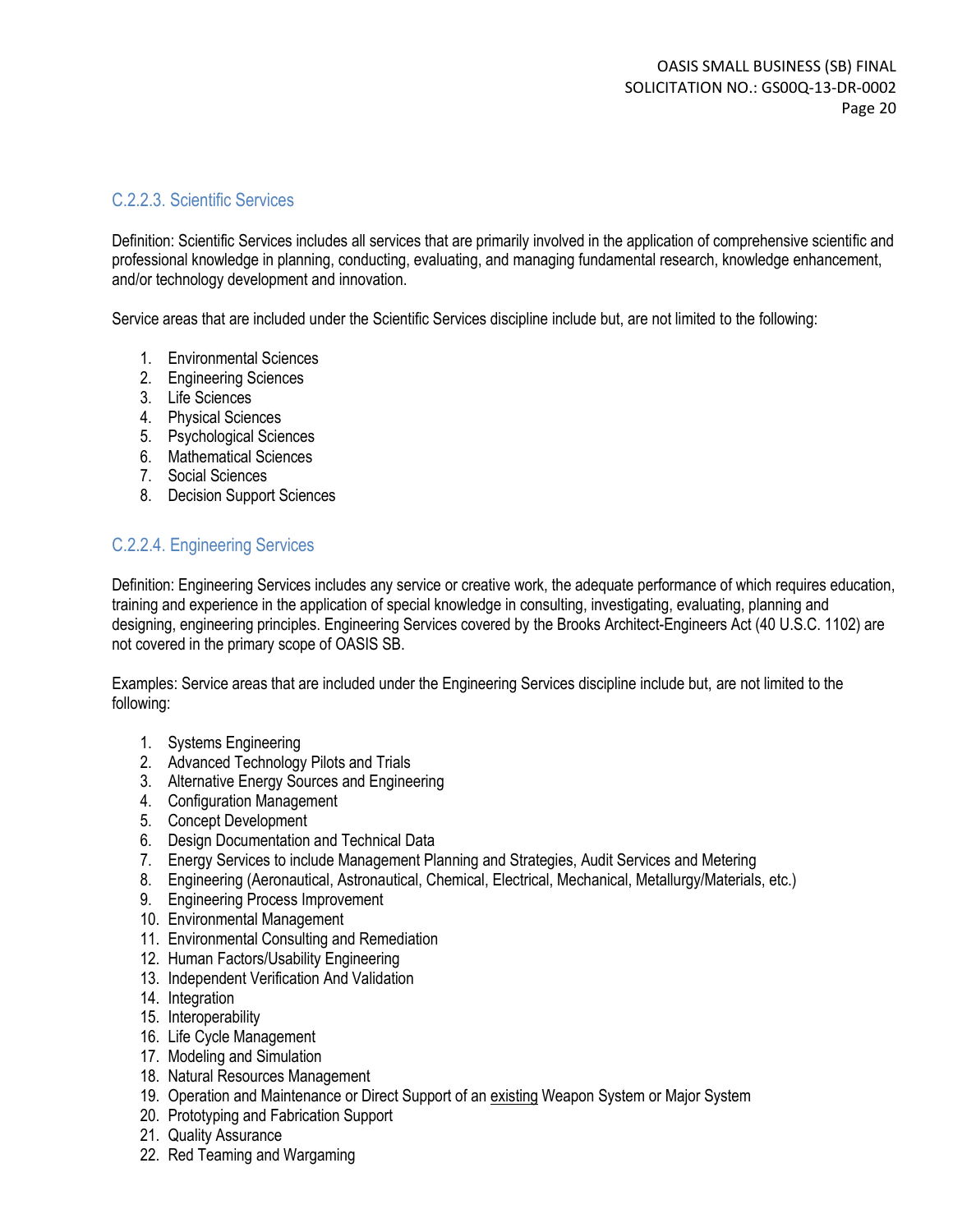- 23. Requirements Analysis
- 24. System Design
- 25. System Integration
- 26. System Safety Engineering
- 27. Test and Evaluation
- 28. Technical Documentation
- 29. Mission Assurance
- 30. Data Analytics
- 31. Architecture Design
- 32. System Verification and Validation
- 33. Human Systems Integration
- 34. Baseline (Configuration) Management
- 35. Data Management
- 36. Risk Management
- 37. Technical Planning
- 38. Systems Engineering Training
- 39. System Security and Information Assurance
- 40. System Effectiveness and Analysis
- 41. Launch Processing and Verification
- 42. Software Development (for non-IT requirements)
- 43. Software Independent Verification and Validation (for non-IT requirements)
- 44. Radar Engineering
- 45. Optical Engineering
- 46. Communications Engineering

#### C.2.2.5. Logistics Services

Definition: Logistics Services includes the management of the flow of resources, not only goods, between the point of origin and the point of destination in order to meet the requirements of organizations. Logistics services involves the integration of information[, transportation,](http://en.wikipedia.org/wiki/Transportation) [inventory,](http://en.wikipedia.org/wiki/Inventory) [warehousing,](http://en.wikipedia.org/wiki/Warehousing) [material handling,](http://en.wikipedia.org/wiki/Materials_management) [packaging,](http://en.wikipedia.org/wiki/Packaging) [security,](http://en.wikipedia.org/wiki/Security) and any other function necessary to the flow of resources.

Examples: Service areas that are included under the Logistic Services discipline include but, are not limited to the following:

- 1. Analysis And Recommendation of Support Equipment
- 2. Deployment Logistics
- 3. Disaster Management/Contingency Operations
- 4. Distribution and Transportation Logistics Services
- 5. Infrastructure Services Including Transportation and Delivery
- 6. Integrated Logistics Support (ILS) Technical Requirement Creation
- 7. ILS Risk Assessments
- 8. ILS Schedules Creation and Performance Tracking
- 9. Inventory Management
- 10. Logistical Studies and Evaluations
- 11. Logistics Design
- 12. Logistics Management and Support Services
- 13. Logistics Operations Support
- 14. Logistics Operations and Maintenance
- 15. Logistics Optimization
- 16. Logistics Training Services
- 17. Repair and Alteration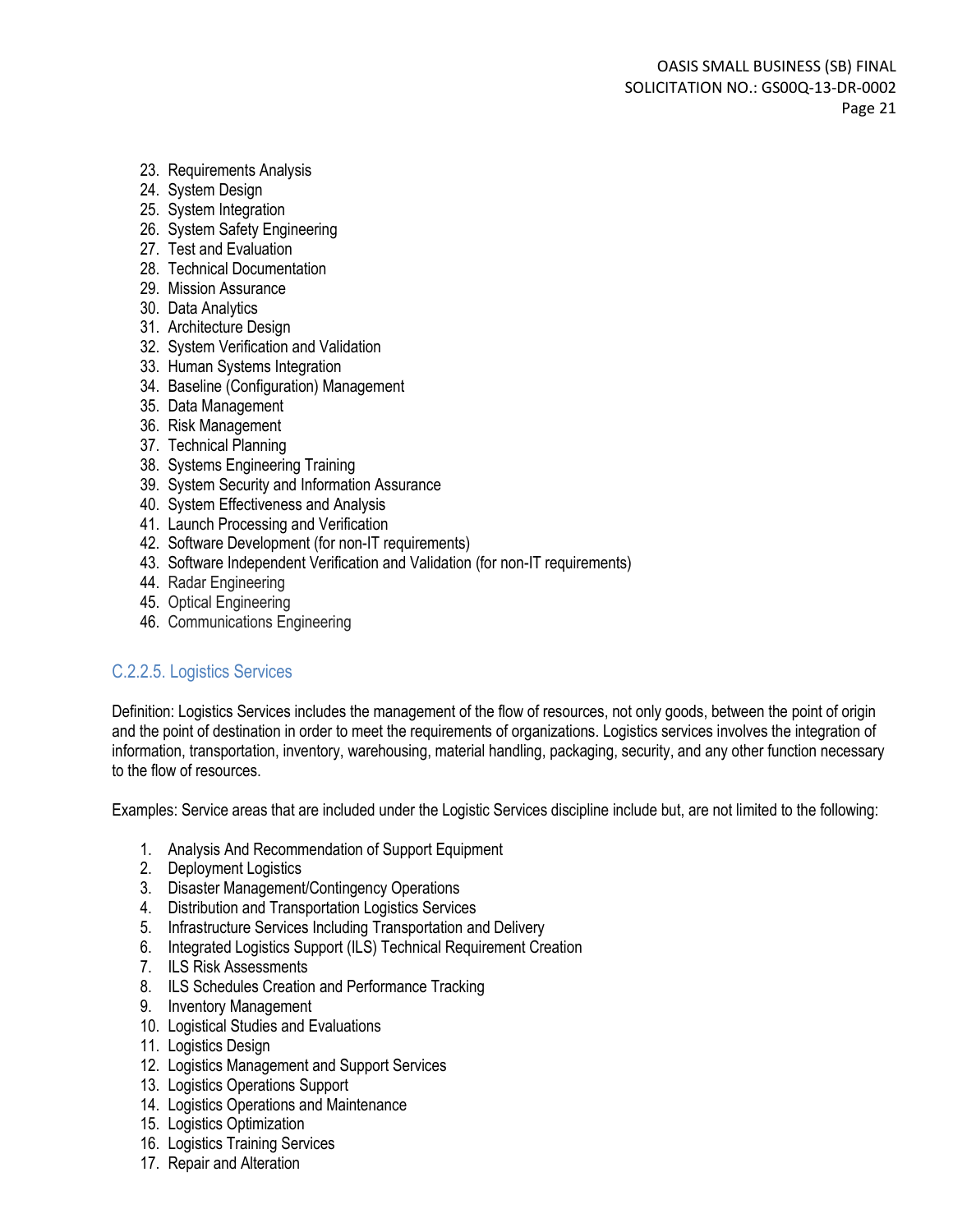- 18. Security
- 19. Supply Chain Management and Provisioning
- 20. Value Chain Management
- 21. Technology and Industrial Base Analysis
- 22. Test Range Support
- 23. Life Cycle Sustainment
- 24. Supportability Analysis and Implementation
- 25. Integrated Logistics Support

### C.2.2.6. Financial Management Services

Definition: Financial Management Services includes the [planning,](http://www.businessdictionary.com/definition/planning.html) [directing,](http://www.businessdictionary.com/definition/directing.html) [monitoring,](http://www.businessdictionary.com/definition/monitoring.html) [organizing,](http://www.businessdictionary.com/definition/organizing.html) an[d controlling](http://www.businessdictionary.com/definition/controlling.html) of the [monetary](http://www.businessdictionary.com/definition/monetary.html) [resources](http://www.businessdictionary.com/definition/resource.html) of an [organization.](http://www.businessdictionary.com/definition/organization.html)

Examples: Service areas that are included under the Financial Management Services discipline include but, are not limited to the following:

- 1. Budget Analysis and Tracking
- 2. Business Information Services
- 3. Cost Estimating and Analysis Support
- 4. Cost Performance Risk Assessments
- 5. Disbursement and Reconciliation Support
- 6. Financial and Financial Risk Analysis
- 7. Financial Management, Accounting, and Auditing Services
- 8. Impact Statement Development
- 9. Program Management for Financial Services
- 10. Program Objective Memorandum (POM) Creation And Documentation
- 11. Oversight and Fraud Detection
- 12. Safeguarding Personal Data
- 13. Loan Management
- 14. Grant Management
- 15. Economic Analysis
- 16. Return on Investment Analysis
- 17. Life Cycle Cost Determination
- 18. Total Ownership Cost Determination
- 19. Affordability Analysis
- 20. Analysis of Cost Alternatives
- 21. Should-Cost Determinations

#### C.3. INFORMATION TECHNOLOGY AND NON-INFORMATION TECHNOLOGY

Information Technology (IT), by legal definition, means any equipment, or interconnected system(s) or subsystem(s) of equipment that is used for the automatic acquisition, storage, analysis, evaluation, manipulation, management, movement, control, display, switching, interchange, transmission, or reception of data or information by the agency. For purposes of this definition, equipment is used by an agency if the equipment is used by the agency directly or is used by a Contractor under a contract with the agency that require its use; or to a significant extent, its use in the performance of a service or the furnishing of a product.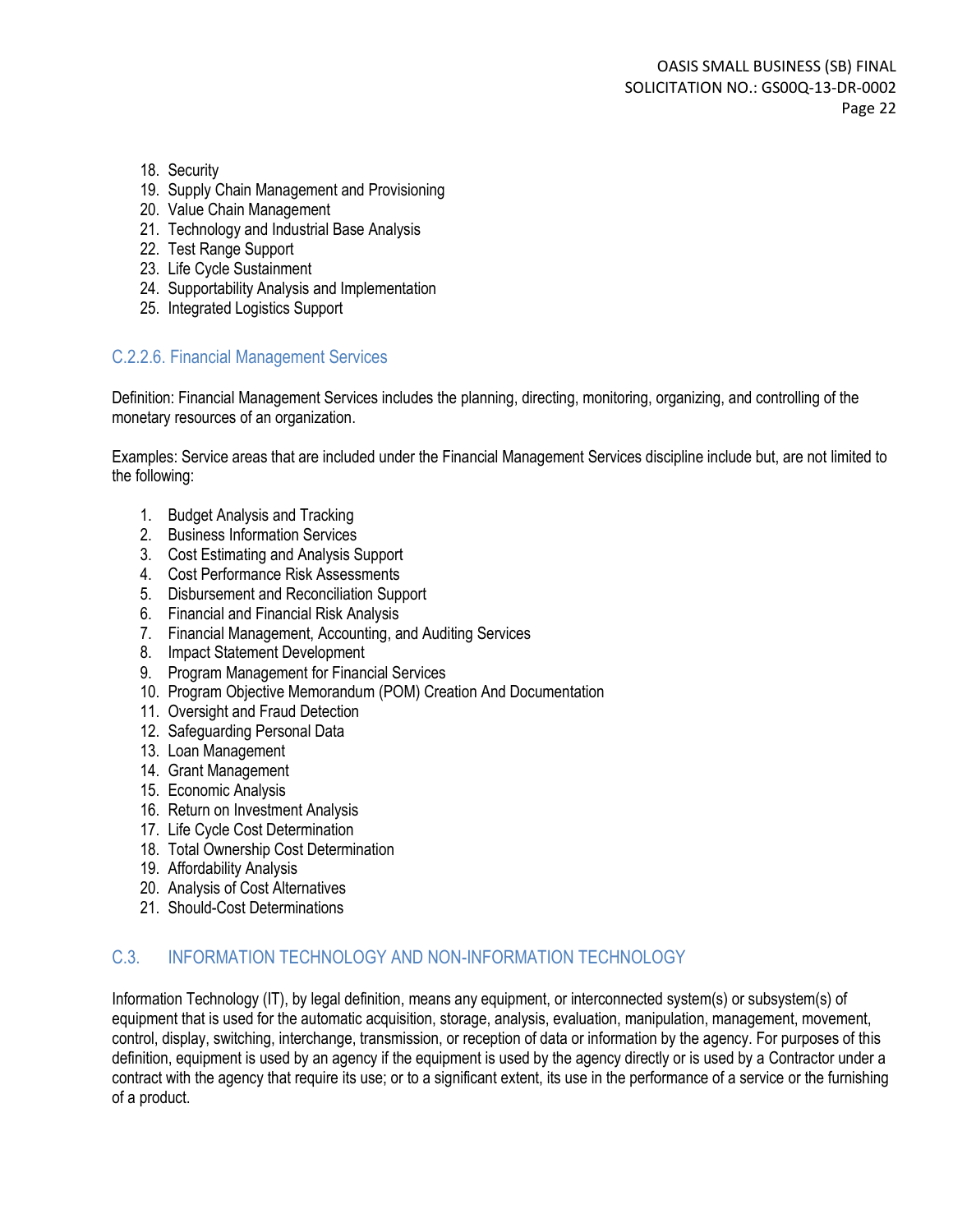IT is considered an ancillary support service or product on OASIS SB task orders and may be performed only when the service or product is integral and necessary to complete a total integrated solution under a professional service based requirement within the scope of OASIS SB.

"Non-IT" includes any service or equipment that is acquired by a Contractor incidental to a contract or contains imbedded IT that is used as an integral part of the service or product, but the principal function of which is not the acquisition, storage, analysis, evaluation, manipulation, management, movement, control, display, switching, interchange, transmission, or reception of data or information. (For example, HVAC (heating, ventilation, and air conditioning) equipment, such as thermostats or temperature control devices, and medical equipment where IT is integral to its operation, is non-IT).

Non-IT also includes any equipment or services related to a National Security System. The term "National Security System" means a telecommunications or information system operated by the Federal Government, the function, operation, or use of which involves intelligence activities, cryptologic activities related to national security, command and control of military forces, equipment that is an integral part of a weapon or weapons system; or, is critical to the direct fulfillment of military or intelligence missions, not including a system to be used for routine administrative and business applications (including payroll, finance, logistics, and personnel management applications).

Non-IT may include imbedded IT components including software, IT hardware, and other items and services traditionally considered IT on IT requirements.

Non-IT professional services are not considered ancillary support services. Non-IT professional services are considered to be within the primary scope of OASIS SB.

### C.4. ANCILLARY SUPPORT SERVICES

Ancillary support services is defined as services not within the scope of OASIS SB that are integral and necessary to complete a total integrated solution under a professional service based requirement within the scope of OASIS SB.

Ancillary support services may include, but are not limited to other professional and/or non-professional services; commercial and/or non-commercial items; IT services and/or components, administrative support; data entry; and, subject matter expertise.

The OCO may allow and the Contractor may propose a labor category or labor categories at the task order level not identified in Section J.1., provided that the Contractor complies with all applicable contract clauses and labor laws, including the Service Contract Act or the Davis Bacon Act, if applicable.

### C.4.1. Ancillary Support Services for Information Technology

When providing ancillary support for IT services and/or components, the Contractor shall promote IT initiatives and best practices that support Federal Government operational requirements for standardized technology and application service components. This shall facilitate integration requirements for broad Federal IT and E-Gov initiatives, as well as promote the sharing, consolidation, and re-use of business processes and systems across the Federal Government. The Contractor shall promote the use of open source solutions and open technology development where practicable to enable this re-use.

### C. 5. SERVICES NOT IN SCOPE

The OCO must not issue a task order and a Contractor shall not accept or perform work for the following services when the predominate task order scope of work is:

1. An ancillary support service as defined in Section C.4.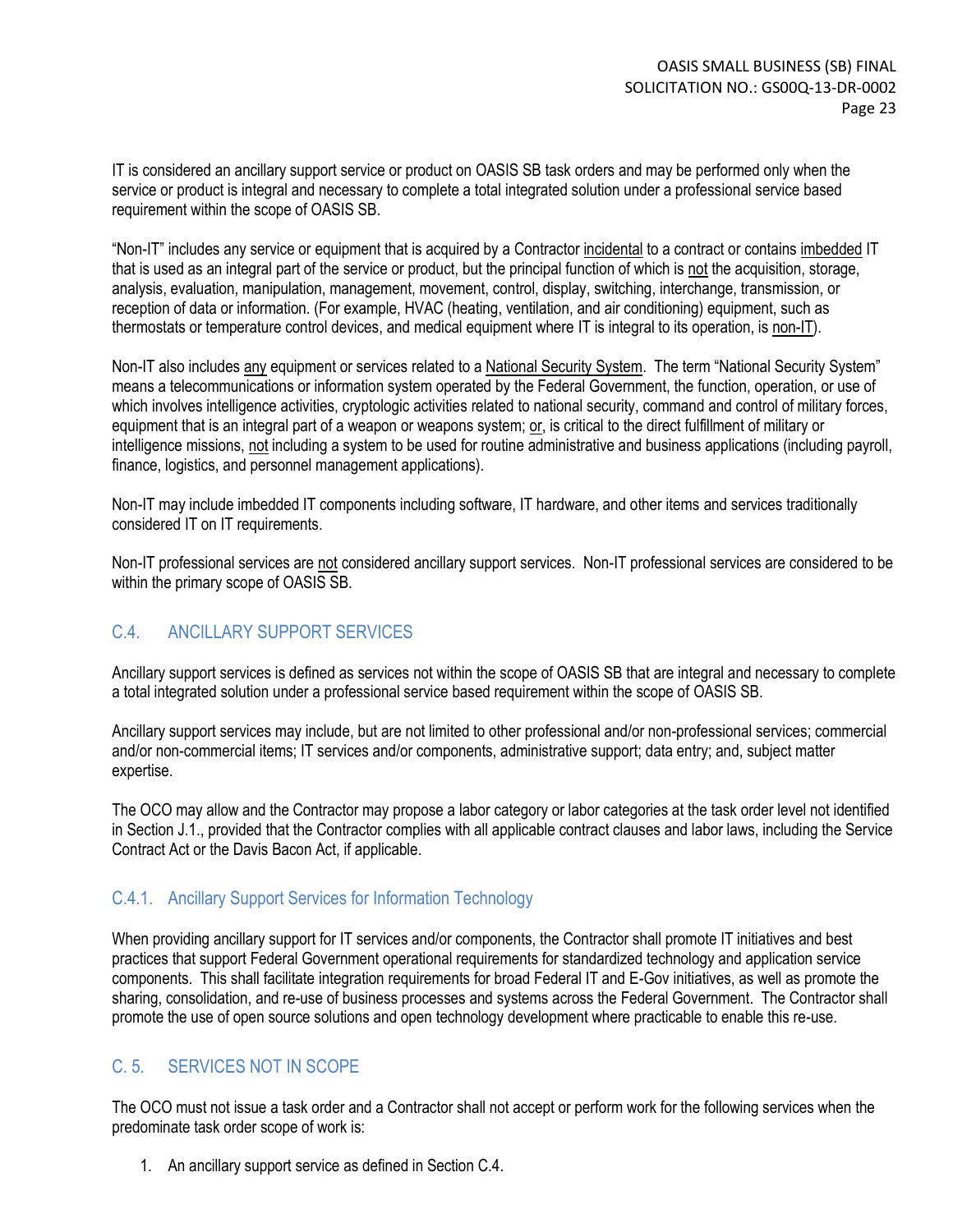- 2. A requirement that primarily uses employees not employed in a bona fide executive, administrative, or professional capacity as defined in 29 CFR Part 541 and/or employees primarily employed as labor or mechanics as defined in FAR Subpart 22.401
- 3. Inherently Governmental Functions as defined in FAR Subpart 2.101
- 4. Personal Services as defined in FAR Subpart 2.101
- 5. Architect & Engineering (A&E) Services as defined in FAR Subpart 2.101 and subject to the Brooks Architect-Engineers Act (40 U.S.C. 1102)

(END OF SECTION C)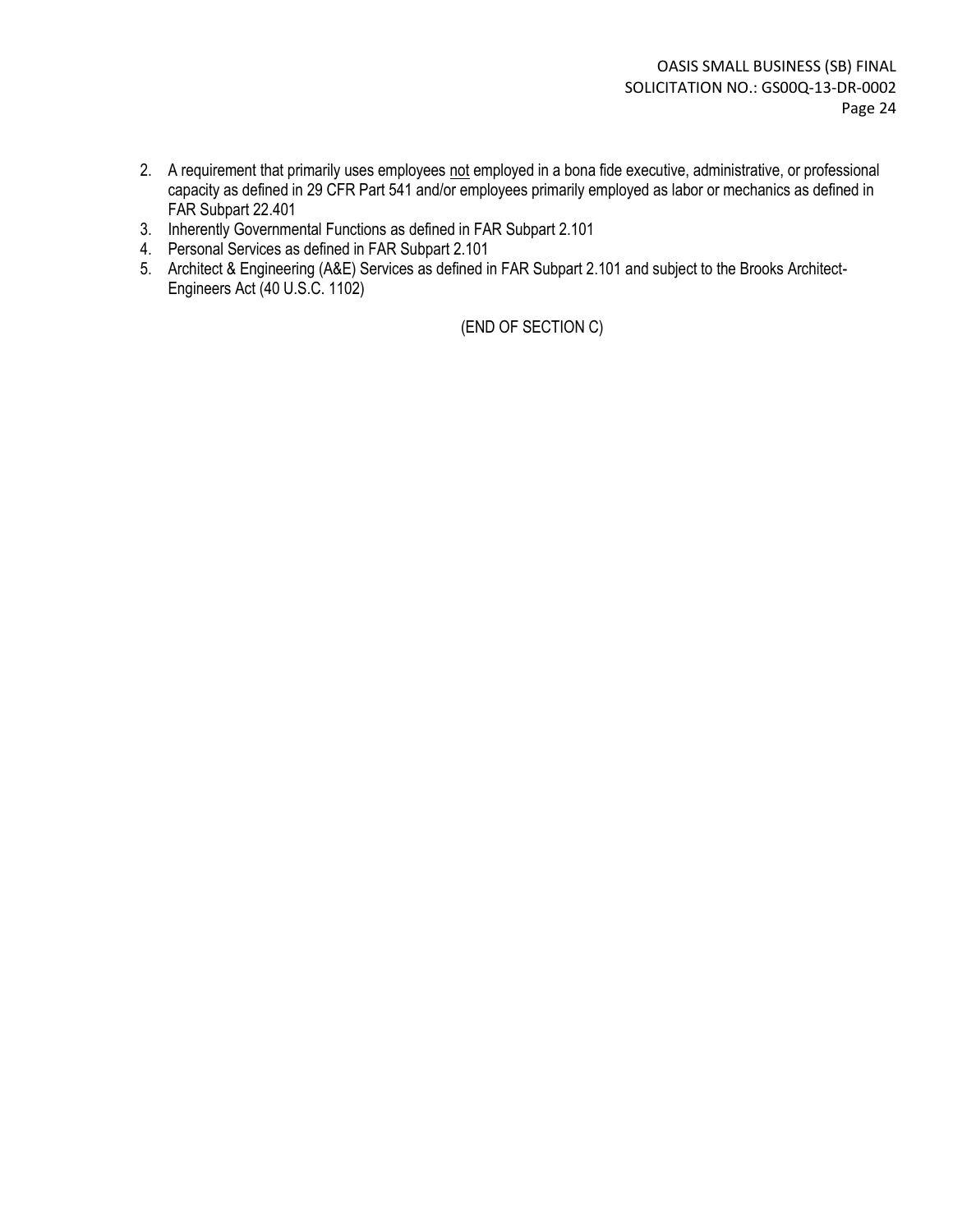## **SECTION D - PACKAGING AND MARKING**

### D.1. PACKAGING AND MARKING

Packaging and marking of all deliverables must conform to normal commercial packing standards to assure safe delivery at destination. Clauses and other requirements regarding packaging and marking shall be designated by the OCO at the task order level.

(END OF SECTION D)

## **SECTION E - INSPECTION AND ACCEPTANCE**

### E.1. INSPECTION AND ACCEPTANCE

Inspection and acceptance for OASIS SB is:

| FAR      | TITLE                                 | <b>DATE</b>     |
|----------|---------------------------------------|-----------------|
| 52.246-4 | <b>Inspection of Services - Fixed</b> | <b>AUG 1996</b> |
|          | Price                                 |                 |

Clauses and other requirements regarding inspection and acceptance shall be designated by the OCO at the task order level.

| (END OF SECTION E) |
|--------------------|
|--------------------|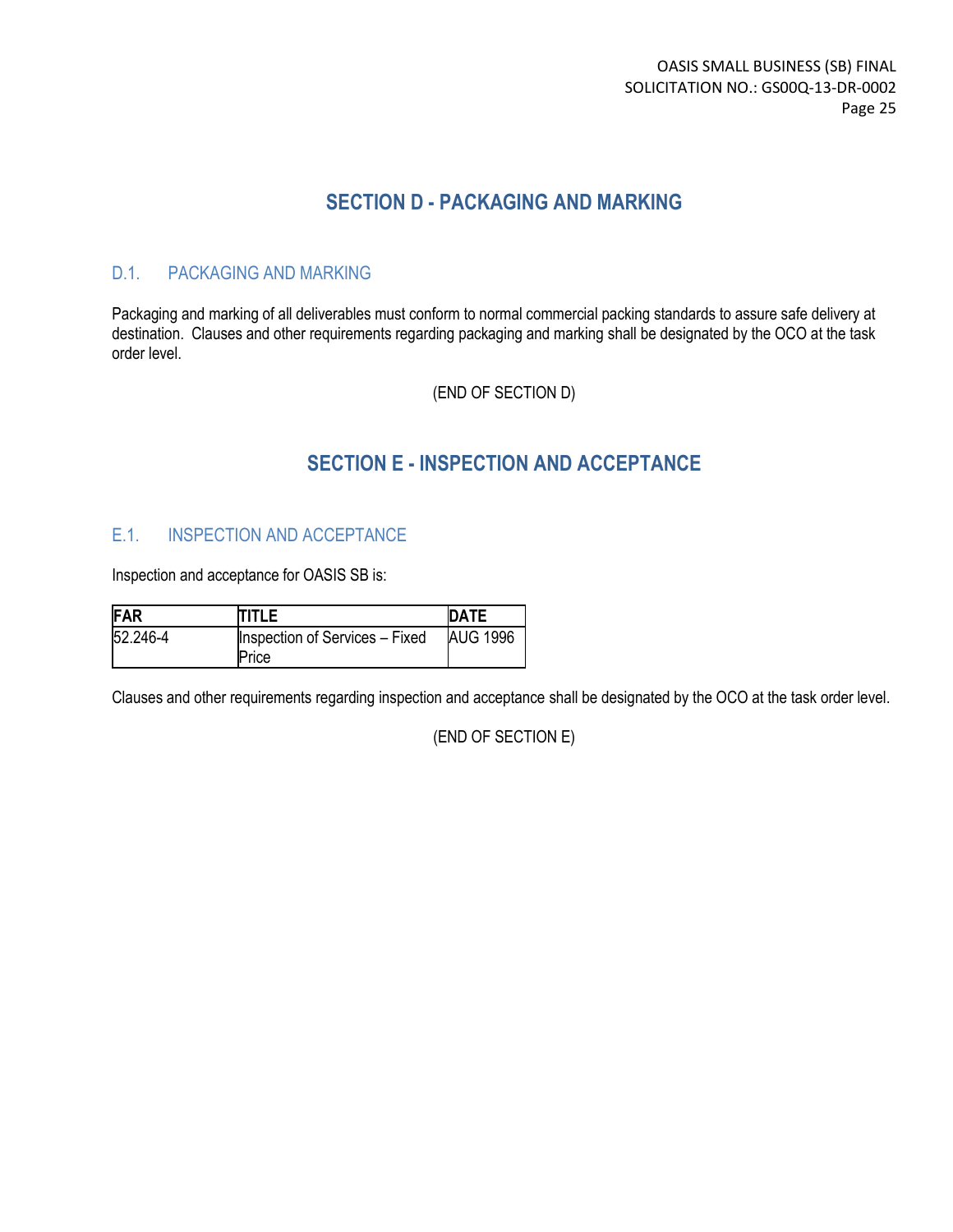## **SECTION F - DELIVERIES OR PERFORMANCE**

### F.1. DELIVERIES OR PERFORMANCE CLAUSES

Clauses regarding deliveries or performance for OASIS SB:

| FAR       | <b>TITLE</b>               | DATE            |
|-----------|----------------------------|-----------------|
| 52.242-15 | Stop Work Order            | <b>AUG 1989</b> |
| 52.247-34 | <b>IF.O.B. Destination</b> | <b>NOV 1991</b> |

Clauses and other requirements regarding deliveries or performance shall be designated by the OCO at the task order level.

### F.2. PLACE OF PERFORMANCE

The services to be provided under OASIS SB shall be accomplished at the locations identified in the task order and may include locations in the Continental United States (CONUS) and Outside the CONUS (OCONUS).

### F.3. PERIOD OF PERFORMANCE

The period of performance of OASIS SB is from the date of the Notice-To-Proceed through 5 years thereafter, with 1 (5-year) option that may extend the cumulative term of the contract to 10 years in accordance with FAR 52.217-9, Option to Extend the Term of the Contact, if exercised.

The period of performance for each task order awarded under OASIS SB shall be specified in the task order by the ordering agency. Task orders must be solicited and awarded prior to the OASIS SB term expiring and may extend up to 5 years after the OASIS SB term expires.

Task order option periods may be exercised after the OASIS SB term expires as long as the final task order option period does not extend the cumulative term of the task order beyond 5 years after the OASIS SB term expires.

After the OASIS SB term expires, OASIS SB will remain an active contract until the final task order is closed-out and shall govern the terms and conditions with respect to active task orders to the same extent as if it were completed during the OASIS SB term.

Accordingly, the cumulative term of OASIS SB may span up to 10 years and the cumulative term of all task orders placed under OASIS SB may span up to 15 years.

### F.4. PERFORMANCE STANDARDS

OASIS SB is a performance based contract with measurable standards in terms of quality and timeliness of deliverables and compliances in accordance with Section F.4.1. and F.4.2.

In the event the OASIS Management Module (OMM) is not operational, deliverable and reporting requirements designated for input into the OMM shall be provided as directed by the OASIS SB CO within the stated timeframes. The OASIS SB CO or an authorized representative shall have the right to examine and audit all supporting records and materials, regardless of whether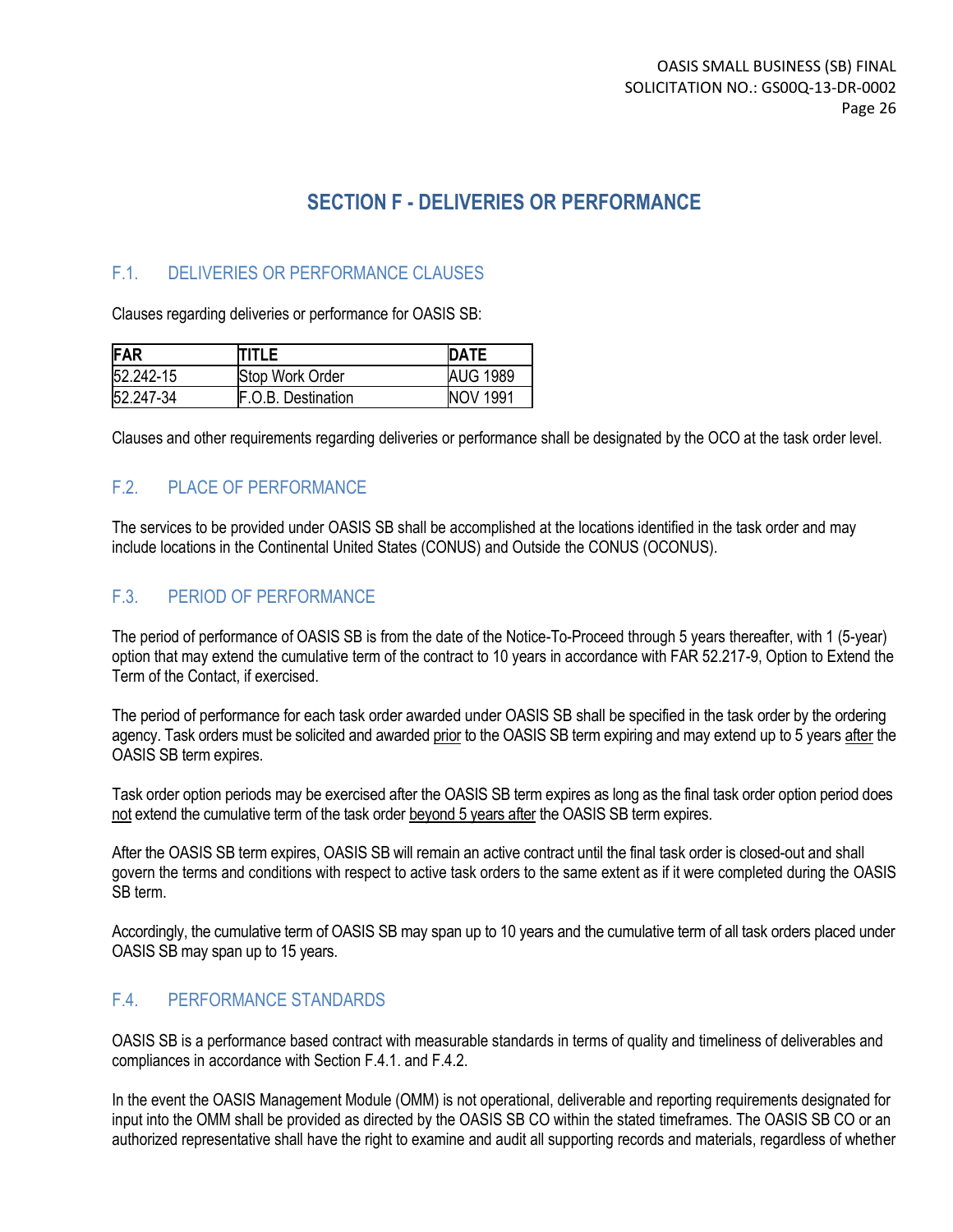such items are in written form, in the form of computer data, or in any other form, for the purpose of enforcing all deliverables and compliances herein.

Acceptable Accounting Systems are mandatory for all Contractors on OASIS SB. All other systems and certifications are optional; however, Contractors are encouraged to acquire these systems and certifications.

All Systems, Compliances, and Certifications must be maintained at the Contractors current level at time of award or higher throughout the period of performance of OASIS SB. For example, if a Contractor received an evaluation credit for having an Approved Purchasing System and CMMI Level 3 certification at time of award, then the Contractor must maintain an Approved Purchasing System and CMMI Level 3 certification level or higher for the life of OASIS SB.

Failure to meet the following deliverables, reports, or compliance standards may result in activation of Dormant Status and/or result in a Contractor being Off-Ramped (See Sections H.16. and H.17.).

#### F.4.1. Deliverable and Reporting Requirements

The following table contains deliverables and reports required for OASIS SB. Task order deliverables and reporting will be specified in the task order. The Government does not waive its right to request other deliverables or reports not specifically listed in the table below. Deliverables or reports are required until the final task order is closed-out for each Contractor. If a deliverable is due on a calendar day that falls on a weekend day or a Government holiday, the deliverable or report is due the following business day.

| <b>SECTION</b>                  | <b>REFERENCE</b>                                                                      | <b>DESCRIPTION</b>                                                                                   | <b>FREQUENCY</b>                                                                                                                                              | <b>LOCATION</b>                                                                                                                          |
|---------------------------------|---------------------------------------------------------------------------------------|------------------------------------------------------------------------------------------------------|---------------------------------------------------------------------------------------------------------------------------------------------------------------|------------------------------------------------------------------------------------------------------------------------------------------|
| G.2.6.                          | Contractor Key<br>Personnel                                                           | Updated COPM or COCM<br>Point of Contact Information                                                 | Within 5 calendars days of<br>the substitution                                                                                                                | OASIS SB CO via<br>OASIS@gsa.gov                                                                                                         |
| G.3.1.<br>and<br>G.3.2.4.       | <b>Contract Access Fee</b><br>(CAF) Remittance                                        | CAF for all task orders<br>awarded during the previous<br>quarter on a cumulative basis              | Quarterly (April 30th, July<br>30th, October 30th, and<br>January 30th)                                                                                       | Electronic Funds Transfer (EFT)<br>via the OASIS Management<br>Module (OMM) website                                                      |
| G.3.2.2.<br>through<br>G.3.2.5. | <b>OASIS Management</b><br>Module                                                     | Task Order Award,<br>Modification, Invoice, CAF<br>data, and Close-out data on a<br>cumulative basis | Monthly (30th calendar day<br>of each month, last day in<br>February)                                                                                         | Electronically via the OMM<br>website                                                                                                    |
| G.3.3.                          | Individual<br>Subcontracting<br>Reports (ISR)                                         | If applicable,<br>ISRs from Individual<br>Subcontracting Plans on<br><b>OASIS SB</b>                 | Within 30 calendar days<br>after the close of each<br>reporting period ending<br>March 31st, September<br>30th, and within 30 days of<br>contract completion. | Electronically via the Electronic<br>Subcontract Reporting System<br>(eSRS) website or SF 294 to the<br>OASIS SB CO via<br>OASIS@gsa.gov |
| G.3.5.                          | Insurance                                                                             | ACORD 25, Certificate of<br>Insurance                                                                | Within 30 calendar days<br>after the OASIS SB Notice-<br>to-Proceed and any<br>updates thereafter                                                             | OASIS SB CO via<br>OASIS@gsa.gov and OCOs for<br>affected task orders                                                                    |
| G.3.6.                          | Mergers, Acquisitions,<br>Novations, and<br>Change-of-Name<br>Agreements              | If applicable, SF 30<br>Modification or other<br>applicable documents                                | Copy of SF 30 and other<br>applicable documents<br>within 45 calendar days of<br>finalization                                                                 | OASIS SB CO via<br>OASIS@gsa.gov and OCOs for<br>affected task orders                                                                    |
| G.3.7.                          | <b>Federal Awardee</b><br>Performance and<br>Integrity Information<br>System (FAPIIS) | <b>FAPIIS</b> reporting                                                                              | Semi-Annually starting 6<br>months from the<br>anniversary date of the<br>OASIS SB Notice-to-<br>Proceed.                                                     | Electronically via FAPIIS website<br>and notify the OASIS SB CO via<br>OASIS@gsa.gov                                                     |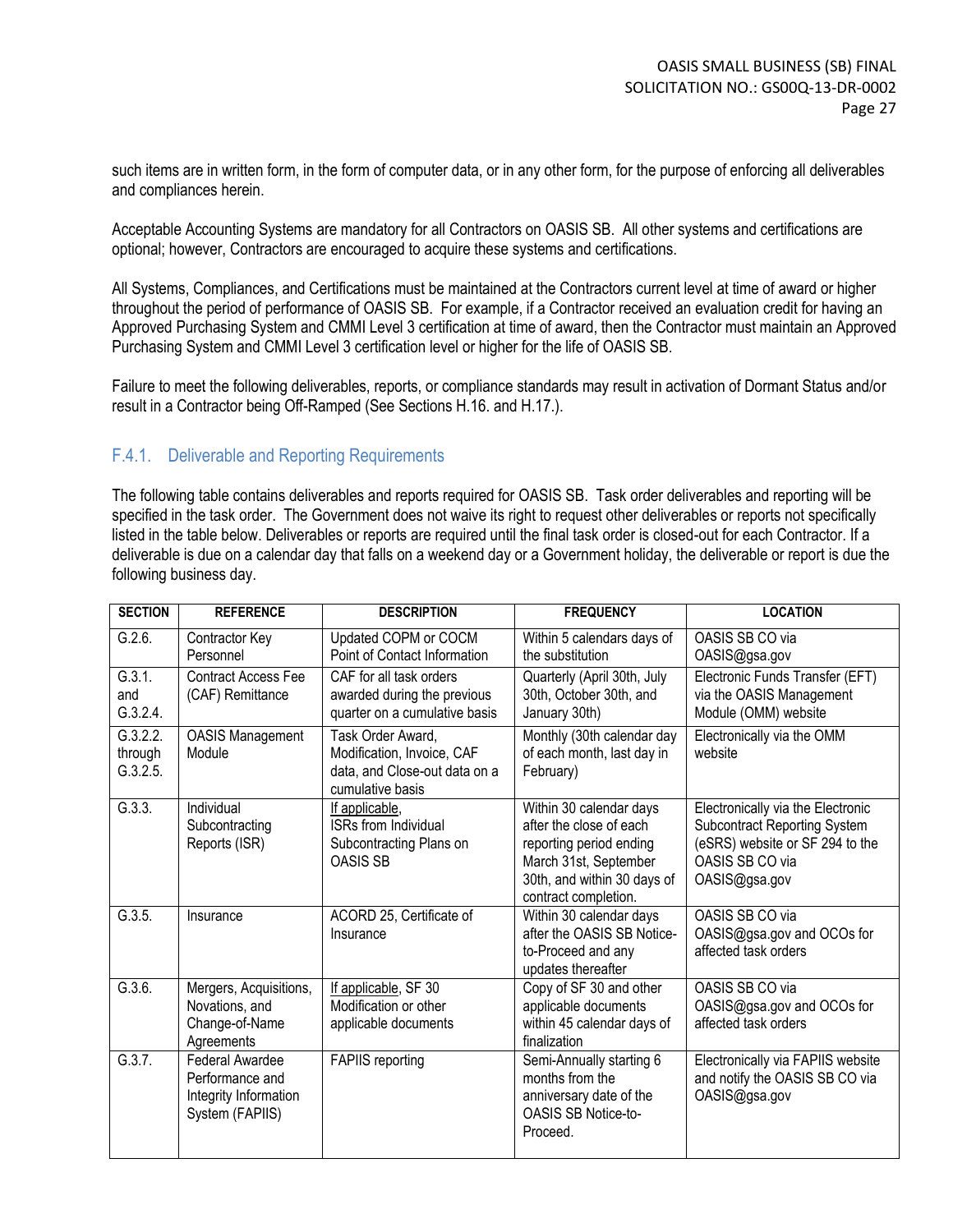| G.3.8.  | <b>VETS 100-A</b>                                                                                                                          | VETS 100-A reporting                                                                                                                          | Annually, no later than<br>September 30 of each year                                                                                                                                                                                                                  | Electronically via the Department<br>of Labor (DOL) VETS 100-A<br>reporting website and notify the<br>OASIS SB CO via<br>OASIS@gsa.gov |
|---------|--------------------------------------------------------------------------------------------------------------------------------------------|-----------------------------------------------------------------------------------------------------------------------------------------------|-----------------------------------------------------------------------------------------------------------------------------------------------------------------------------------------------------------------------------------------------------------------------|----------------------------------------------------------------------------------------------------------------------------------------|
| G.3.9.  | Reporting Executive<br>Compensation and<br>First-Tier Subcontract<br>Awards                                                                | <b>Federal Funding Accountability</b><br>and Transparency Act<br>(FFATA) Sub-Award Report                                                     | The end of the month<br>following the month in<br>which the prime Contractor<br>awards any sub-contract<br>greater than \$25,000 into<br>the FFATA Sub-Award<br>Reporting System (FSRS)                                                                               | Electronically via FSRS website<br>and notify the OASIS SB CO via<br>OASIS@gsa.gov.                                                    |
| G.3.10. | Post Award Small<br><b>Business Program</b><br>Re-Representation                                                                           | <b>Small Business Size</b><br>Recertification                                                                                                 | Within 30 days after<br>execution of a novation<br>agreement; within 30 days<br>after a merger or<br>acquisition that does not<br>require a novation; and,<br>within 60 to 120 days prior<br>to the end of the fifth year<br>and exercising the option<br>thereafter. | OASIS SB CO via<br>OASIS@gsa.gov                                                                                                       |
| H.6.1.  | Acceptable<br><b>Accounting System</b>                                                                                                     | Correspondence and audit<br>reports from DCAA/DCMA that<br>updates the current status                                                         | Within 45 calendar days<br>after the update                                                                                                                                                                                                                           | OASIS SB CO via<br>OASIS@gsa.gov and OCOs for<br>affected task orders                                                                  |
| H.6.2.  | <b>Acceptable Estimating</b><br>System                                                                                                     | If applicable, correspondence<br>and audit reports from<br>DCAA/DCMA or other<br>cognizant auditing entity that<br>updates the current status | Within 45 calendar days<br>after the update                                                                                                                                                                                                                           | OASIS SB CO via<br>OASIS@gsa.gov and OCOs for<br>affected task orders                                                                  |
| H.6.4.  | Forward Pricing Rate<br>Agreements (FPRA),<br>Forward Pricing Rate<br>Recommendations<br>(FPRR) and/or<br><b>Approved Billing</b><br>Rates | If applicable, correspondence<br>and audit reports from<br>DCAA/DCMA or other<br>cognizant auditing entity that<br>updates the current status | Within 45 calendar days<br>after the update                                                                                                                                                                                                                           | OASIS SB CO via<br>OASIS@gsa.gov and OCOs for<br>affected task orders                                                                  |
| H.6.5.  | Approved Purchasing<br>System                                                                                                              | If applicable, correspondence<br>and audit reports from DCMA<br>or other cognizant auditing<br>entity that updates the current<br>status      | Within 45 calendar days<br>after the update                                                                                                                                                                                                                           | OASIS SB CO via<br>OASIS@gsa.gov and OCOs for<br>affected task orders                                                                  |
| H.6.6.  | EVMS ANSI-standard                                                                                                                         | If applicable, correspondence<br>and audit reports from DCMA<br>or other cognizant auditing<br>entity that updates the current<br>status      | Within 45 calendar days<br>after the update                                                                                                                                                                                                                           | OASIS SB CO via<br>OASIS@gsa.gov                                                                                                       |
| H.6.7.  | ISO 9001:2008<br>Certification                                                                                                             | If applicable, correspondence<br>or audit from an ISO 9001<br>Certification Body that updates<br>the current status                           | Within 45 calendar days<br>after the update                                                                                                                                                                                                                           | OASIS SB CO via<br>OASIS@gsa.gov                                                                                                       |
| H.6.8.  | ISO 17025<br>Certification                                                                                                                 | If applicable, correspondence<br>or audit from an ISO 17025<br>Certification Body that updates<br>the current status                          | Within 45 calendar days<br>after the update                                                                                                                                                                                                                           | OASIS SB CO via<br>OASIS@gsa.gov                                                                                                       |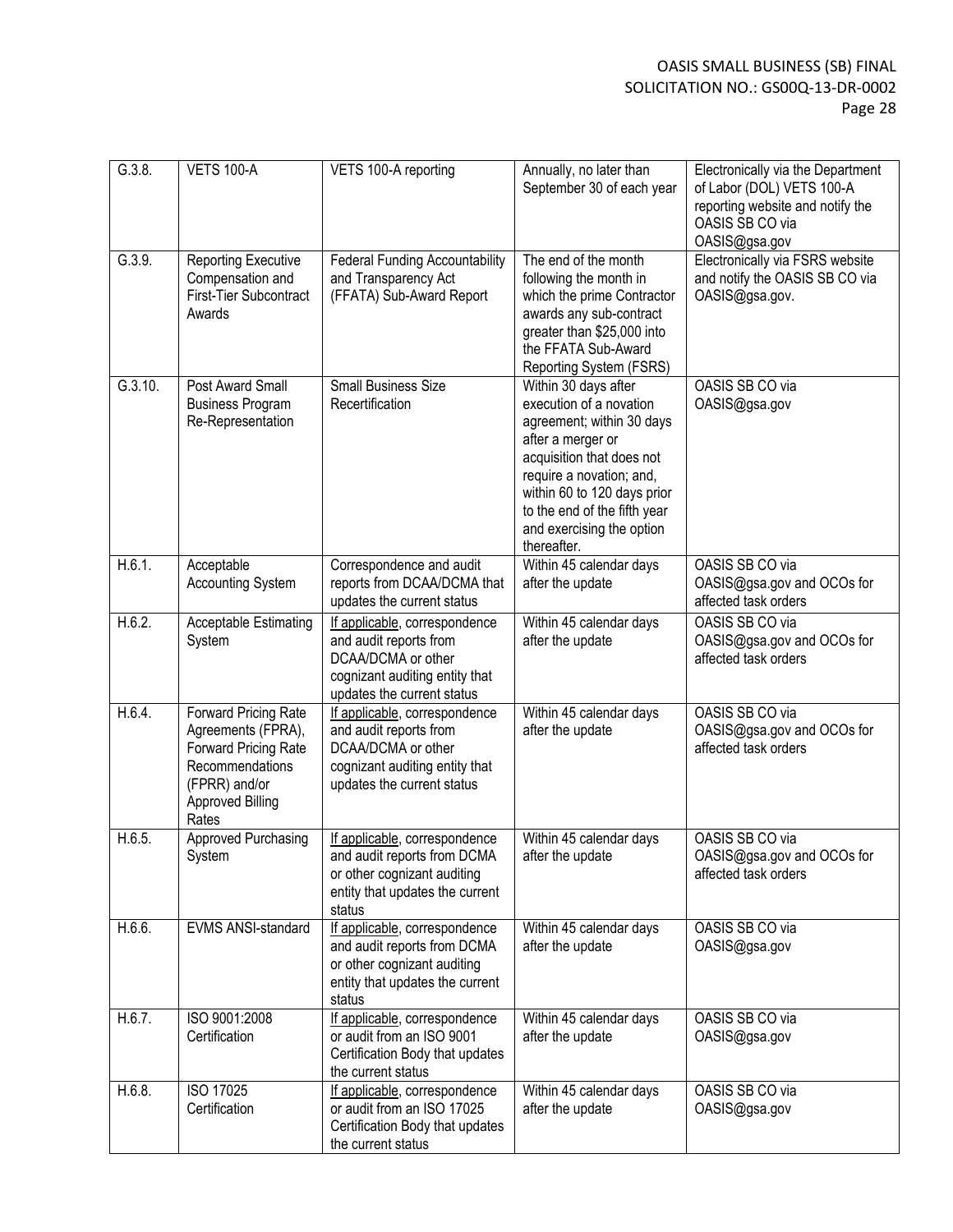| H.6.9.  | ISO 14001:2004<br>Certification                                   | If applicable, correspondence<br>or audit from an ISO<br>14001:2004 Certification Body                                                                                                                                                 | Within 45 calendar days<br>after the update | OASIS SB CO via<br>OASIS@gsa.gov                                      |
|---------|-------------------------------------------------------------------|----------------------------------------------------------------------------------------------------------------------------------------------------------------------------------------------------------------------------------------|---------------------------------------------|-----------------------------------------------------------------------|
|         |                                                                   | that updates the current status                                                                                                                                                                                                        |                                             |                                                                       |
| H.6.10. | AS9100 Certification                                              | If applicable, correspondence<br>or audit from an AS9100<br>Certification Body that updates<br>the current status                                                                                                                      | Within 45 calendar days<br>after the update | OASIS SB CO via<br>OASIS@gsa.gov                                      |
| H.6.11. | <b>CMMI Maturity Level</b>                                        | If applicable, correspondence<br>or audit from a CMMI Instituted<br>Certified Lead Appraiser that<br>updates the current status                                                                                                        | Within 45 calendar days<br>after the update | OASIS SB CO via<br>OASIS@gsa.gov                                      |
| H.6.12. | Meaningful<br>Relationship<br><b>Commitment Letters</b><br>(MRCL) | If applicable, any change of<br>entity or commitment identified<br>in any MRCL submitted                                                                                                                                               | Within 45 calendar days<br>after the update | OASIS SB CO via<br>OASIS@gsa.gov                                      |
| H.7.1.  | <b>Facility Security</b><br>Clearance                             | If applicable, correspondence<br>signed by a Facility Security<br>Officer, screen prints from the<br><b>Industrial Security Facilities</b><br>Database and DD Form 441,<br>DD Form 441-1, or SF 328<br>that updates the current status | Within 45 calendar days<br>after the update | OASIS SB CO via<br>OASIS@gsa.gov and OCOs for<br>affected task orders |

### F.4.2. Compliances

The following table contains compliances required for OASIS SB. Task Order compliances will be specified in the task order. The Government does not waive its right to request other compliances in order to align the OASIS contract with new statuary or regulatory requirements. The Government will provide the Contractor with at least 90 days' notice of these requirements.

| <b>SECTION</b>                | <b>REFERENCE</b>                                                                               | <b>COMPLIANCE</b>                                                                                                                                                                                     |
|-------------------------------|------------------------------------------------------------------------------------------------|-------------------------------------------------------------------------------------------------------------------------------------------------------------------------------------------------------|
| G.2.6.                        | Contractor Key Personnel                                                                       | The Contractor shall maintain responsive and competent Contractor Key<br>Personnel                                                                                                                    |
| G.3.1.<br>and<br>G.3.2.4.     | Contract Access Fee (CAF) Remittance                                                           | The Contractor shall submit timely and accurate CAF Payments                                                                                                                                          |
| G.3.2.<br>through<br>G.3.2.5. | <b>OASIS Management Module (OMM)</b><br>Data                                                   | The Contractor shall submit timely and accurate data in the OMM                                                                                                                                       |
| G.3.3.                        | Subcontracting Goals and Reporting                                                             | The Contractor shall submit timely and accurate ISR subcontract reports or SF<br>294s, if applicable, in meeting small business goals in accordance with the<br>Contractor's subcontracting plan      |
| G.3.5.                        | Insurance                                                                                      | The Contractor shall submit timely and accurate Certificates of Insurance and<br>maintain adequate insurance coverage at the OASIS SB and task order level                                            |
| G.3.6.                        | Mergers, Acquisitions, Novations and<br>Change-of-Name Agreements                              | The Contractor shall submit timely notice of Merger and Acquisitions or<br>contractual copies of Novation or Change-of-Name Agreements, if applicable                                                 |
| G.3.7.                        | Responsibility and Federal Awardee<br>Performance and Integrity Information<br>System (FAPIIS) | The Contractor shall submit timely and accurate FAPIIS information<br>and maintain sufficient financial resources and meet the responsibility standards<br>and qualifications set forth in FAR Part 9 |
| G.3.8.                        | VETS 100-A Reporting                                                                           | The Contractor shall report timely and accurate VETS 100-A reports in the<br>Department of Labor VETS-100 website and send confirmation to the OASIS SB<br>CO                                         |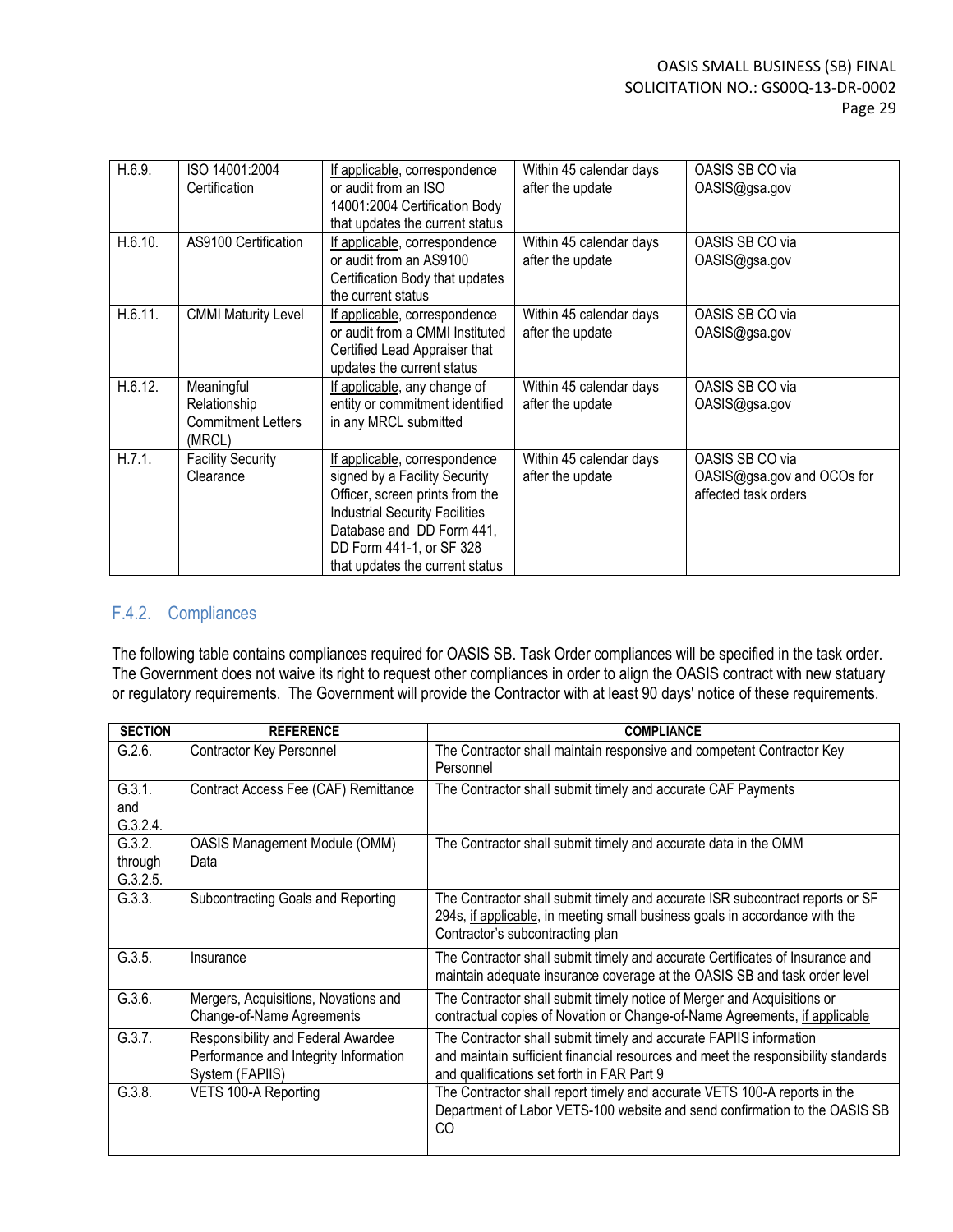#### OASIS SMALL BUSINESS (SB) FINAL SOLICITATION NO.: GS00Q-13-DR-0002 Page 30

| G.3.9.  | Reporting Executive Compensation and<br><b>First-Tier Subcontract Awards</b>                                               | The Contractor shall report timely and accurate sub-award and executive<br>compensation data regarding first-tier sub-awards in FSRS to meet the FFATA<br>reporting requirements and send confirmation to the OASIS SB CO                                                                            |
|---------|----------------------------------------------------------------------------------------------------------------------------|------------------------------------------------------------------------------------------------------------------------------------------------------------------------------------------------------------------------------------------------------------------------------------------------------|
| G.3.10. | Post-Award Small Business Program<br>Re-Representation                                                                     | The Contractor shall report timely and accurately their small business program<br>re-representation and updated ORCA, as applicable                                                                                                                                                                  |
| G.4.    | Task Order Close-Out                                                                                                       | The Contractor agrees to cooperate with the OCO to close out task orders as<br>soon as practical after expiration, cancellation, or termination.                                                                                                                                                     |
| H.6.1.  | Acceptable Accounting System                                                                                               | The Contractor shall maintain the acceptable/approved status of their<br>Accounting System and submit updates to the current status                                                                                                                                                                  |
| H.6.2.  | <b>Acceptable Estimating System</b>                                                                                        | The Contractor shall maintain the acceptable status of their Estimating System<br>and submit updates to the current status, if applicable                                                                                                                                                            |
| H.6.4.  | Forward Pricing Rate Agreements<br>(FPRA), Forward Pricing Rate<br>Recommendations (FPRR) and/or<br>Approved Billing Rates | The Contractor shall maintain their FPRA, FPRR, and/or Approved Billing Rates<br>and submit updates, if applicable                                                                                                                                                                                   |
| H.6.5.  | <b>Approved Purchasing System</b>                                                                                          | The Contractor shall maintain an Approved Purchasing System and submit<br>updates, if applicable                                                                                                                                                                                                     |
| H.6.6.  | <b>EVMS ANSI-standard</b>                                                                                                  | The Contractor shall maintain or exceed their EVMS ANSI-standard and submit<br>updates, if applicable                                                                                                                                                                                                |
| H.6.7.  | ISO 9001-2008 Certification                                                                                                | The Contractor shall maintain or exceed their ISO 9001:2008 Certification and<br>submit updates, if applicable                                                                                                                                                                                       |
| H.6.8.  | ISO 17025 Certification                                                                                                    | The Contractor shall maintain or exceed their ISO 17025 Certification and<br>submit updates, if applicable                                                                                                                                                                                           |
| H.6.9.  | ISO 14001:2004 Certification                                                                                               | The Contractor shall maintain or exceed their ISO 14001:2004 Certification and<br>submit updates, if applicable                                                                                                                                                                                      |
| H.6.10. | AS9100 Certification                                                                                                       | The Contractor shall maintain or exceed their AS9100 Certification and submit<br>updates, if applicable                                                                                                                                                                                              |
| H.6.11. | <b>CMMI Maturity Level</b>                                                                                                 | The Contractor shall maintain or exceed their CMMI Maturity Level and submit<br>updates, if applicable                                                                                                                                                                                               |
| H.6.12. | Meaningful Relationship Commitment<br>Letters (MRCL)                                                                       | The Contractor shall honor the commitments contained in all MRCLs, if<br>applicable                                                                                                                                                                                                                  |
| H.7.1   | <b>Facility Security Clearance (FSC)</b>                                                                                   | The Contractor shall maintain or exceed their FSC and submit updates, if<br>applicable                                                                                                                                                                                                               |
| H.11.1. | Meetings                                                                                                                   | The Contractor's Key Personnel shall attend and actively participate in all<br>meetings, including all PMR Meetings                                                                                                                                                                                  |
| H.11.3. | Contractor OASIS SB Webpage                                                                                                | The Contractor shall maintain an OASIS SB Webpage that meets the minimum<br>webpage requirements                                                                                                                                                                                                     |
| H.11.5. | Minimum Task Order Awards or<br><b>Estimated Value</b>                                                                     | Starting from the date of the OASIS SB Notice-to-Proceed, the Contractor shall<br>attain a minimum of 3 task order awards or a total task order estimated value of<br>\$20M (total estimated value of all task orders inclusive of all options) prior to the<br>exercise of Option I under OASIS SB. |
| H.13.   | <b>Ethics and Conduct</b>                                                                                                  | The Contractor shall adhere to the standards under Section H.13.                                                                                                                                                                                                                                     |

(END OF SECTION F)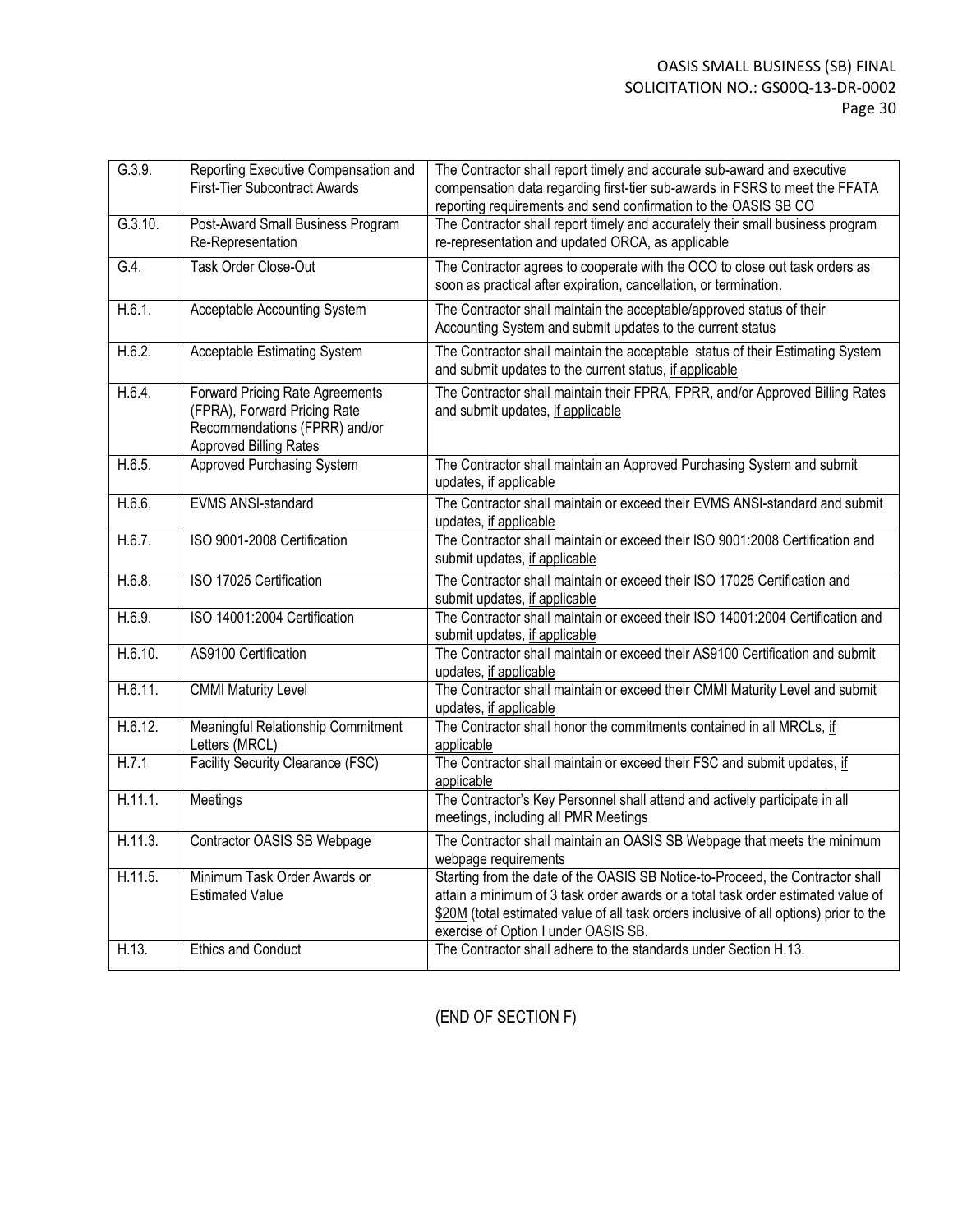## **SECTION G - CONTRACT ADMINISTRATION DATA**

### G.1. BACKGROUND

This section provides roles, responsibilities, and contract administration requirements for OASIS SB and each task order placed under OASIS SB. Clauses and other requirements regarding contract administration may be designated by the OCO at the task order level.

### G.2. ROLES AND RESPONSIBILITIES OF KEY PERSONNEL

This section describes the roles and responsibilities of Government and Contractor personnel. The current point of contact information of GSA's Key Personnel for OASIS SB will be maintained on the official GSA OASIS SB webpage at [http://www.gsa.gov/oasis.](http://www.gsa.gov/oasis)

#### G.2.1. Program Manager (PM)

The OASIS SB PM is a GSA Government official who performs various programmatic functions for the overall success of the OASIS SB program.

#### G.2.2. Contracting Officer (CO)

The OASIS SB CO is the sole and exclusive GSA Government official with actual authority to administer and/or modify the terms of OASIS SB, monitor the Contractor's performance in the areas of contract compliance and contract administration, and assist the Contractor and OCO on matters related to the OASIS SB terms and conditions.

The OASIS SB CO may delegate routine administrative functions to an authorized OASIS SB representative.

#### G.2.3. Ombudsman

Subject to GSAR 552.216-74, GSA designates an Ombudsman to OASIS SB. For the purposes of OASIS SB, there are two primary duties for the Ombudsman: (1) To review complaints from Contractors and ensure that they are afforded a fair opportunity for consideration in the award of task orders consistent with the procedures of OASIS SB, and (2) To review an OASIS SB CO decision to place a Contractor in Dormant Status. (See Section H.16.).

### G.2.4. Industrial Operations Analyst (IOA)

The IOA is a GSA Government official who audits Contractor records and conducts Contractor Assistance Visits (CAVs) to the Contractor's place of business to assist the Contractor with task order reporting, Contract Access Fee (CAF) management, and other general contract administration functions deemed necessary by the Government.

### G.2.5. Ordering Contracting Officer (OCO)

For purposes of OASIS SB, authorized users are identified as OCOs. Only an authorized user, who is a delegated OCO, may solicit, award, and administer a task order under OASIS SB. In order to qualify as an authorized user, a duly warranted Contracting Officer of the Federal Government, as defined in FAR Subpart 2.101, in good standing, must have a received a Delegation of Procurement Authority (DPA) from the OASIS SB CO or OASIS SB representative that is delegated by the OASIS SB CO to issue DPAs.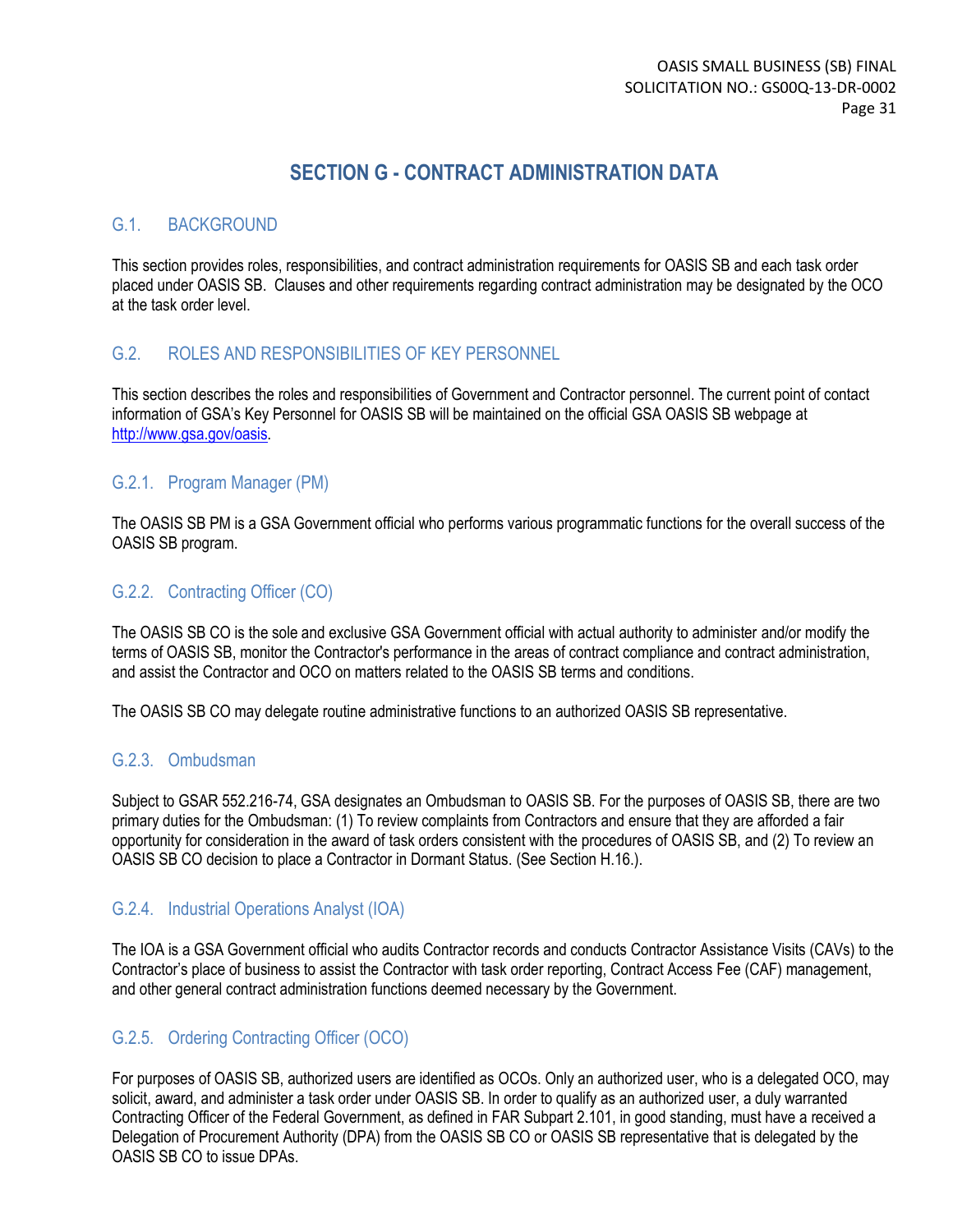The OCO for each task order is the sole and exclusive Government official with actual authority to solicit, award, administer, and/or modify a task order under OASIS SB.

The OCO is encouraged to contact the OASIS SB CO or OASIS SB PM for any OASIS SB related assistance including but, not limited to, the following:

- 1. Training on the OASIS SB program and ordering procedures
- 2. Task order scope compliance with OASIS SB
- 3. Task order solicitation development
- 4. Assistance on disputes, claims, or protests under OASIS SB
- 5. Contractor performance under OASIS SB

The OCO duties include, but are not limited to:

- 1. Requesting and receiving a Delegation of Procurement Authority (DPA) prior to soliciting and awarding a task order under OASIS SB
- 2. Complying with the terms and conditions of OASIS SB (See Section H.3.)
- 3. Complying with the ordering procedures outlined in FAR Subpart 16.505, and other agency specific regulatory supplements
- 4. Issuing task orders solicitations under the proper NAICS Code and corresponding OASIS SB MA-IDIQ Contract Number (See Section H.4.)
- 5. Allowing a reasonable time for fair opportunity proposal submission
- 6. Resolving any performance issues, disputes, claims or protests at the task order level
- 7. Responding to all Freedom of Information Act (FOIA) requests at the task order level
- 8. Entering task order performance evaluation in the Contractor Performance Assessment Reporting System (CPARS) or alternative past performance assessment reporting system mandated by customer agencies that do not require the use of CPARS
- 9. Closing out task orders in a timely manner

### G.2.5.1. Contracting Officer's Representative (COR)

The OCO for each task order may designate a Contracting Officer Representative (COR) or Contracting Officer Technical Representative (COTR) to perform specific administrative or technical functions.

The specific rights and responsibilities of the COR or COTR for each task order shall be described in writing, which upon request, shall be provided to the Contractor. A COR/COTR has no actual, apparent, or implied authority to bind the Government.

#### G.2.6. Contractor Key Personnel

The Contractor shall assign a Corporate OASIS SB Program Manager (COPM) and Corporate OASIS SB Contract Manager (COCM) as Contractor Key Personnel to represent the Contractor as primary points-of-contact to resolve issues, perform administrative duties, and other functions that may arise relating to OASIS SB and task orders solicited and awarded under OASIS SB. Additional Key Personnel requirements may be designated by the OCO at the task order level.

There is no minimum qualification requirements established for Contractor Key Personnel. Additionally, Contractor Key Personnel do not have to be full-time positions; however, the Contractor Key Personnel are expected to be fully proficient in the performance of their duties.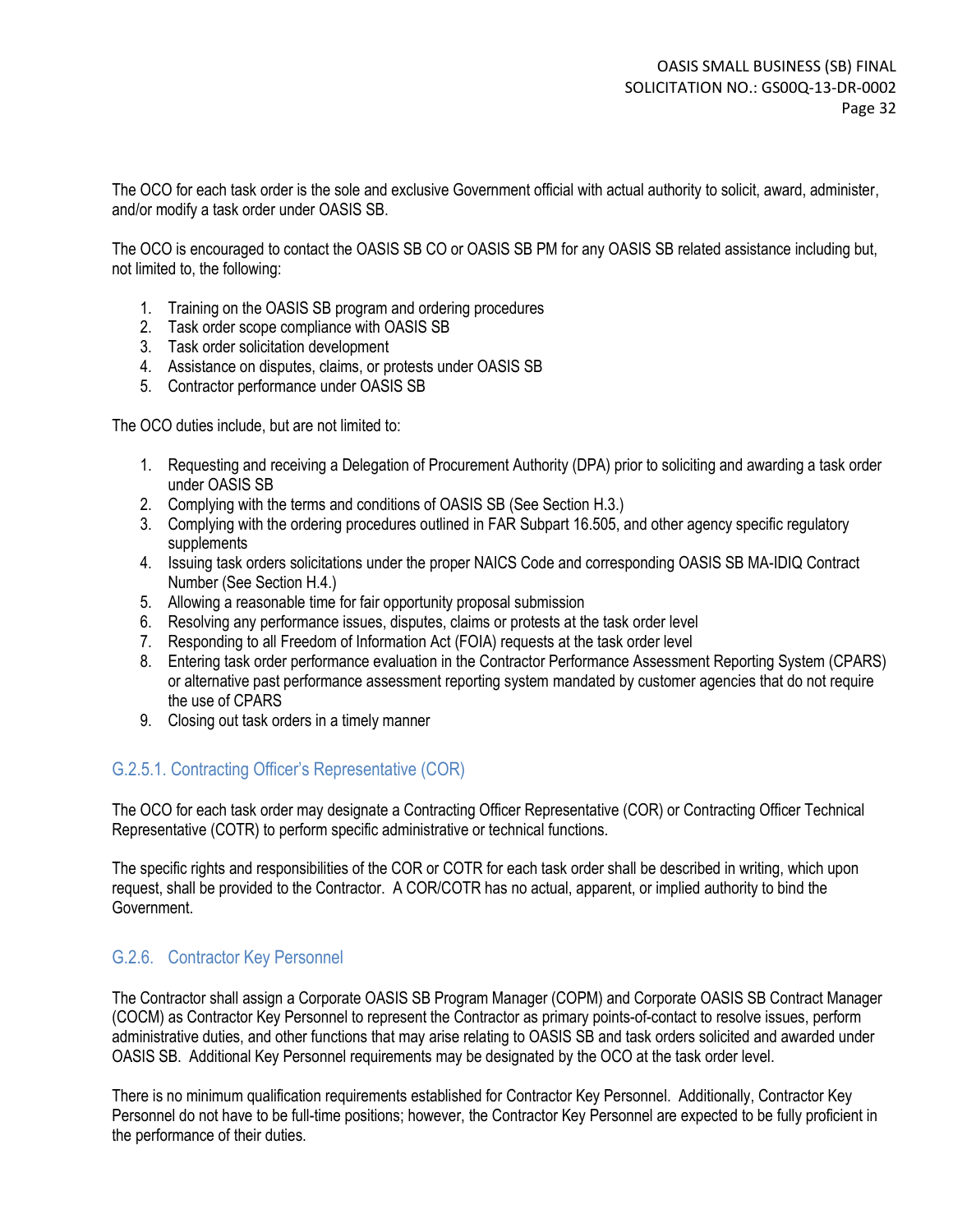The Contractor shall ensure that the OASIS SB CO has current point-of-contact information for both the COPM and COCM. In the event of a change to Contractor Key Personnel, the Contractor shall notify the OASIS SB CO and provide all Point of Contact information for the new Key Personnel within 5 calendar days of the change.

All costs associated with Contractor Key Personnel duties shall be handled in accordance with the Contractor's standard accounting practices; however, no costs for Contractor Key Personnel may be billed to the OASIS Program Office.

Failure of Contractor Key Personnel to effectively and efficiently perform their duties will be construed as conduct detrimental to contract performance and may result in activation of Dormant Status and/or Off-Ramping (See Sections H.16. and H.17.).

### G.2.6.1. Corporate OASIS SB Program Manager (COPM)

The Contractor's corporate management structure shall guarantee senior, high-level, program management of the OASIS SB Program, including a COPM to represent the company in all OASIS SB program-related matters.

The COPM duties include, but are not limited to:

- 1. Advising and assisting current and potential OASIS SB customers regarding the technical scope of OASIS SB and the overall attributes of the OASIS SB Program
- 2. Promoting customer use of the OASIS SB contract
- 3. Being ultimately responsible for ensuring that all reporting information required under OASIS SB is provided accurately, thoroughly and timely
- 4. Being ultimately responsible for all performance issues related to OASIS SB and task orders awarded under OASIS SB
- 5. Attending all OASIS SB Program Management Review (PMR) Meetings and other OASIS SB meetings as scheduled

### G.2.6.2. Corporate OASIS SB Contract Manager (COCM)

The Contractor's corporate management structure shall guarantee senior, high-level, program management of the OASIS SB Program, including a COCM to represent the company in all OASIS SB contract-related matters.

The COCM duties include, but are not limited to:

- 1. Verifying that the OCO soliciting or awarding a task order solicitation under OASIS SB has an OASIS SB Delegation of Procurement Authority (DPA). Verification can be provided by the OASIS SB CO, OASIS SB PM, or duly authorized representative
- 2. Ensuring the company's task order awards under OASIS SB are contractually in compliance with OASIS SB (See Section H.3.)
- 3. Ensuring all data within the OASIS Management Module is current, accurate, and complete (See Section G.3.2.)
- 4. Ensuring contract administrative functions and meeting all the performance reporting and compliance standards listed under Section F.4., are maintained
- 5. Being ultimately responsible for ensuring that all contractual agreements, including modifications, are negotiated and put in place expeditiously
- 6. Being ultimately responsible for ensuring that all task order invoicing is accurate and timely
- 7. Attending all OASIS SB Program Management Review Meetings (PMR) and other OASIS SB meetings as scheduled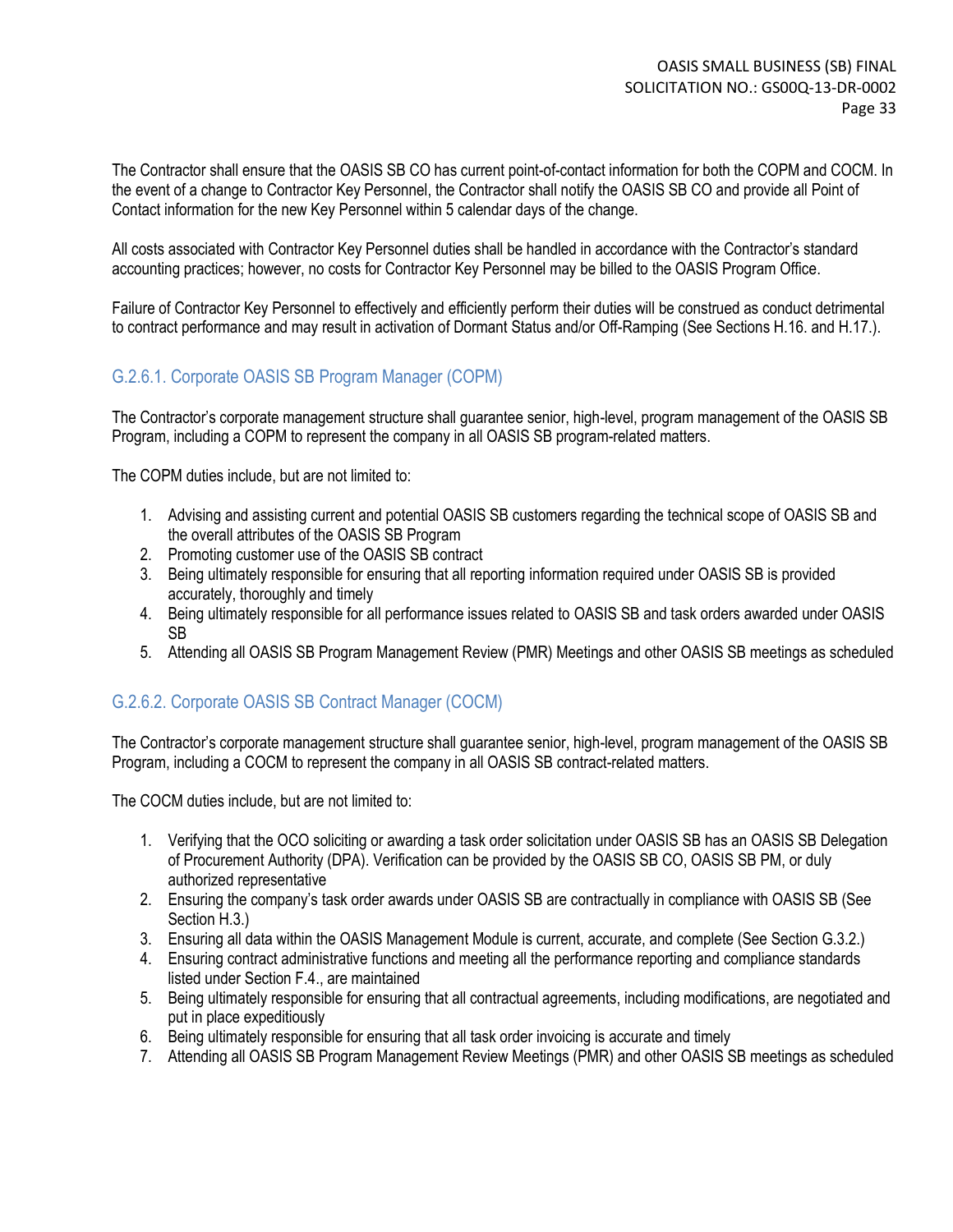#### G.3. CONTRACTOR ADMINISTRATION REQUIREMENTS

The following sections describe the administration requirements for OASIS SB and task orders awarded under OASIS SB. The COCM shall be the primary point-of-contact for these requirements.

Failure to meet administration requirements may result in activation of Dormant Status and/or Off-Ramping (See Sections H.16. and H.17.).

#### G.3.1. Contract Access Fee (CAF)

Total CAF Remittance for each task order is calculated as follows: Total Paid Invoice (minus the CAF CLIN) multiplied by the CAF Percentage.

In response to all task order solicitations, regardless of contract type, the Contractor shall always propose a CAF rate of .75% of the total fixed-price or total estimated costs, including options. The total CAF amount shall be proposed as a separate and distinct Contract Line Item Number (CLIN) for the base year(s) and each option period (if applicable).

The OCO must establish a separate and distinct CAF CLIN in all task order awards as a Cost Reimbursable CAF CLIN for the base year(s) and each option period (if applicable).

The actual dollar amount to be billed to the customer upon task order award will depend upon the total OASIS SB business volume with the customer or whether the customer organization has a CAF Memorandum of Understanding (CAF MOU) agreement in place with the OASIS Program Office.

If a customer organization has a CAF rate that is less than .75% for a specific task order award, the OASIS Program Office will notify the Contractor of the proper CAF rate to bill the customer. No later than January 15th of each calendar year, the OASIS Program Office will notify the Contractor if there are any changes to the CAF rate.

#### G.3.2. OASIS Management Module

The specific system for all task order award, modification, invoice, and CAF payment data will be electronically through the OASIS Management Module (OMM) located within the GSA Assisted Acquisition Services (AAS) Business Systems Portal.

#### G.3.2.1. Task Order Award Data

The Contractor shall report all task order award data within 30 calendar days of award.

Regardless of contract type, all task order award data shall include:

- 1. OASIS SB MA-IDIQ Contract Number
- 2. Task Order Award Number (**NOT** the Solicitation Number)
- 3. Task Order Description (i.e., Type of Professional Services Project)
- 4. Government-Site, Contractor-Site, or Both
- 5. Predominant Contract Type (e.g., T&M, CPFF, FFP, etc.)
- 6. Task Order NAICS Code
- 7. Task Order PSC Code
- 8. Customer OCO Name, Phone Number, and E-mail Address
- 9. Customer Agency Name and Full Address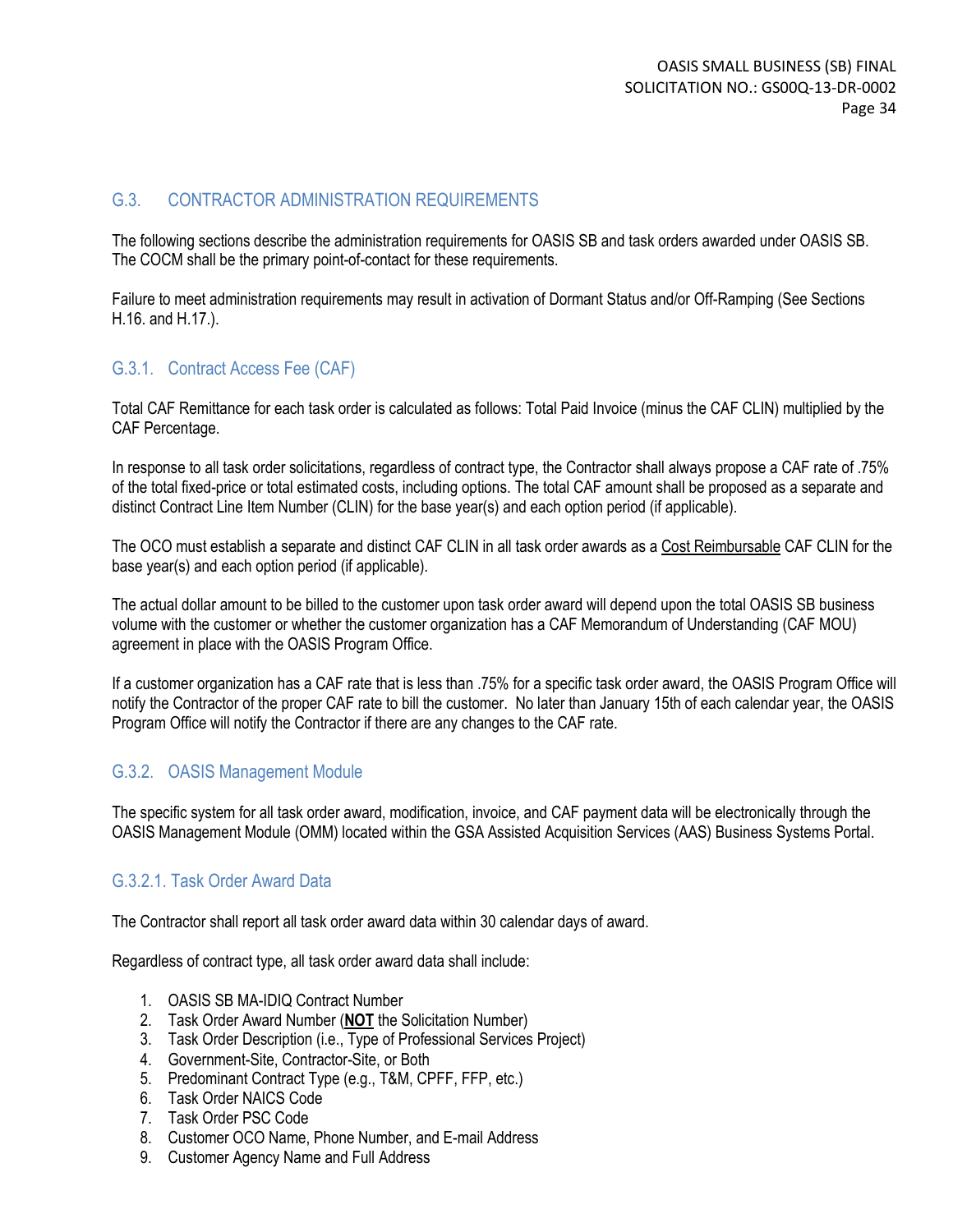- 10. Customer Agency Code and Bureau Code
- 11. Initial Period of Performance
- 12. Award Date
- 13. Contract Line Item Numbers (CLINs) of the task order. (If the task order does not establish CLINs, the Contractor shall input CLIN Number 9999 as a single CLIN for all billing)
- 14. Contract Type for each CLIN
- 15. An electronic copy of the complete task order solicitation issued by the OCO
- 16. An electronic copy of the complete task order awarded by an OCO

#### G.3.2.1.1. T&M/Labor Hour Award Data

In addition to the data required under Section G.3.2.1., all T&M/Labor Hour award data shall also include:

- 1. Initial Obligated/Funded amount
- 2. Total task order ceiling, including the base and all option periods by CLIN Number
- 3. Awarded labor categories and SOC numbers
- 4. The Loaded Hourly Labor Rate and Hours by each corresponding OASIS SB labor category, for the base and all option periods
- 5. The Loaded Hourly Labor Rate and Hours by each Specialized Professional Services Labor, Davis Bacon Act Labor, Service Contract Act Labor, or OCONUS Labor, including a title and description of the labor category, if applicable, for the base and all option periods

### G.3.2.1.2. Fixed Price Award Data

In addition to the data required under Section G.3.2.1., all Fixed Price award data shall also include:

- 1. Initial Obligated/Funded amount
- 2. Total Firm Fixed Price, including the base and all option periods by CLIN Number
- 3. Initial Maximum Incentive or Award Fee, if applicable

#### G.3.2.1.3. Cost Reimbursement Award Data

In addition to the data required under Section G.3.2.1., all Cost Reimbursable award data shall also include:

- 1. Initial Obligated/Funded amount
- 2. Total Estimated Cost, including the base and all option periods by CLIN Number
- 3. Fixed Fee, if applicable
- 4. Initial Incentive or Award Fee, if applicable

#### G.3.2.2. Task Order Modification Data

The Contractor shall report all task order modification data within 30 calendar days of receiving a signed copy of the modification, excluding modifications issued through the GSA AAS Business System Portal. Modification data issued through the AAS Business System Portal will automatically populate into the OMM.

Modification data shall include:

- 1. OASIS SB MA-IDIQ Contract Number
- 2. Task Order Award Number (**NOT** the Solicitation Number)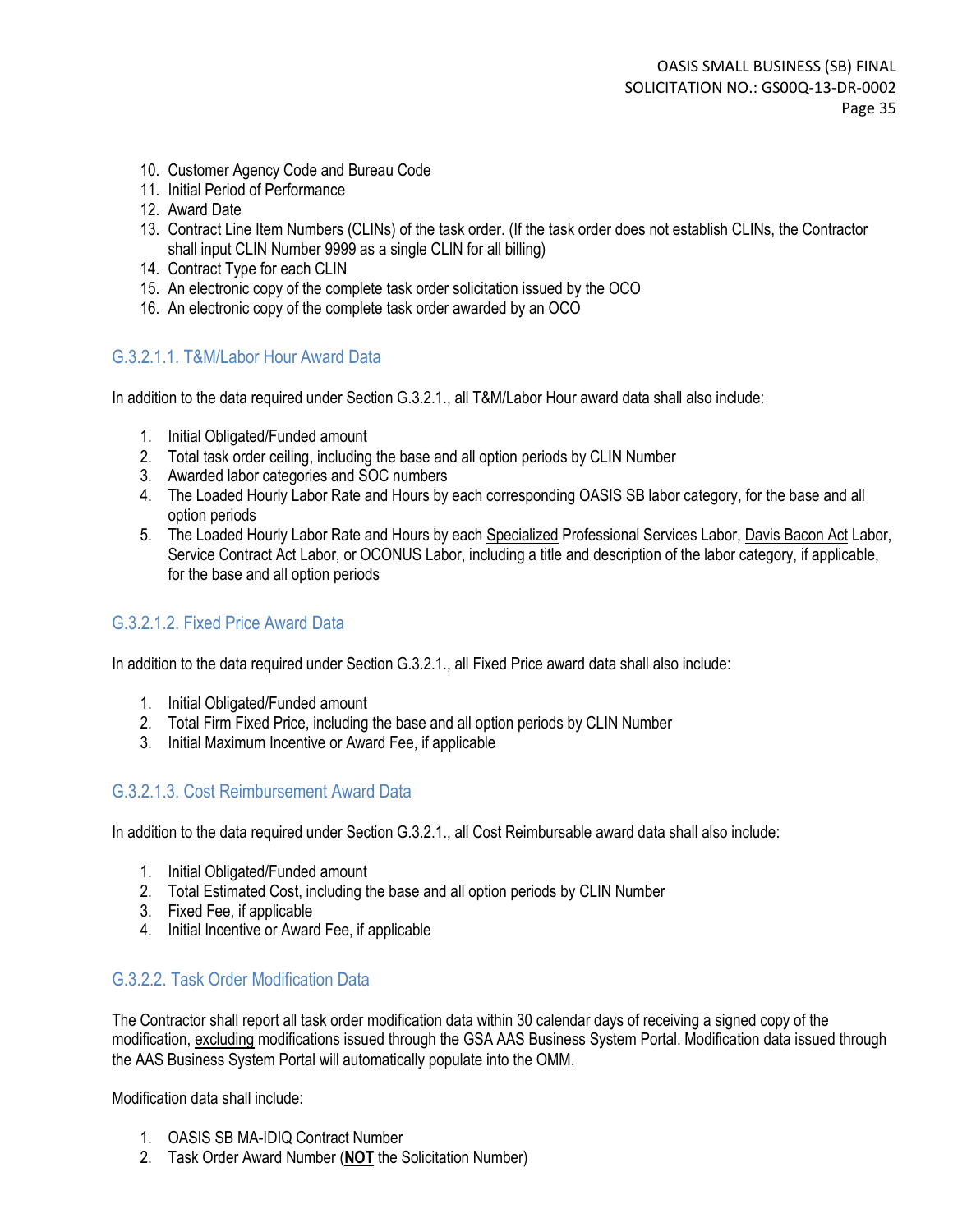- 3. Modification Number
- 4. Modification Description (e.g., Incremental Funding, Exercise Option, Change Order, etc.)
- 5. OCO Point of Contact (Name, Phone Number, E-mail Address)
- 6. Modification Period of Performance (Do **NOT** change the initial start date of the task order)
- 7. Modification Date
- 8. Modification Obligated/Funded amount allocated to the applicable Contract Line Item Numbers (CLINs)
- 9. An electronic copy of the complete modification awarded by an OCO

#### G.3.2.3. Invoice Data

The Contractor shall report invoice data from each paid invoice within 30 calendar days after the end of the reporting quarter, including the invoice data on task orders issued through the GSA AAS Business System Portal. If no Invoice Data was received during a required reporting period for a specific task order, the Contractor shall report in the "Zero Invoice Data" screen located in the OMM system for that particular task order.

Regardless of contract type, the Contractor shall report the following:

- 1. OASIS SB MA-IDIQ Contract Number
- 2. Task Order Award Number (**NOT** the Solicitation Number)
- 3. Contractor Invoice Number
- 4. Date Invoice Paid
- 5. Amount of invoice that was subcontracted.
- 6. Amount of invoice that was subcontracted to a small business.
- 7. For each contract type, the Contractor shall report as follows:
	- (a) Fixed Price task orders: Total Amount Paid (Lump Sum) by Contract Line Item Number (CLIN)
	- (b) T&M or L-H type task orders: Total Amount Paid (Lump Sum) by CLIN
	- (c) Cost-Reimbursement task orders: Labor Categories, SOC Number, and Direct Labor Rate for each Task Order Labor Category

### G.3.2.4. CAF Payment Data

The Contractor shall remit the CAF in U.S. dollars to GSA within 30 calendar days after the end of each calendar quarter for all invoice payments received during that calendar quarter as follows:

| <b>Calendar Quarters</b>                                        | <b>CAF Due Date</b> |
|-----------------------------------------------------------------|---------------------|
| 1st Quarter January 1st - March 31st                            | April 30th          |
| 2nd Quarter April 1 <sup>st</sup> – June 30 <sup>th</sup>       | July 30th           |
| 3rd Quarter July 1 <sup>st</sup> - September 30 <sup>th</sup>   | October 30th        |
| 4th Quarter October 1 <sup>st</sup> - December 31 <sup>st</sup> | January 30th        |

Where CAF for multiple invoice payments (on one or more task orders) is due, the Contractor may consolidate the CAF owed into one payment.

Failure to remit the full amount of the CAF within 30 calendar days after the end of the applicable reporting period constitutes a contract debt to the United States Government under the terms of FAR Subpart 32.6, Contact Debts. In addition, the Government may exercise all rights under the Debt Collection Improvement Act of 1996, including withholding or off setting payments and interest on the debt.

The Contractor's failure to accurately and timely remit the CAF is sufficient cause for the Government to Off-Ramp the Contractor (See Section H.17.)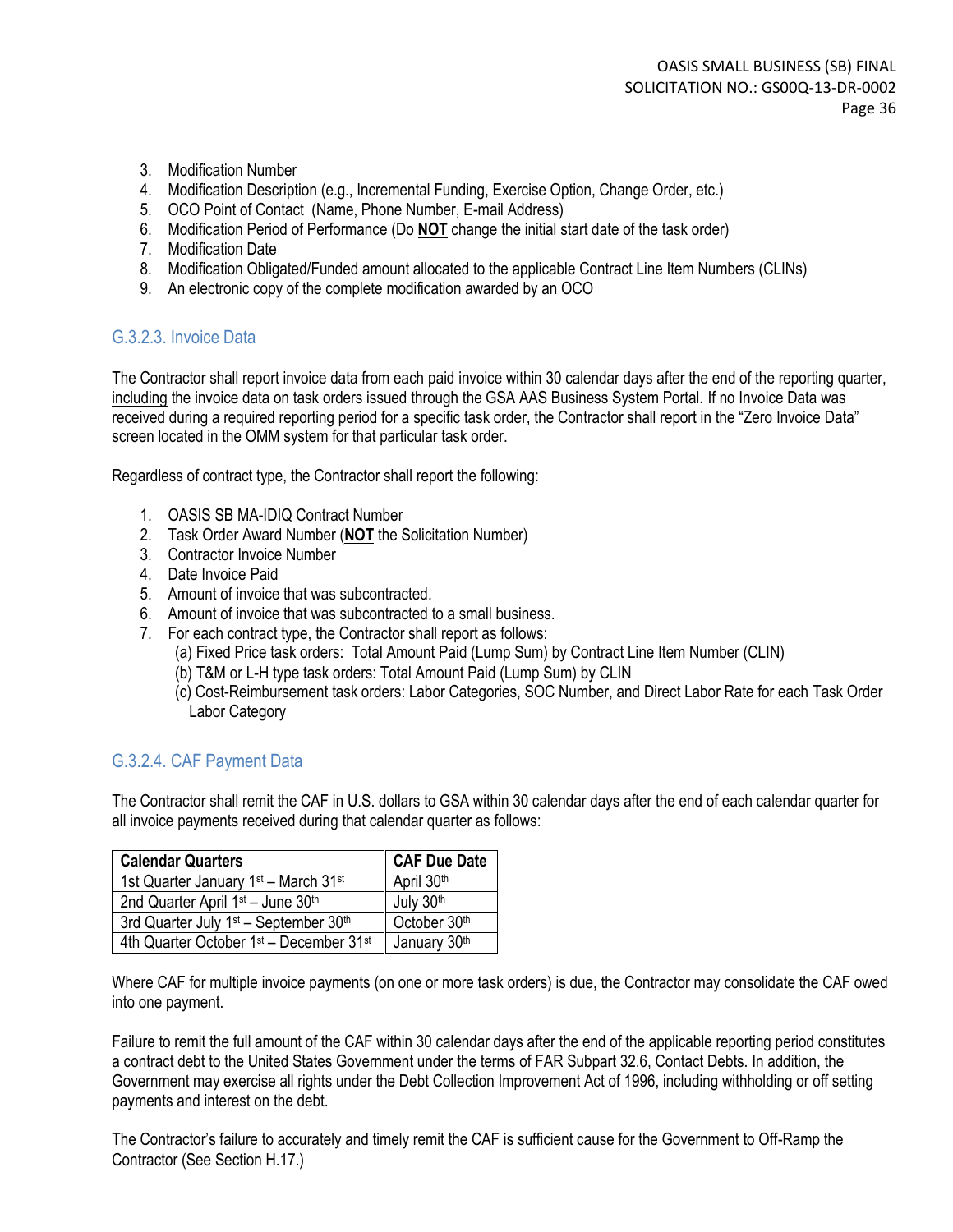CAF Payment Data shall include:

- 1. Trace Number
- 2. Total Remitted Amount
- 3. Remit Date
- 4. Amount applied to each Task Order Number (for the reported payment)

Contractors are encouraged to submit CAF payments via Pay.gov.

### G.3.2.5. Closeout Data

The Contractor shall submit task order close-out data quarterly following the expiration of a task order. This shall be accomplished for each and every task order. This data shall include:

- 1. Final Task Order Dollar Value
- 2. Cumulative Invoiced Amount
- 3. Total CAF Amount Paid
- 4. CAF Balance Owed
- 5. Final Invoice Paid (Y/N)
- 6. Release of Claims Date
- 7. Pending Actions Preventing Close-out

### G.3.3. Subcontracting Plan

Subcontracting Plans are **not** required for small business concerns; however, Contractor's who chose to submit a Small Business Subcontracting Plan with their initial proposal, shall comply with their Subcontracting Plan, incorporated into the OASIS SB contract by reference, to ensure that small business, small disadvantage business (SDB), women-owned business (WOSB), HUBZone small business (HUBZone), veteran-owned small business (VOSB), and service-disabled veteran-owned small business (SDVOSB), are provided the maximum practicable opportunity to participate as Subcontractors.

The Contractor shall submit Individual Subcontract Reports (ISR) or SF 294 Report for Individual Subcontracting Plans, if applicable. Affiliates of the Prime Contractor or Subcontractor are not included in these reports. Subcontract award data reported by Prime Contractors and Subcontractors shall be limited to awards made to their immediate next-tier Subcontractors.

Contractors are required to adhere to their Subcontracting Plan, incorporated into the basic contract by reference. When a Contractor does not meet any one or more of their Subcontracting Goals for a given reporting period, the Contractor shall explain, in writing, the rationale for not meeting the goals in the comments section of the ISR or SF 294.

### G.3.4. Contractor Performance Assessment Reporting System (CPARS)

Past performance information is relevant information, for future source selection purposes, regarding a Contractor's actions under a previously awarded contracts. It includes, for example, the Contractor's record of conforming to contract requirements and to standards of good workmanship; record of forecasting and controlling costs; adherence to contract schedules, including the administrative aspects of performance; history of reasonable and cooperative behavior and commitment to customer satisfaction; reporting into required databases; record of integrity and business ethics; and, business-like concern for the interest of the customer.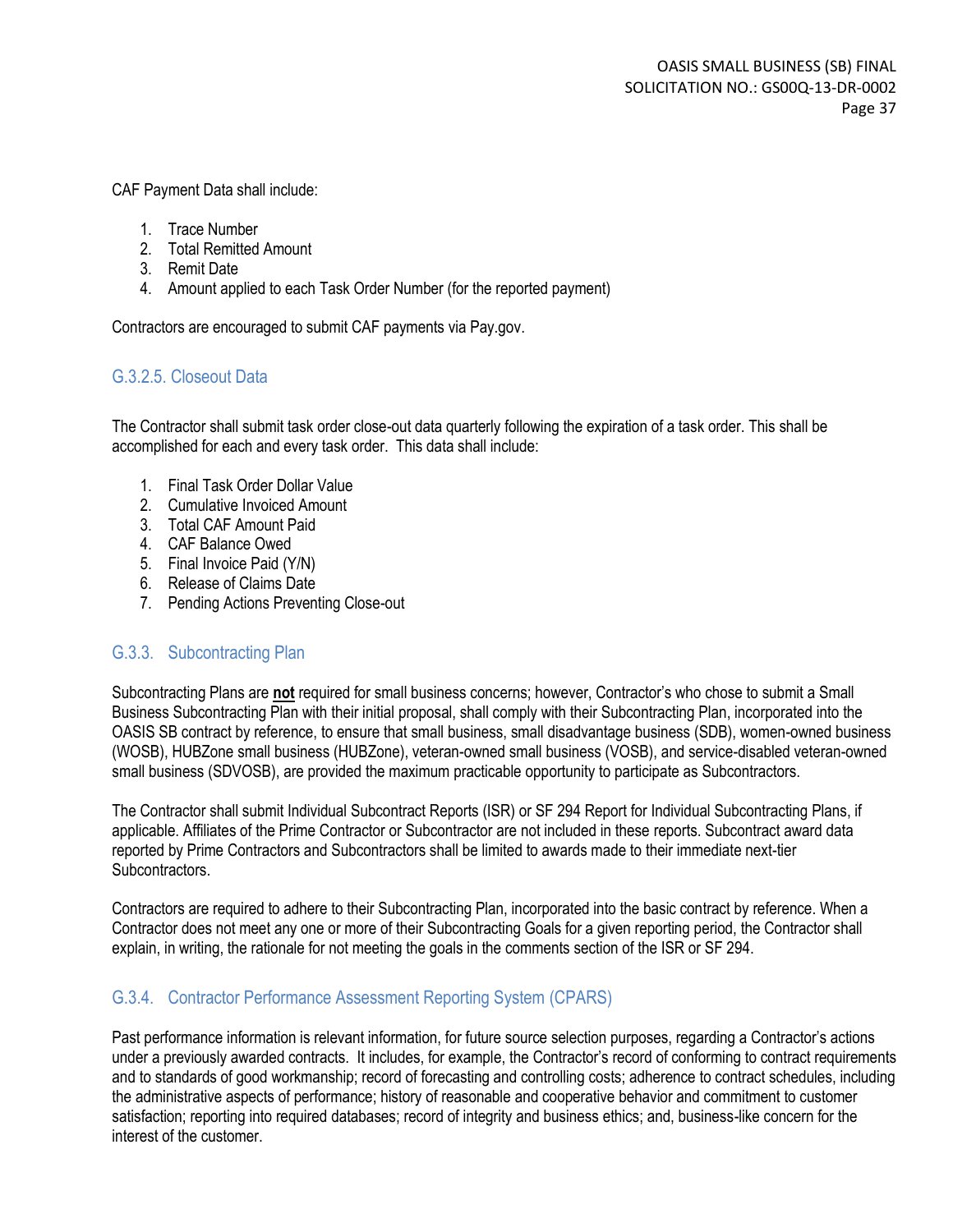The OASIS Program Office requires use of the Contractor Performance Assessment Reporting System (CPARS) modules as the secure, confidential, information management tool to facilitate the performance evaluation process for both OASIS SB and task orders awarded under OASIS SB. However, if a customer agency requires an alternative past performance assessment reporting system for a specific task order(s) other than CPARS, the alternative reporting system takes precedence over CPARS.

The COCM will serve as a primary contact and who will be authorized access to the evaluation for review and comment for OASIS SB and task orders awarded under OASIS SB. The COCM shall respond promptly to past performance evaluations as documented by the OCO at the task order level and the OASIS SB CO for OASIS SB.

In addition, the COCM will be required to identify an alternate contact that will be responsible for notifying the OASIS SB CO in the event the primary contact is unavailable to process evaluations within the required 30-day time frame.

### G.3.4.1. OASIS SB CPARS

The OASIS SB CO will evaluate interim Contractor performance on an annual basis and final Contractor performance upon contract completion using the process and criteria in CPARS.

Evaluations of Contractor performance will be provided to the Contractor as soon as practicable after completion of the evaluation. Contractors will be given a minimum of 30 days opportunity to submit comments, rebutting statements, or additional information.

Copies of the evaluations, Contractor responses, and review comments, if any, will be retained as part of the contract file, and may be used by Federal agencies to support future award decisions.

#### G.3.4.2. Task Order CPARS

The OASIS SB CO does not administer or evaluate task order performance. It is the sole responsibility of Federal customer agencies to evaluate each task order exceeding the simplified acquisition threshold under OASIS SB using the process and criteria in CPARS or alternative past performance assessment reporting system. OCOs and customer agencies must use CPARS for task orders awarded under OASIS SB unless otherwise mandated by the customer agency to utilize past performance systems other than CPARS.

At a minimum, the OCO will be responsible for evaluating final Contractor performance upon task order completion. Interim performance evaluations may be conducted as prescribed by the customer agency's procedures on any task order with a period of performance exceeding one year.

Evaluations of Contractor performance will be provided to the Contractor as soon as practicable after completion of the evaluation. Contractors will be given a minimum of 30 days to submit comments, rebutting statements, or additional information.

Copies of the evaluations, Contractor responses, and review comments, if any, will be retained as part of the task order file, and may be used by Federal agencies to support future award decisions.

#### G.3.5. Insurance

The insurance coverage specified in FAR Subpart 28.3, Insurance, is the minimum insurance requirement for OASIS SB.

The OCO may require additional insurance coverage or higher limits specific to a task order awarded under OASIS SB. If the task order does not specify any insurance coverage amounts, the minimum insurance requirements in FAR Subpart 28.3 shall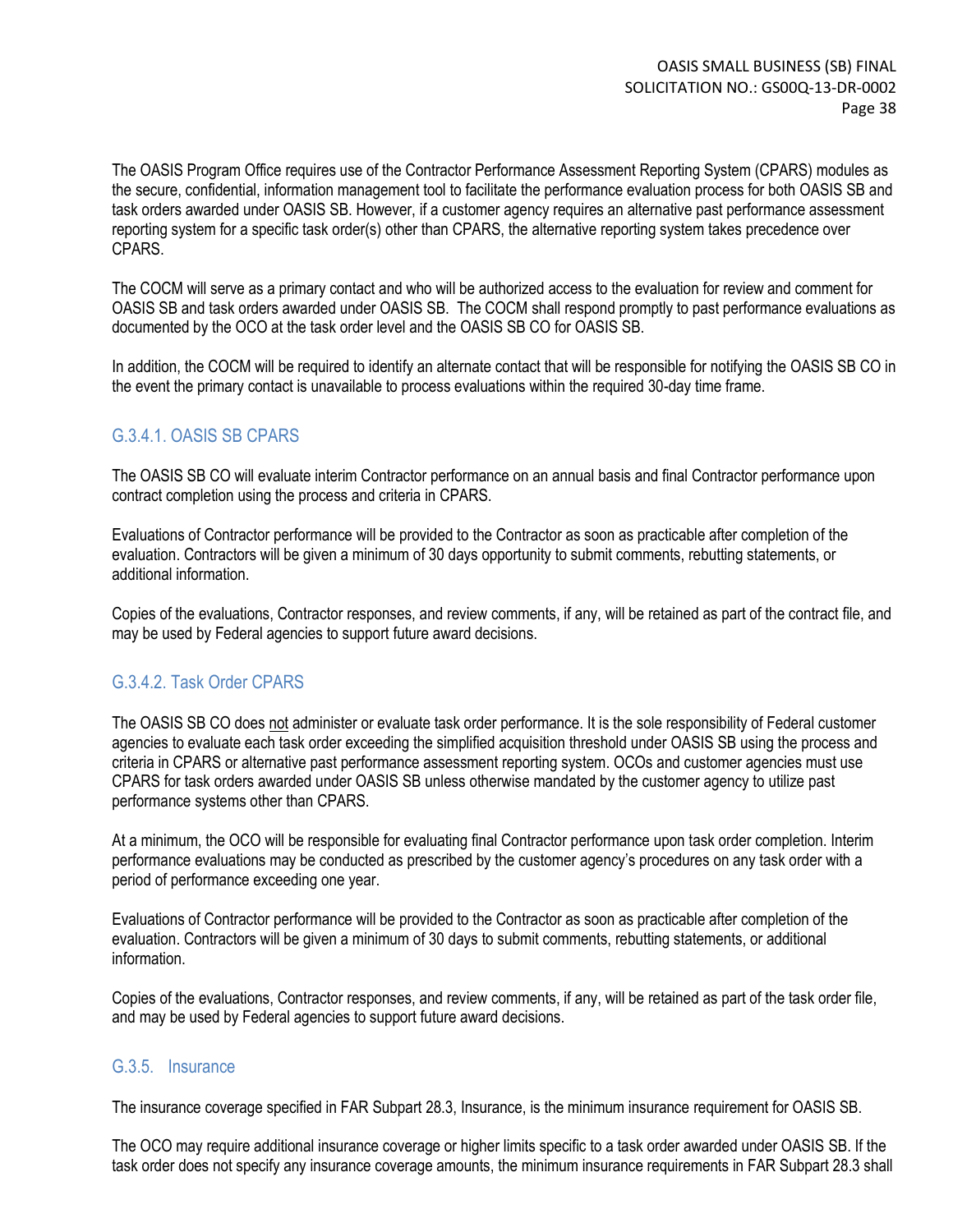apply to the task order. OCOs must tailor insurance coverage clauses, provisions, and other applicable terms and conditions specific to each task order's contract type, solicitation, and award.

The Contractor must maintain the minimum insurance coverage for the entire term of OASIS SB. The Contractor shall notify the OASIS SB CO and designated OCO for affected task orders, in writing, if there are any changes in the status of their insurance coverage and provide the reasons for the change and copies of ACORD Form, Certificate of Liability Insurance, as applicable.

The OASIS SB website will maintain a record of each OASIS SB Contractor's status of insurance coverage for the OCO. Only those Contractors that meet the insurance coverage requirements on task order solicitations shall be eligible to compete.

#### G.3.6. Mergers, Acquisitions, Novations, and Change-Of-Name Agreements

If a Contractor merges, is acquired, or recognizes a successor in interest to Government contracts when Contractor assets are transferred; or, recognizes a change in a Contractor's name; or, executes novation agreements and change-of-name agreements by a CO other than the OASIS SB CO, the Contractor must notify the OASIS SB CO and provide a copy of the novation or other any other agreement that changes the status of the Contractor.

### G.3.7. Responsibility and FAPIIS

The Contractor shall maintain sufficient resources and meet the responsibility standards and Contractor qualifications set forth in FAR Part 9, Contractor Qualifications, to continue performance under the OASIS program.

Subject to FAR 52.209-9, Updates of Publicly Available Information Regarding Responsibility Matters, the Contractor shall update the information in the Federal Awardee Performance and Integrity Information System (FAPIIS) on a semi-annual basis, throughout the term of OASIS SB.

### G.3.8. VETS-100A Reports

Subject to FAR 22.1303, Applicability, and FAR 52.222-37, Employment Reports on Veterans, the Vietnam Era Veterans' Readjustment Assistance Act (VEVRAA) Contractors and Subcontractors to report annually to the Department of Labor the number of employees in their workforces, by job category and hiring location, who are qualified covered veterans. VEVRAA also requires Contractors and Subcontractors to report the number of new hires during the reporting period who are qualified covered veterans.

Contractors shall submit a VETS-100A report annually to the DOL VETS-100A website and provide confirmation to the OASIS SB CO, even if the Contractor has no covered veterans or new employees to report during the reporting period.

### G.3.9. FSRS Reports

Subject to FAR 52.204-10, Reporting Executive Compensation and First-Tier Subcontract Awards, Contractors are required to file a Federal Funding Accountability and Transparency Act (FFATA) Sub-Award Report by the end of the month following the month in which the prime Contractor awards any sub-contract greater than \$25,000 into the FFATA Sub-Award Reporting System (FSRS).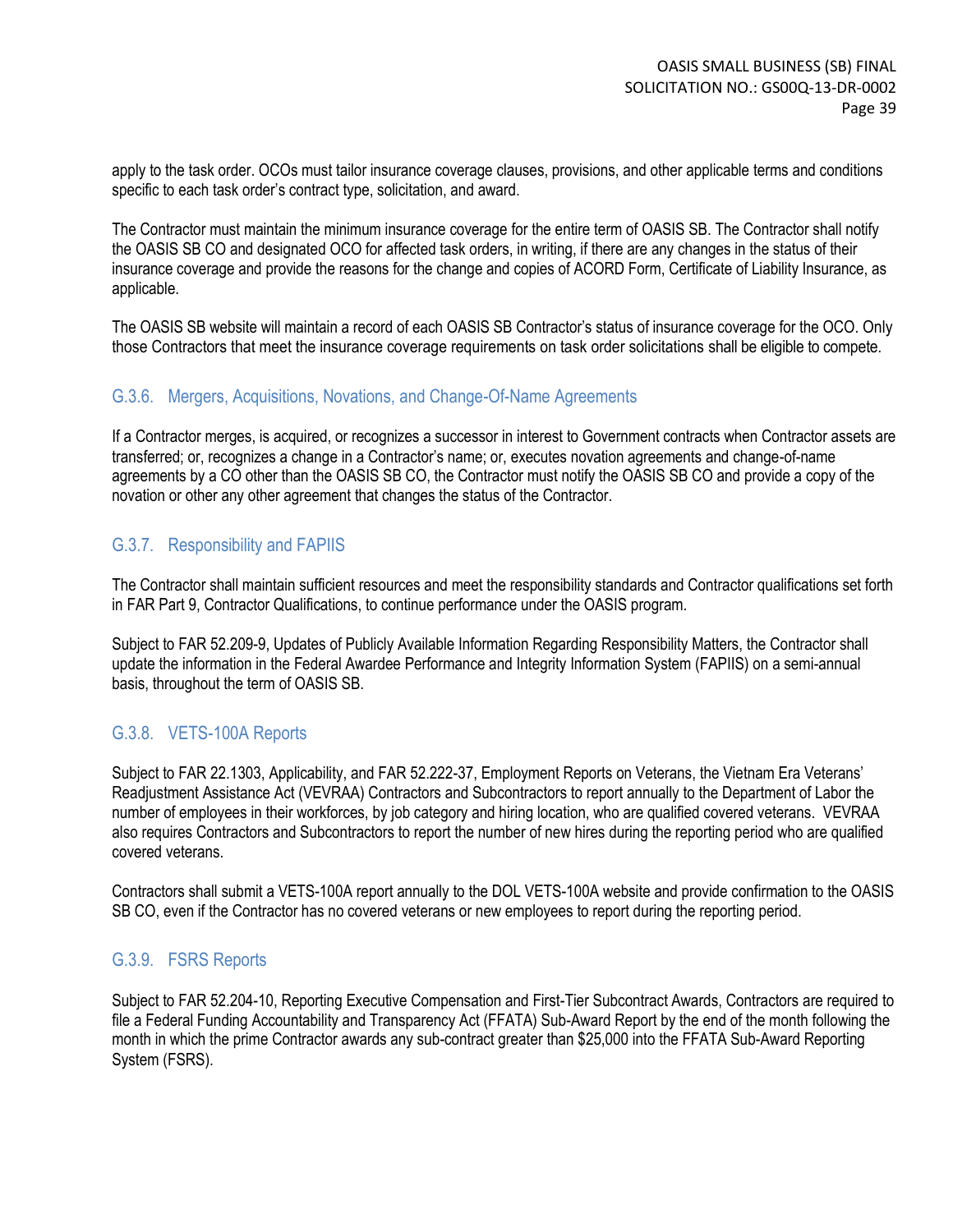#### G.3.10. Post Award Small Business Program Re-Representation

Subject to FAR 52.219-28, Post-Award Small Business Program Re-Representation, if a Contractor represented that it was a small business concern prior to award; the Contractor shall re-represent its size status upon the occurrence of any of the following:

- 1. Within 30 days after execution of a novation agreement
- 2. Within 30 days after a merger or acquisition that does not require a novation, and
- 3. Within 60 to 120 days prior to the end of the fifth year and exercising the option thereafter

The Contractor shall re-represent its size status in accordance with the size standard in effect at the time of this rerepresentation that corresponds to the North American Industry Classification System (NAICS) codes assigned to this contract (See Section H.4.).

If the Contractor represented that it was other than a small business concern prior to award of this contract, the Contractor may, but is not required to, take the actions required by this section.

The Contractor shall make the re-representation by validating or updating all its representations in the Online Representations and Certifications Application and its data in the Central Contractor Registration, as necessary, to ensure that they reflect the Contractor's current status. The Contractor shall notify the contracting office in writing within the timeframes specified above that the data has been validated or updated, and provide the date of the validation or update.

If the Contractor does not have representations and certifications in ORCA, or does not have a representation in ORCA for the NAICS codes applicable to this contract, the Contractor is required to complete the following re-representation and submit it to the contracting office, along with the contract number and the date on which the re-representation was completed:

The Contractor represents that it [ ] is, [ ] is not a small business concern under NAICS Codes [fill-in] assigned to contract number [fill-in]

[*Contractor to sign and date and insert authorized signer's name and title* ].

### G.4 OASIS SB AND TASK ORDER CLOSE-OUTS

OASIS SB contracts will be closed out upon the close-out of all task orders awarded under OASIS SB and all CAF fees submitted.

The OCO is responsible for closing out their task orders under OASIS SB. Task order close-out will be accomplished within the procedures set forth in FAR Part 4, Administrative Matters, and FAR Part 42, Contract Administration and Audit Services, and other agency specific regulatory supplements.

The OCO is encouraged to utilize FAR Subpart 42.708, Quick-Closeout Procedures, to the maximum extent practicable. The OCO has the authority to negotiate settlement of indirect costs in advance of the determination of final indirect cost rates if the task order is physically complete and the amount of unsettled indirect cost to be allocated to the task order is relatively insignificant. A determination of final indirect costs under quick-closeout procedures shall be final for the task order it covers and no adjustment shall be made to other task orders for over-or under-recoveries of costs allocated or allocable to the task order covered by the agreement. Once agreement for quick-closeout is reached on an individual task order, a bilateral modification will be issued to close out the task order.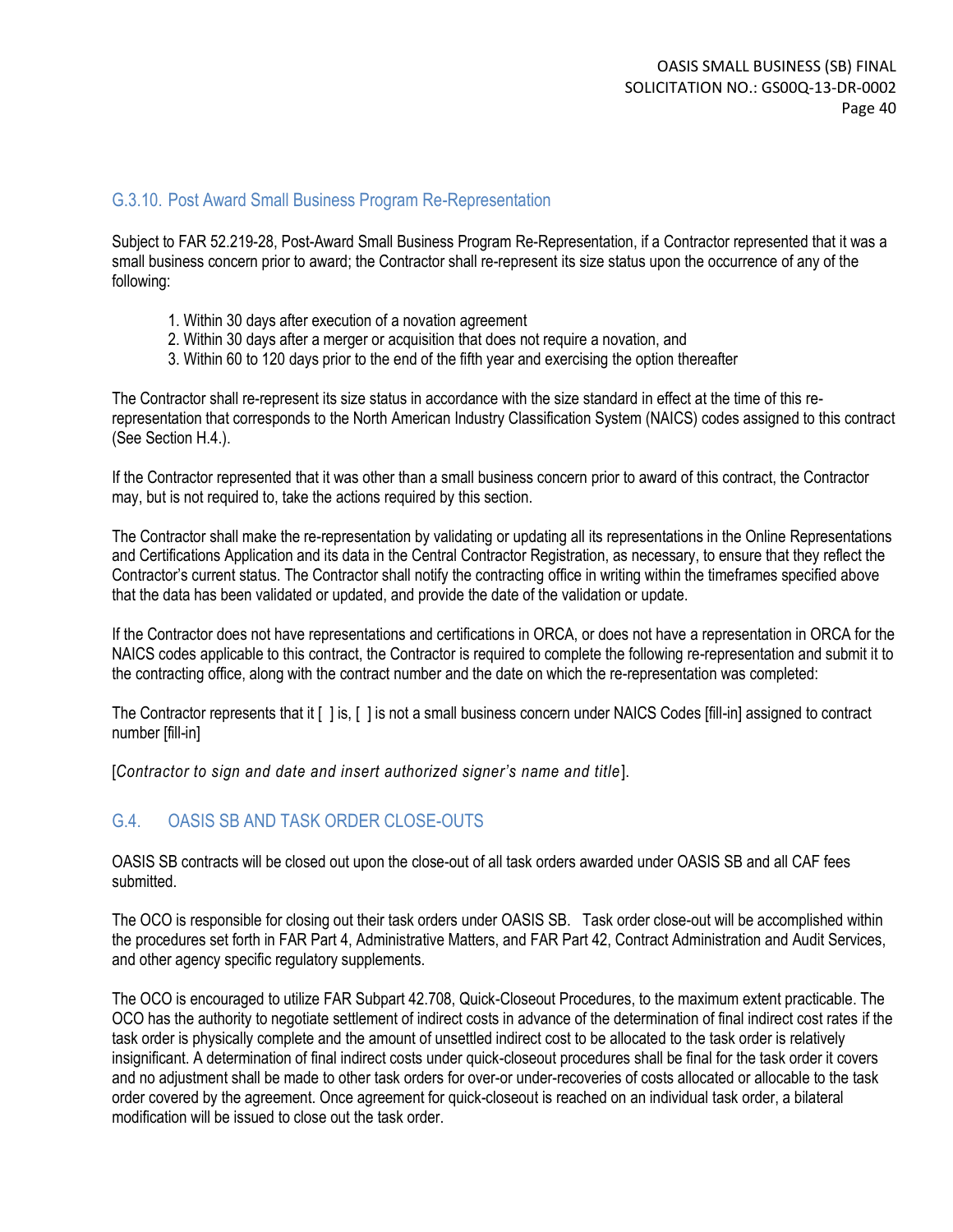The Contractor agrees to cooperate with the OCO to close out task orders as soon as practical after expiration, cancellation, or termination. The Contractor must report all task order close outs in the OASIS Management Module (OMM) (See Section G.3.2.5.).

### G.5. OPTION DETERMINATION

After the initial contract term of 5 years, OASIS SB has included an option to extend the term of the contract in order to demonstrate the value it places on quality performance by providing a mechanism for continuing a contractual relationship with a successful Contractor that performs at a level which meets or exceeds GSA's quality performance expectations.

In recognition of exceptional contract and task order performance of a particular Contractor during their initial 5 year term of performance, the Government will consider exercising a Contractor's Option I, for an additional 5 year term of performance.

The option determination for each Contractor will be based on FAR Subpart 17.207 for exercising the option term; the overall quality of the Contractor's past performance under OASIS SB and task orders awarded against OASIS; meeting the deliverable and compliance standards; and maintaining a strategic partnership between the OASIS SB Contractors, GSA personnel, and Federal customers to identify and achieve reciprocal goals.

(END OF SECTION G)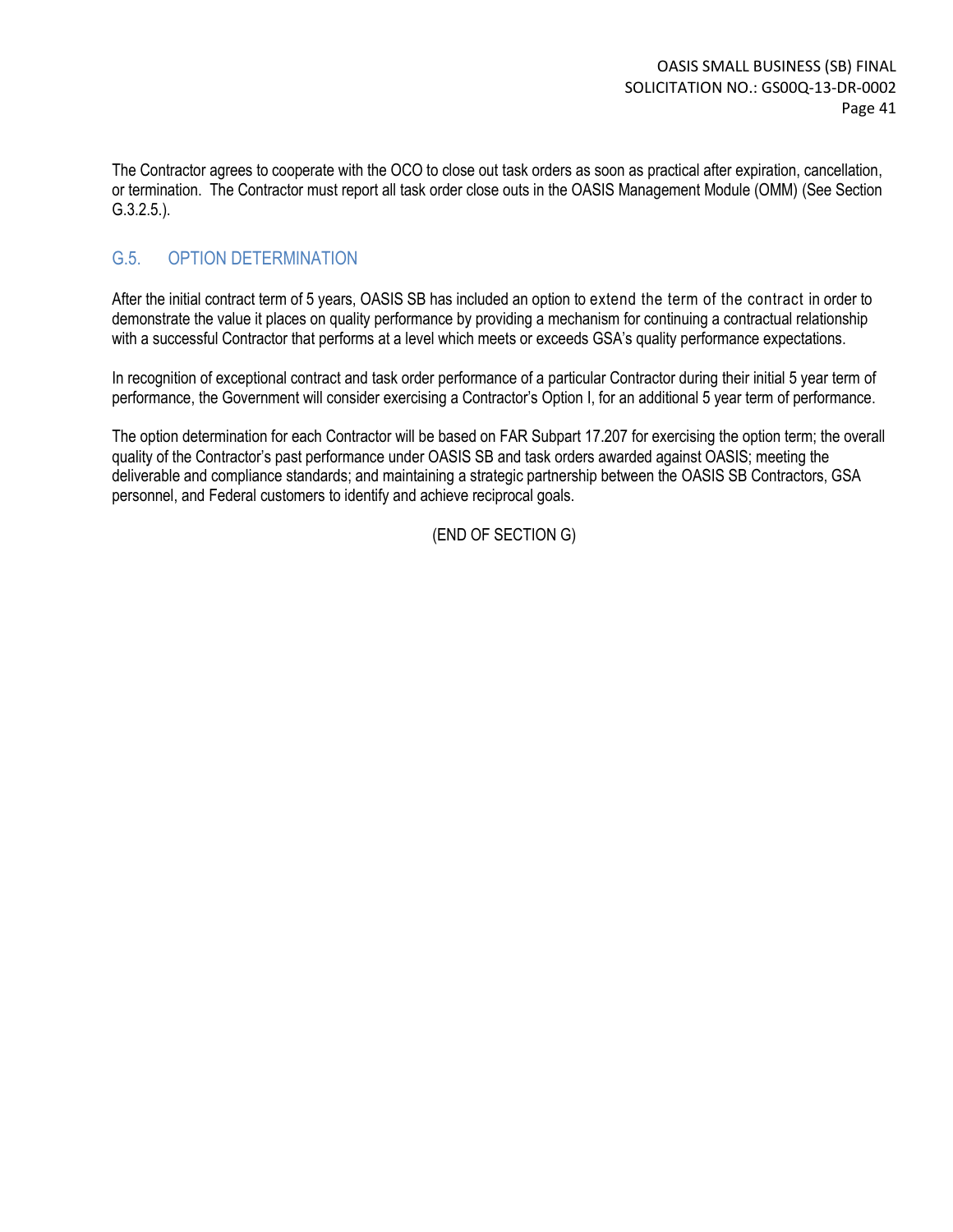## **SECTION H - SPECIAL CONTRACT REQUIREMENTS**

### H.1. BACKGROUND

This section provides special contract requirements for OASIS SB and each task order placed under OASIS SB for the most effective and efficient streamlined ordering processes for customer agencies and to facilitate the overall quality and success of professional service based solutions.

Clauses and other requirements regarding special contract requirements may be designated by the OCO at the task order level.

### H.2. OBSERVANCE OF FEDERAL HOLIDAYS

The Contractor shall observe Federal holidays and other days identified in this section unless otherwise indicated in individual task orders. The Government observes the following days as holidays:

- 1. New Year's Day
- 2. Birthday of Martin Luther King Jr. Day
- 3. Washington's Birthday
- 4. Memorial Day
- 5. Independence Day
- 6. Labor Day
- 7. Columbus Day
- 8. Veterans Day
- 9. Thanksgiving Day, and
- 10. Christmas Day

In addition to the days designated as holidays, the Government may also observe the following days:

1. Any day designated by Federal Statute; Executive Order; or President's Proclamation

Notwithstanding holidays and Government closures, the Contractor shall perform in accordance with the terms established in OASIS SB and associated task orders.

#### H.3. ORDERING PROCEDURES

All task orders under OASIS SB must be:

- 1. Solicited and awarded by an OCO with a Delegation of Procurement Authority (See Section G.2.5.)
- 2. Be within the scope of Section C and all other terms and conditions of the OASIS SB contract
- 3. Identify the OASIS SB Labor Categories and Service Occupational Codes (See Sections B.2.1. and J.1.)
- 4. Solicited and awarded under the proper NAICS Code and corresponding OASIS SB MA-IDIQ Contract Number (See Section H.4.)
- 5. Identify the proper Product Service Code (See Section H.5.) and,
- 6. Comply with the ordering procedures in FAR Subpart 16.505, Ordering, and other applicable agency specific regulatory supplements.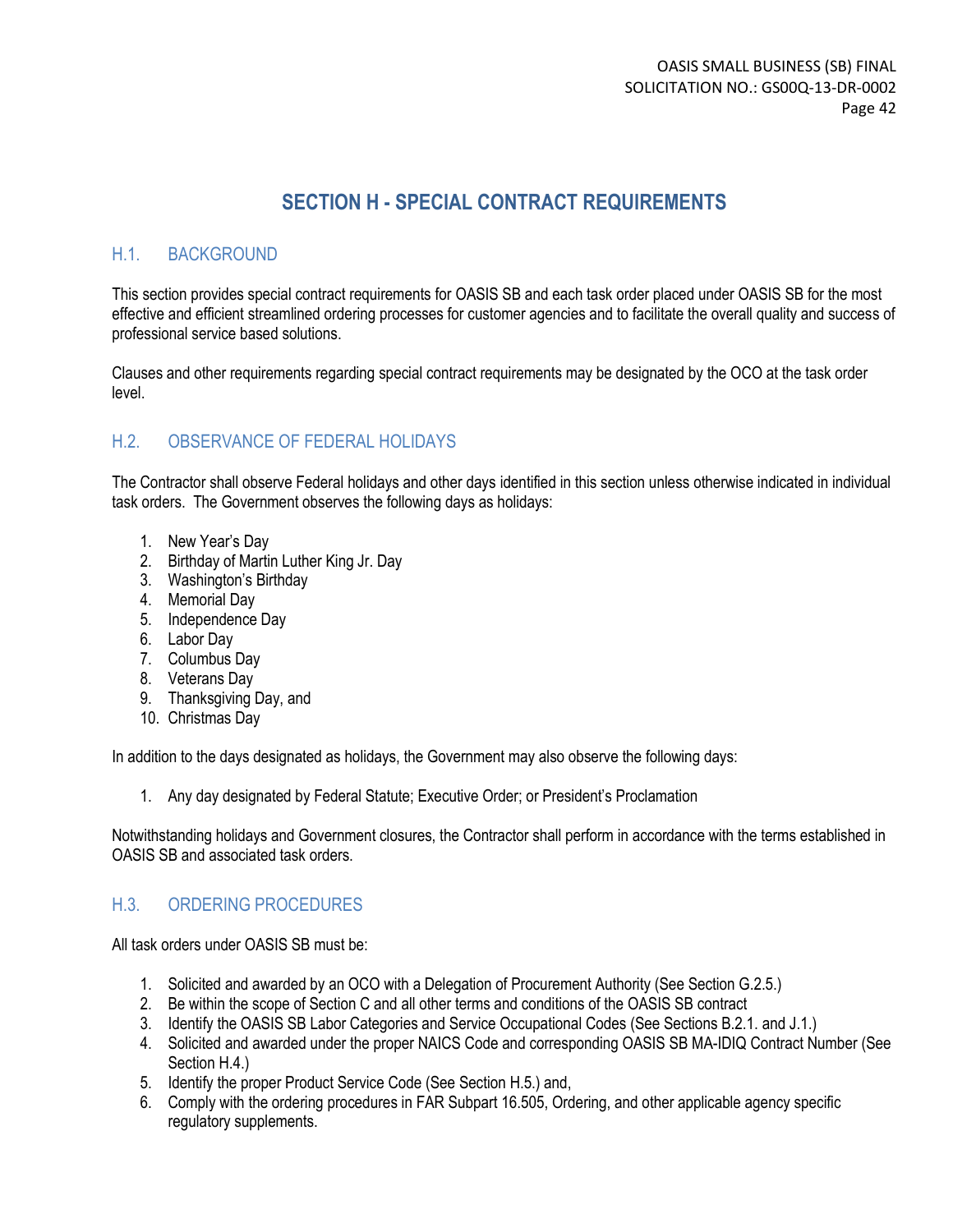The OCO must tailor all optional clauses, provisions, and other applicable terms and conditions specific to the task order solicitation and award (See Section I).

All costs associated with the preparation, presentation, and discussion of the Contractor's proposal in response to a task order solicitation will be at the Contractor's sole and exclusive expense and each task order will be funded by the ordering agency at the task order level.

### H.3.1. Set-Asides Based on Socio-Economic Group

OASIS SB is a total small business set-aside contract. In addition to total small business set-asides, OASIS SB set-asides can be based on specific socio-economic groups. An OASIS SB task order solicitation may be a competitive set-aside for a specific socio-economic group when it is anticipated that offers will be obtained from at least three responsible small business concerns within a specific socio-economic group under the corresponding NAICS Pool (See Section H.4.2.1). A specific socioeconomic group for competitive set-asides is identified as one of the following only:

- 1. 8(a) business development participants
- 2.HUBZone small business concerns
- 3.Service-disabled veteran-owned small business (SDVOSB) concerns
- 4.Economically disadvantaged women-owned small business (EDWOSB) concerns eligible under the Women-Owned Small Business Program or,
- 5.Women-owned small business (WOSB) concerns eligible under the Women-Owned Small Business Program

In addition to competitive set-asides, direct awards may be made to the following socio-economic groups under a corresponding NAICS Pool.

- 1. 8(a) business development participants
- 2.HUBZone small business concerns or,
- 3.SDVOSB concerns

The direct award task order must be within the dollar limitations for the socio-economic group eligible for a direct award as specified in FAR Part 19.

In the event any set-aside regulations change during the duration of OASIS SB, the OASIS SB CO reserves the right to unilaterally modify OASIS SB to reflect the change at no additional cost to the Government.

### H.4. NORTH AMERICAN INDUSTRY CLASSIFICATION SYSTEM (NAICS)

The Office of Management and Budget's (OMB's) North American Industry Classification System (NAICS) is a coding system for classifying where services are performed by type of economic activity in order to analyze economic data and promote uniformity in describing the economy.

The Small Business Administration (SBA) assigns a business size standard to each NAICS code, which is usually stated in number of employees or average annual receipts, to represent the largest size that a business (including its subsidiaries and affiliates) may be to remain classified as a small business by the SBA in order to qualify for small business socio-economic programs.

NAICS Codes and small business size standards are periodically updated and revised by SBA. If SBA revises NAICS Code(s) and small business size standard(s) that are within the scope of OASIS SB during the term of OASIS SB, the OASIS SB CO may need to update the OASIS SB MA-IDIQ task order contracts to reflect the updated NAICS Code(s) and small business size standards(s).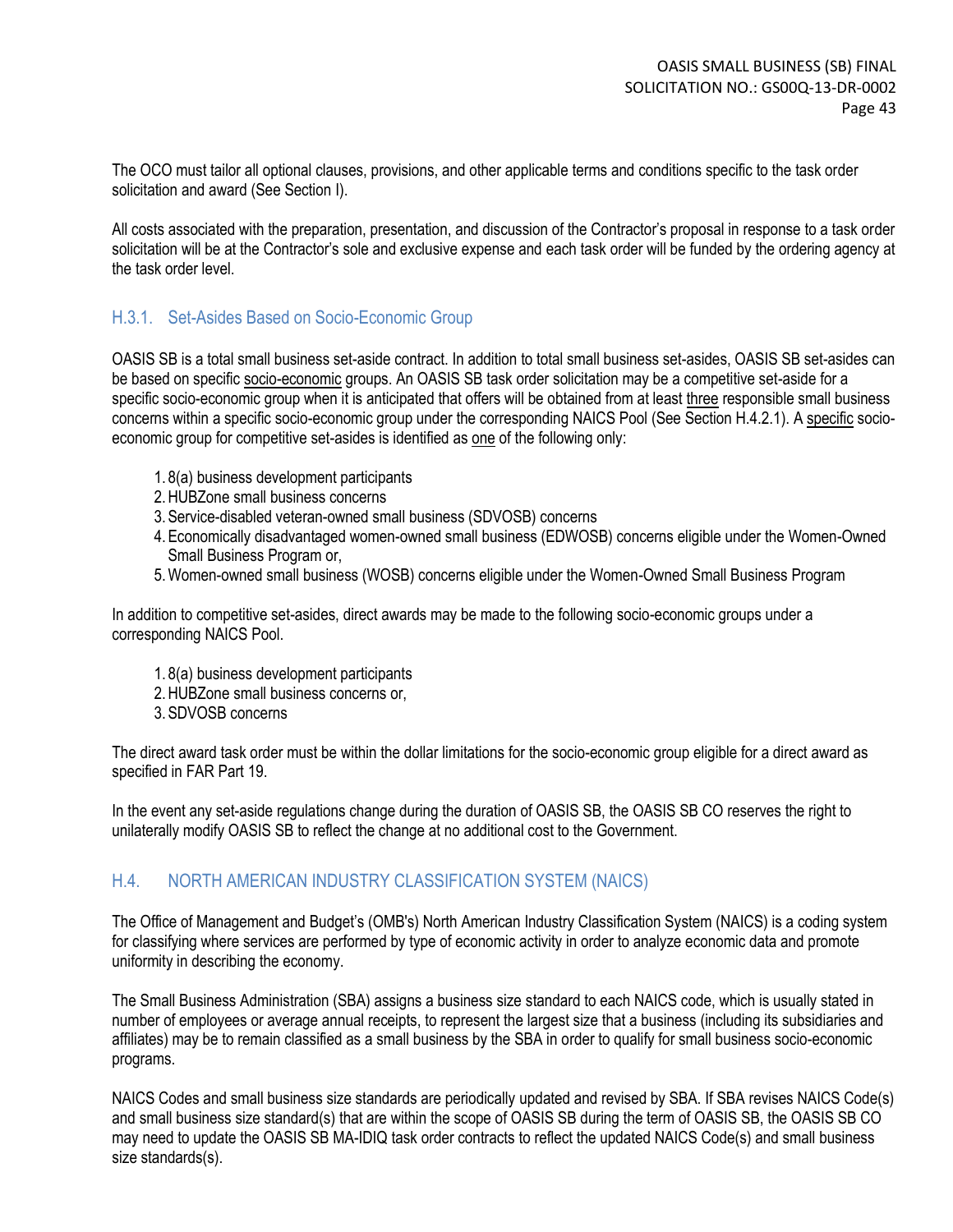#### H.4.1. OASIS SB NAICS Codes

OASIS SB is a family of 7 separate OASIS SB Multiple Award, Indefinite Delivery, Indefinite Quantity (MA-IDIQ) task order contracts that span 28 NAICS Codes and 6 NAICS Code Exceptions under the economic subsector 541, Professional, Scientific, and Technical Services.

NAICS Codes are grouped into 6 separate Pools based on 6 separate small business size standards (14M, 19M, 35.5M, 500 employees, 1,000 employees, and 1,500 employees). Pool 5 (1,000 employees) is split into Pool 5.A. (Exception B) and Pool 5.B. (Exception C) for a total of 7 Pools. Each Pool is a separate OASIS SB MA-IDIQ task order contract. (See Section H.4.2.1.)

#### H.4.2. Predominant Task Order NAICS Determination

The OCO has the responsibility to determine which predominant NAICS code applies to a task order solicitation, whether or not the task order is unrestricted or set-aside, including the type of socio-economic set-aside if applicable, and whether or not the solicitation is sole-source or competitive. The OCO must identify the NAICS Code Number, Title, Business Size Standard, and corresponding OASIS SB Pool in the task order solicitation and report the NAICS Code in the Federal Procurement Data System (FPDS).

The NAICS Code selected and its corresponding small business size standard will determine which corresponding Pool will be solicited under in accordance with Section H.4.2.1. Each OASIS SB Pool will have a list of eligible Contractors that qualify to receive solicitations and task order awards.

Example 1: A task order is solicited under NAICS Code 541611. NAICS Code 541611 is specific to OASIS SB Pool 1. Only those Contractors awarded OASIS SB contracts under Pool 1 would be eligible to receive a task order solicitation under NAICS Code 541611.

Example 2: A task order is solicited under NAICS Code 541330 Exception A. NAICS Code 541330 Exception A is specific to the Pool 3 OASIS SB MA-IDIQ task order contract. Only those Contractors awarded OASIS SB Contracts under Pool 3 would be eligible to receive a task order solicitation under NAICS Code 541330 Exception A.

Example 3: A task order is solicited under NAICS Code 541712 Exception C. NAICS Code 541712 Exception C is specific to the Pool 5.A. OASIS SB MA-IDIQ task order contract. Only those Contractors awarded OASIS SB Contracts under Pool 5.A. would be eligible to receive a task order solicitation under NAICS Code 541712 Exception C.

Once a NAICS Code is selected by the OCO, the OCO must provide fair opportunity to all Contractors under the corresponding OASIS SB Pool for solicitation purposes, unless an exception to fair opportunity has been properly executed. Ordering Procedures at FAR 16.505 apply. If the solicitation could be classified in two or more NAICS codes with different size standards, the OCO shall apply the NAICS code and corresponding size standard for the industry accounting for the greatest percentage of anticipated task order price/cost. The table below identifies all OASIS SB NAICS code assignments to Pools: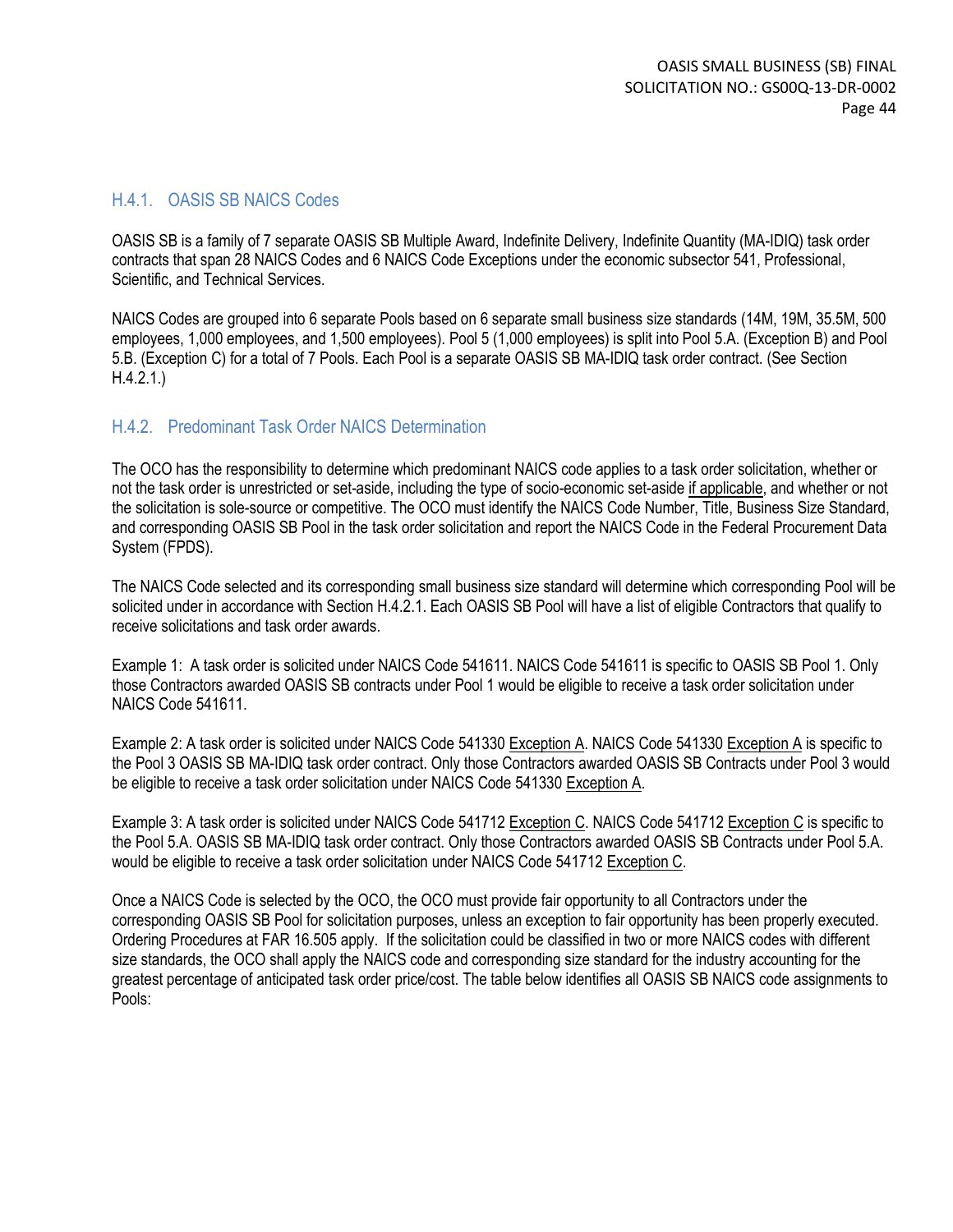| OASIS SB MA-IDIQ CONTRACT NUMBER [TBD at time of award] |                                                                             |  |  |
|---------------------------------------------------------|-----------------------------------------------------------------------------|--|--|
| <b>POOL 1</b><br>(\$14M Business Size Standard)         |                                                                             |  |  |
| <b>NAICS CODE</b>                                       | <b>NAICS TITLE</b>                                                          |  |  |
| 541330                                                  | <b>Engineering Services</b>                                                 |  |  |
| 541360                                                  | Geophysical Surveying and Mapping Services                                  |  |  |
| 541370                                                  | Surveying And Mapping (Except Geophysical) Services                         |  |  |
| 541380                                                  | <b>Testing Laboratories</b>                                                 |  |  |
| 541611                                                  | Administrative Management and General Management Consulting Services        |  |  |
| 541612                                                  | Human Resources Consulting Services (2007), Human Resources and Executive   |  |  |
|                                                         | Search Consulting Services (2002)                                           |  |  |
| 541613                                                  | <b>Marketing Consulting Services</b>                                        |  |  |
| 541614                                                  | Process, Physical Distribution, and Logistics Consulting Services           |  |  |
| 541618                                                  | <b>Other Management Consulting Services</b>                                 |  |  |
| 541620                                                  | <b>Environmental Consulting Services</b>                                    |  |  |
| 541690                                                  | Other Scientific and Technical Consulting Services                          |  |  |
| 541810                                                  | <b>Advertising Agencies</b>                                                 |  |  |
| 541820                                                  | <b>Public Relations Agencies</b>                                            |  |  |
| 541830                                                  | <b>Media Buying Agencies</b>                                                |  |  |
| 541840                                                  | Media Representatives                                                       |  |  |
| 541850                                                  | <b>Outdoor Advertising</b>                                                  |  |  |
| 541860                                                  | <b>Direct Mail Advertising</b>                                              |  |  |
| 541870                                                  | <b>Advertising Material Distribution Services</b>                           |  |  |
| 541890                                                  | Other Services Related to Advertising                                       |  |  |
| 541910                                                  | Marketing Research and Public Opinion Polling                               |  |  |
| 541990                                                  | All Other Professional, Scientific, and Technical Services                  |  |  |
|                                                         | OASIS SB MA-IDIQ CONTRACT NUMBER [TBD at time of award]<br><b>POOL 2</b>    |  |  |
|                                                         | (\$19M Business Size Standard)                                              |  |  |
| <b>NAICS CODE</b>                                       | <b>NAICS TITLE</b>                                                          |  |  |
| 541211                                                  | <b>Offices of Certified Public Accountants</b>                              |  |  |
| 541213                                                  | <b>Tax Preparation Services</b>                                             |  |  |
| 541214                                                  | <b>Payroll Services</b>                                                     |  |  |
| 541219                                                  | Other Accounting Services                                                   |  |  |
| 541720                                                  | Research and Development in the Social Sciences and Humanities              |  |  |
|                                                         | OASIS SB MA-IDIQ CONTRACT NUMBER [TBD at time of award]                     |  |  |
|                                                         | POOL <sub>3</sub>                                                           |  |  |
| (\$35.5M Business Size Standard)                        |                                                                             |  |  |
| <b>NAICS CODE</b>                                       | <b>NAICS TITLE</b>                                                          |  |  |
| 541330<br>Exception A                                   | Engineering for Military and Aerospace Equipment and Military Weapons       |  |  |
| 541330                                                  | Engineering for Contracts and Subcontracts for Engineering Services Awarded |  |  |
| <b>Exception B</b>                                      | Under the National Energy Policy Act of 1992                                |  |  |
| 541330<br>Exception C                                   | Engineering for Marine Engineering and Naval Architecture                   |  |  |
|                                                         | OASIS SB MA-IDIQ CONTRACT NUMBER [TBD at time of award]                     |  |  |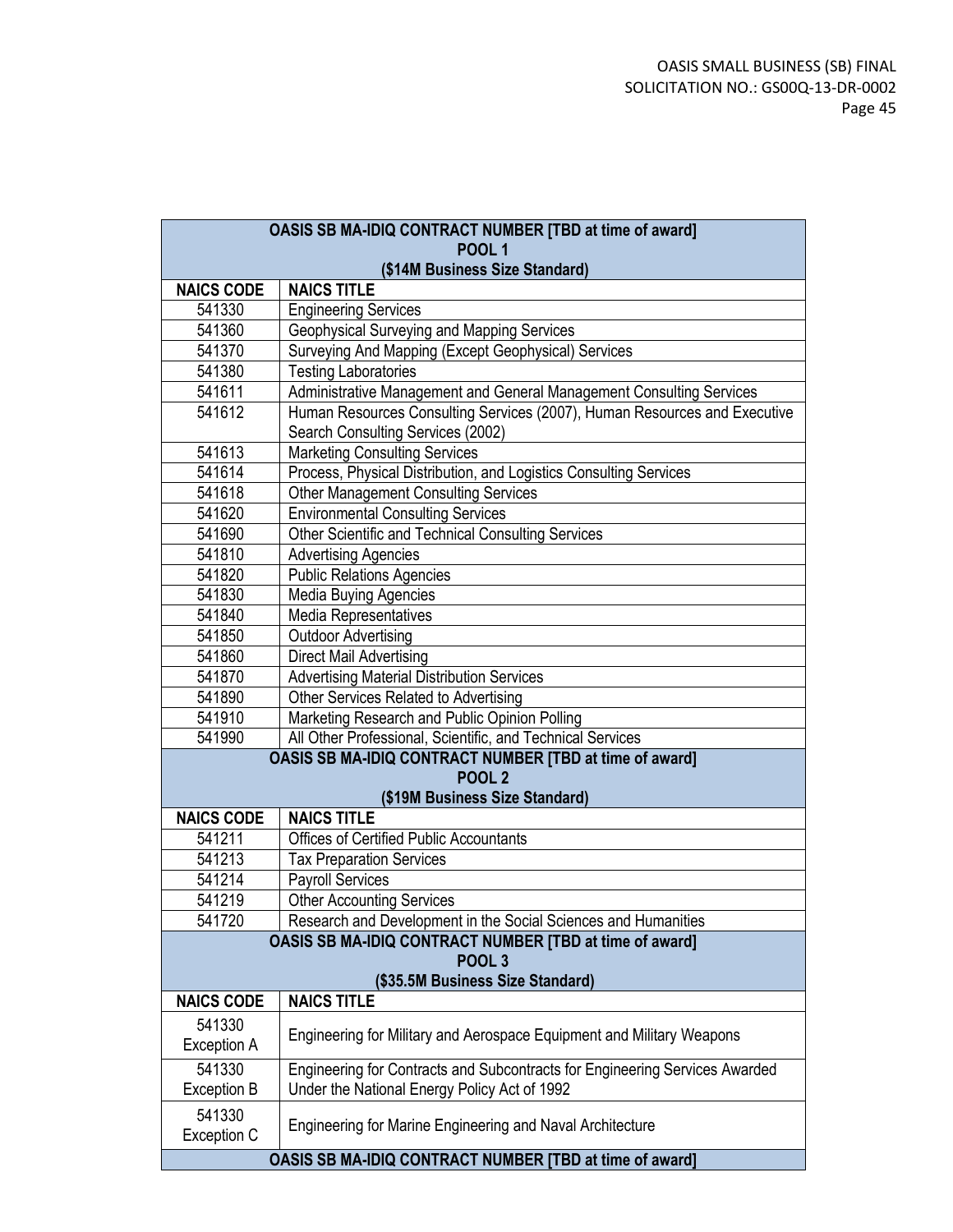|                                          | POOL <sub>4</sub>                                                                                  |  |  |
|------------------------------------------|----------------------------------------------------------------------------------------------------|--|--|
|                                          | (500 Employees Business Size Standard)                                                             |  |  |
| <b>NAICS CODE</b>                        | <b>NAICS TITLE</b>                                                                                 |  |  |
| 541711                                   | Research and Development in Biotechnology                                                          |  |  |
| 541712                                   | Research and Development in the Physical, Engineering, and Life Sciences<br>(except Biotechnology) |  |  |
|                                          | <b>OASIS SB MA-IDIQ CONTRACT NUMBER [TBD at time of award]</b><br>POOL 5A                          |  |  |
|                                          | (1,000 Employees Business Size Standard)                                                           |  |  |
| <b>NAICS CODE</b>                        | <b>NAICS TITLE</b>                                                                                 |  |  |
| 541712                                   | Research and Development in Aircraft Parts, and Auxiliary Equipment, and                           |  |  |
| Exception B                              | <b>Aircraft Engine Parts</b>                                                                       |  |  |
|                                          | <b>OASIS SB MA-IDIQ CONTRACT NUMBER [TBD at time of award]</b>                                     |  |  |
|                                          | POOL 5B                                                                                            |  |  |
|                                          | (1,000 Employees Business Size Standard)                                                           |  |  |
| <b>NAICS CODE</b>                        | <b>NAICS TITLE</b>                                                                                 |  |  |
| 541712                                   | Research and Development in Space Vehicles and Guided Missiles, their                              |  |  |
| Exception C                              | Propulsion Units, their Propulsion Units Parts, and their Auxiliary Equipment and<br>Parts         |  |  |
|                                          | <b>OASIS SB MA-IDIQ CONTRACT NUMBER [TBD at time of award]</b>                                     |  |  |
| POOL <sub>6</sub>                        |                                                                                                    |  |  |
| (1,500 Employees Business Size Standard) |                                                                                                    |  |  |
| <b>NAICS CODE</b>                        | <b>NAICS TITLE</b>                                                                                 |  |  |
| 541712<br>Exception A                    | Research and Development in Aircraft                                                               |  |  |

### H.5. PRODUCT SERVICE CODES (PSC)

The PSC represents what products, services, and/or research and development (R&D) was purchased by the federal government for each task order award reported in the Federal Procurement Data System (FPDS).

The scope of OASIS SB spans across many PSCs, however, the primary PSC selected must be based on the predominant service that is being purchased.

The OASIS Management Module (OMM) reporting system facilitates compliance with proper PSC reporting for all federal agencies, including DoD's taxonomy for the acquisition of services that maps PSCs into 6 separate Portfolio Groups, such as, Knowledge Based Services; Facility Related Services; Transportation Services; Medical Services, Electronics & Communication Services; and Equipment Related Services.

The OCO must identify the PSC in the task order solicitation and report the PSC in the Federal Procurement Data System (FPDS).

The Contractor shall enter the PSC in OASIS Management Module for each task order award.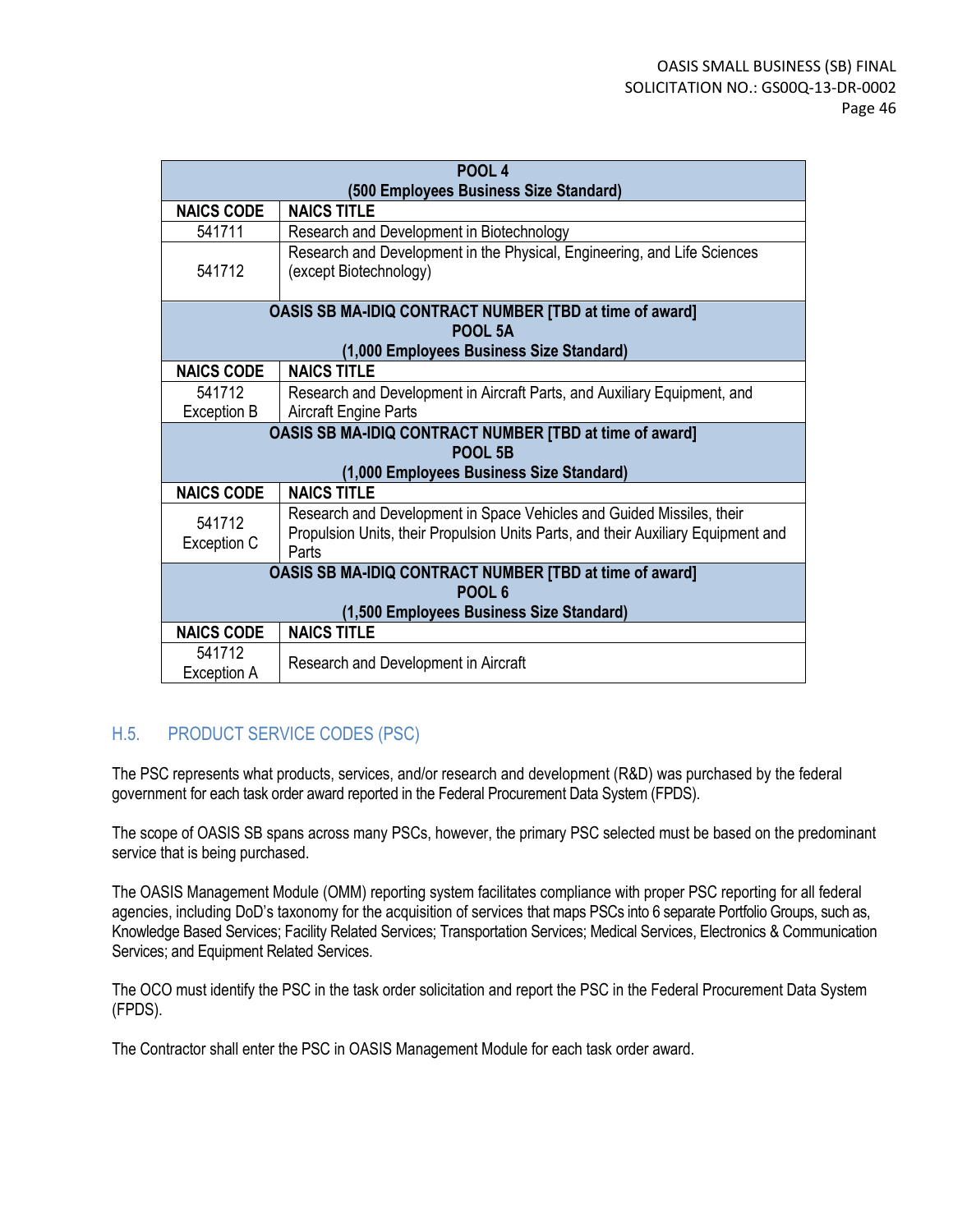### H.6. SYSTEMS, CERTIFICATIONS, AND CLEARANCES

Acceptable Accounting Systems are mandatory for all Contractors on OASIS SB. All other Systems, Certifications, and Clearances are optional; however, Contractors are encouraged to acquire the following Systems, Certifications, and Clearances for the benefit of customer agencies.

All Systems, Certifications, and Clearances must be maintained at the Contractors current level at time of award or higher throughout the period of performance of OASIS SB. For example, if a Contractor received an evaluation credit for having an Approved Purchasing System and CMMI Level 3 certification at time of award, then the Contractor must maintain an Approved Purchasing System and CMMI Level 3 certification level or higher for the life of OASIS SB.

Failure to meet the following deliverables, reports, or compliance standards may result in activation of Dormant Status and/or result in a Contractor being Off-Ramped (See Sections H.16. and H.17.).

For each Contractor, the OASIS Program Office will maintain a current list of all applicable Systems, Certifications, and Clearances for the OCO upon request.

#### H.6.1. Acceptable Accounting System

An acceptable accounting system is a system that is approved by the Defense Contract Audit Agency (DCAA) and provides for the proper segregation, identification, accumulation, and allocation of direct and indirect costs for government procurements

Acceptable Accounting Systems are mandatory. The Contractor must maintain an acceptable accounting system for the entire term of OASIS SB. The Contractor shall notify the OASIS SB CO and designated OCO for affected task orders, in writing, if there are any changes in the status of their accounting system and provide the reasons for the change and copies of audit reports, as applicable.

Only those Contractors that maintain an acceptable accounting system, as approved by DCAA, shall be eligible for task order solicitations.

### H.6.2. Acceptable Estimating System

An estimating system is a system that includes policies, procedures, and practices for budgeting and planning controls, and generating estimates of costs and other data included in proposals submitted to customers in the expectation of receiving contract awards.

An acceptable estimating system means an estimating system that is:

- 1. Maintained, reliable, and consistently applied
- 2. Produces, verifiable, supportable, documented, and timely cost estimates that are an acceptable basis for negotiation of fair and reasonable prices
- 3. Is consistent with and integrated with the Contractor's related management systems
- 4. Is subject to applicable financial control systems

An Acceptable Estimating System is not mandatory; however, Contractors are encouraged to have an acceptable estimating system approved by the Defense Contract Management Agency (DCMA) or other cognizant auditor for the entire term of OASIS SB. The Contractor shall notify the OASIS SB CO and designated OCO for affected task orders, in writing, if there are any changes in the status of their estimating system and provide the reasons for the change and copies of audit reports, as applicable.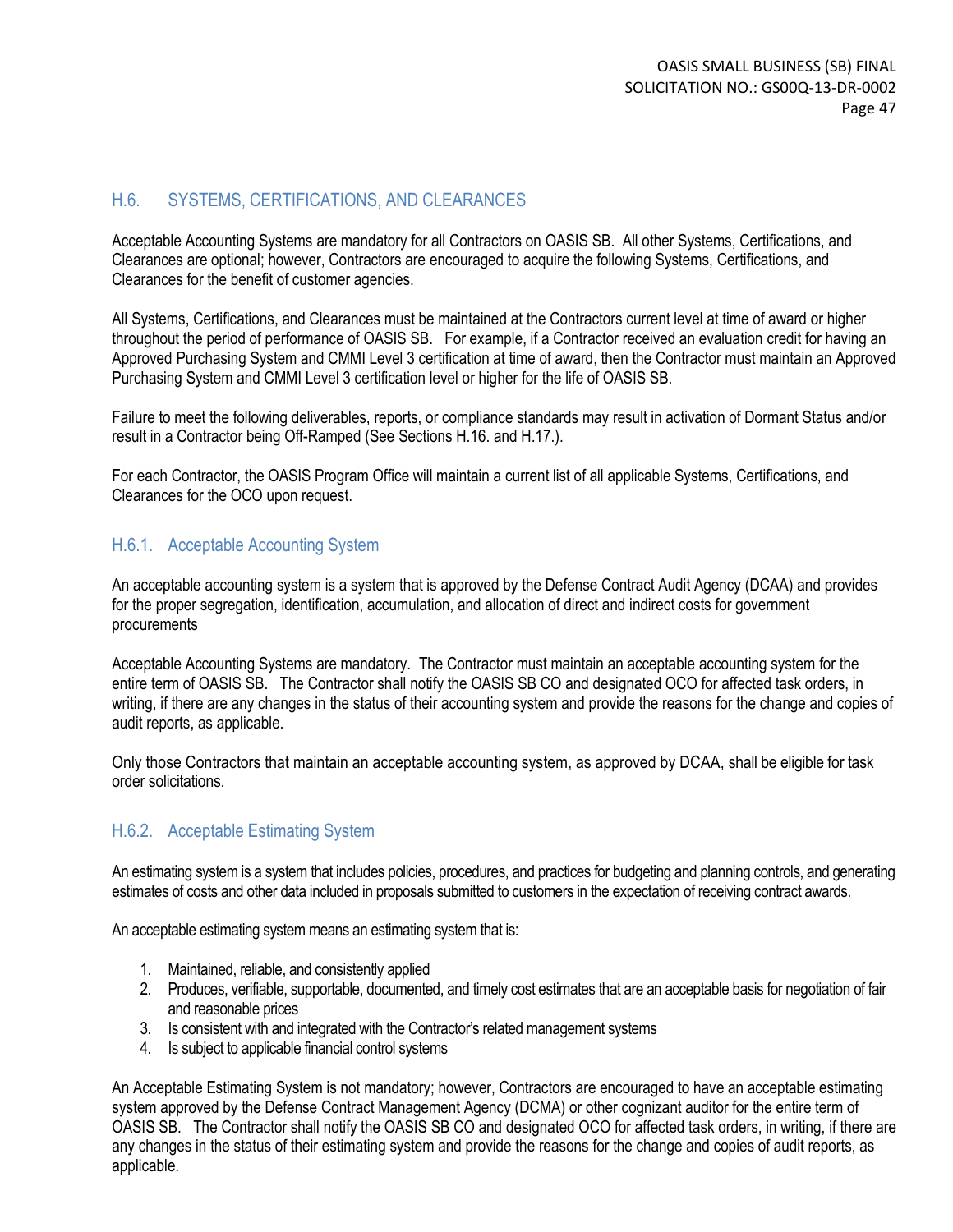#### H.6.3. Reserved

### H.6.4. Forward Pricing Rate Agreements, Forward Pricing Rate Recommendations, and Approved Billing Rates

Billing rates and final indirect cost rates may be used in reimbursing indirect costs under cost-reimbursement task orders and in determining progress payments under fixed-price task orders.

A Forward Pricing Rate Agreement (FPRA) means a written agreement to make certain rates available during a specified period for use in pricing contracts or modifications. These rates represent reasonable projections of specific costs that are not easily estimated for, identified with, or generated by a specific contract, contract end item, or task. These projections may include rates for such things as direct labor, indirect costs, material obsolescence and usage, and material handling.

A Forward Pricing Rate Recommendation (FPRR) means a set of rates and factors unilaterally established by the ACO for use by the Government in negotiations or other contract actions when forward pricing rate agreement negotiations have not been completed or when the Contractor will not agree to a forward pricing rate agreement.

Approved Billing Rates means an indirect cost rate established temporarily for interim reimbursement of incurred indirect costs and adjusted as necessary pending establishment of final indirect cost rates.

For Time and Material, Labor-Hour, and Cost Reimbursement (all types) task orders solicited and awarded under OASIS SB, Contractors are encouraged to execute a FPRA and/or approved billing rates to the maximum extent practicable. Contractors may use FPRRs when an FPRA has not been negotiated.

The Contractor shall notify the OASIS SB CO and designated OCO for affected task orders, in writing, if there are any changes in the status of their FPRA, FPRR, and/or approved billing rates and provide the reasons for the change and copies of audit reports, as applicable.

FPRA, FPRR, and/or Approved Billing Rates will not be disclosed on the OASIS SB website. Only the OCO will have access to this information upon request.

#### H.6.5. Approved Purchasing System

An approved purchasing system means the Contractor's purchasing system has been approved under a Contractor Purchasing System Review (CPSR) for efficiency and effectiveness with which the Contractor spends Government funds and complies with Government policy when subcontracting.

Advance notification requirements for subcontracting and consent to subcontract are not required when a Contractor has an approved purchasing system unless otherwise requested by the OCO on an individual task order or task orders with no subcontracting possibilities or for commercial items acquired under FAR Part 12.

An Approved Purchasing System is not mandatory; however, Contractors are encouraged to have a purchasing system approved by the Defense Contract Management Agency (DCMA) or other cognizant Government administration office for the entire term of OASIS SB.

The Contractor shall notify the OASIS SB CO and designated OCO for affected task orders, in writing, if there are any changes in the status of their purchasing system and provide the reasons for the change and copies of CPSR reports, as applicable.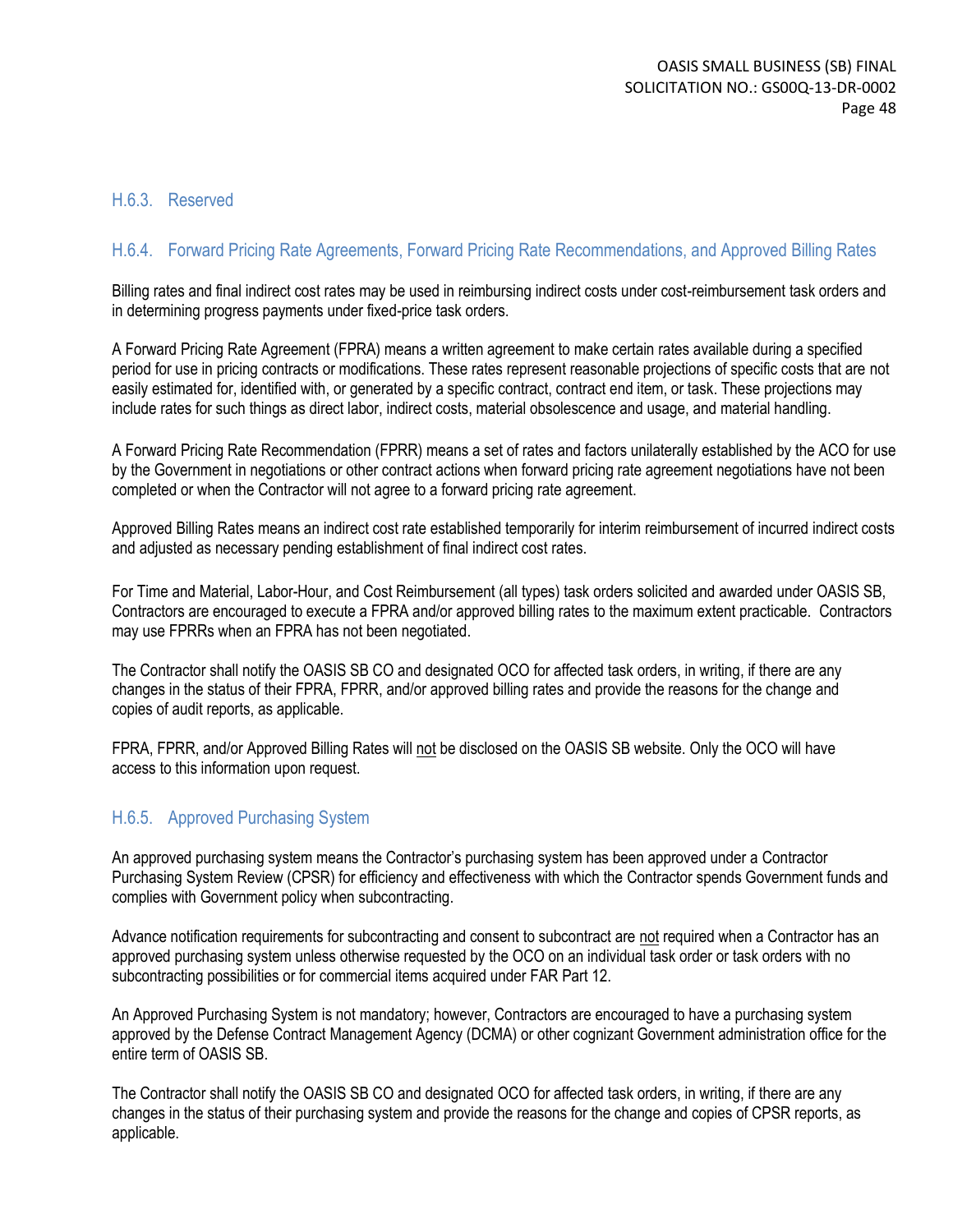#### H.6.6. Earned Value Management System

An earned value management system (EVMS) means a project management tool that effectively integrates the project scope of work with cost, schedule and performance elements for optimum project planning and control. The qualities and operating characteristics of EVMS are described in American National Standards Institute /Electronics Industries Alliance (ANSI/EIA) Standard-748.

An EVMS is not mandatory; however, Contractors are encouraged to have an EVMS ANSI/EIA Standard-748 during the entire term of OASIS SB. The Contractor shall notify the OASIS SB CO, in writing, if there are any changes in the status of their EVMS and provide the reasons for the change and copies of audits by the Defense Contract Management Agency (DCMA) or other cognizant Government administration office, as applicable. If only part of a Contractor's organization is EVMS ANSI/EIA Standard-748 certified, the Contractor shall make the distinction between which business units or sites and geographic locations have been certified.

### H.6.7. ISO 9001:2008 Certification

International Organization for Standardization (ISO) 9001:2008 Certification specifies requirements for a quality management system to demonstrate the Contractor's ability to consistently meet the customer requirements as well as statutory and regulatory requirements.

An ISO 9001:2008 Certification is not mandatory; however, Contractors are encouraged to have ISO 9001:2008 Certification during the entire term of OASIS SB. The Contractor shall notify the OASIS SB CO, in writing, if there are any changes in the status of their ISO 9001:2008 Certification and provide the reasons for the change and copies of audits from an ISO 9001 Certification Body, as applicable. If only part of a Contractor's organization is ISO 9001:2008 certified, the Contractor shall make the distinction between which business units or sites and geographic locations have been certified.

#### H.6.8. ISO 17025 Certification

International Organization for Standardization (ISO) 17025 Certification is used by laboratories to implement a quality system aimed at improving their ability to consistently produce valid results.

An ISO 17025 Certification is not mandatory; however, Contractors who desire to compete for work involving laboratories within the research and development industry are encouraged to have ISO 17025 Certification during the entire term of OASIS SB. The Contractor shall notify the OASIS SB CO, in writing, if there are any changes in the status of their ISO 17025 Certification and provide the reasons for the change and copies of audits from an ISO 17025 Certification Body, as applicable. If only part of a Contractor's organization is ISO 17025 certified the Contractor shall make the distinction between which business units or sites and geographic locations have been certified.

#### H.6.9. ISO 14001:2004 Certification

International Organization for Standardization (ISO) 14001:2004 Certification is applicable to any organization that wishes to establish, implement, maintain and improve their environmental management system and to assure itself of conformity with its stated environmental policy.

An ISO 14001:2004 Certification is not mandatory; however, Contractors who desire to compete for environmental related work are encouraged to have ISO 14001:2004 Certification during the entire term of OASIS SB. The Contractor shall notify the OASIS SB CO, in writing, if there are any changes in the status of their ISO 14001:2004 Certification and provide the reasons for the change and copies of audits from an ISO 14001:2004 Certification Body, as applicable. If only part of a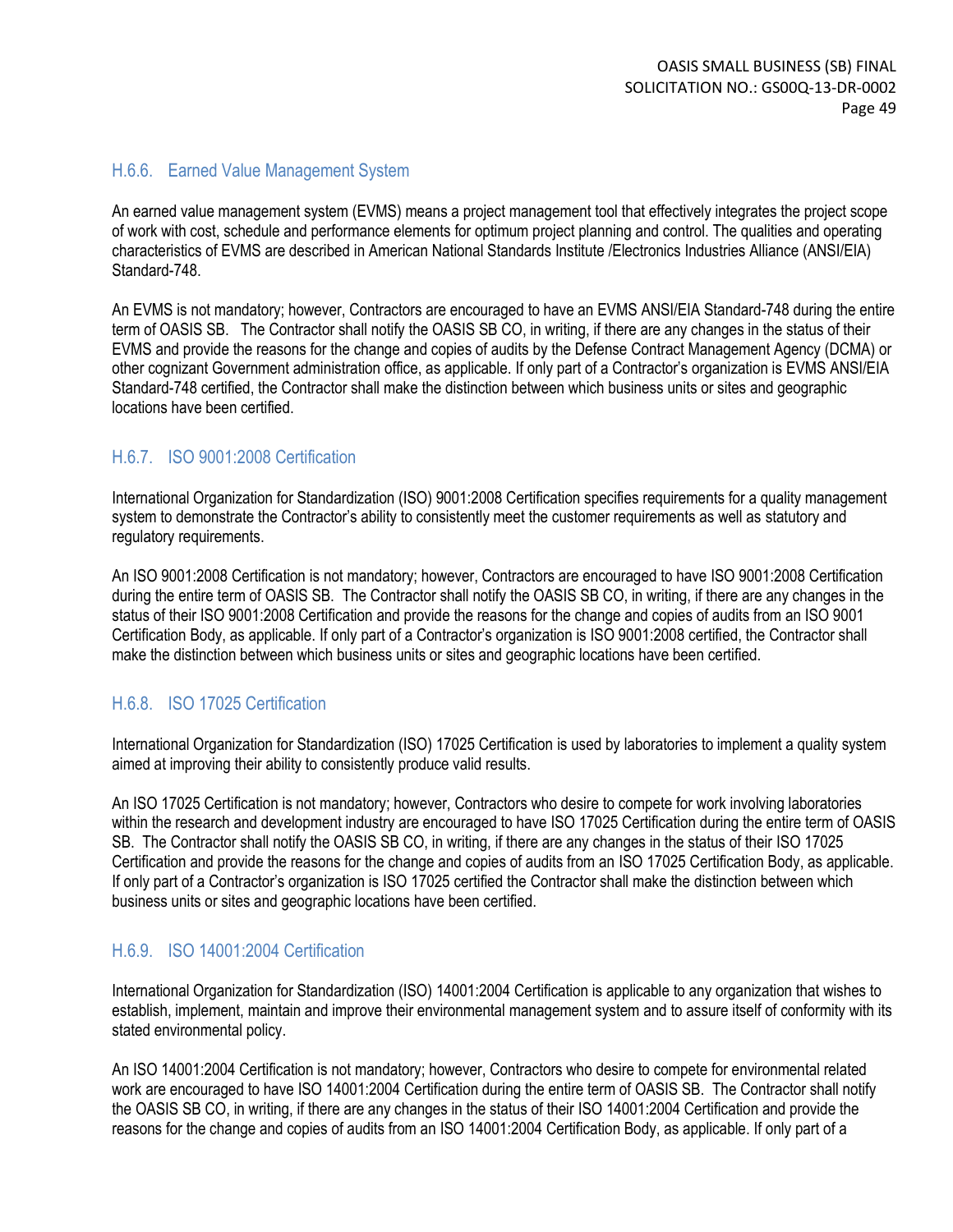Contractor's organization is ISO 14001:2004 certified, the Contractor shall make the distinction between which business units or sites and geographic locations have been certified.

#### H.6.10. AS9100 Certification

AS9100 Certification specifies requirements for a quality management system to demonstrate the Contractor's ability to consistently meet the customer requirements as well as statutory and regulatory requirements for the aerospace industry.

An AS9100 Certification is not mandatory; however, Contractors who desire to compete for work within the aerospace industry are encouraged to have AS9100 Certification during the entire term of OASIS SB. The Contractor shall notify the OASIS SB CO, in writing, if there are any changes in the status of their AS9100 Certification and provide the reasons for the change and copies of audits from an AS9100 Certification Body, as applicable. If only part of a Contractor's organization is AS9100 certified, the Contractor shall make the distinction between which business units or sites and geographic locations have been certified.

#### H.6.11. CMMI Maturity Level Certification

Capability Maturity Model Integration (CMMI) is a 5 level approach to improve processes across projects, divisions, or an entire organization in the areas of acquisition, services, and/or development.

CMMI Certification is not mandatory; however, Contractors are encouraged to have CMMI Maturity Level 2 or higher in acquisition, services, and/or development during the entire term of OASIS SB. The Contractor shall notify the OASIS SB CO, in writing, if there are any changes in the status of their CMMI Level and provide the reasons for the change and copies of appraisals from a CMMI Instituted Certified Lead Appraiser, as applicable. If only part of a Contractor's organization is CMMI certified, the Contractor shall make the distinction between which business units or sites and geographic locations have been certified.

#### H.6.12. Meaningful Relationship Commitment Letters

If applicable, Meaningful Relationship Commitment Letter(s) (MRCL) establishes the relationship and commitments of performance for Contractors who share Systems, Certifications, and Clearances from other affiliates, divisions, or subsidiaries within a Contractor's internal corporate structure.

If applicable, the Contractor must maintain and honor each MRCL for the entire term of OASIS SB. The Contractor shall notify the OASIS SB CO, in writing, if there are any changes in the status of their internal corporate relationships or commitments and provide the reasons for the change.

If applicable, the Contractor's MRCLs are incorporated by reference into the OASIS SB contract and the OASIS Program Office will provide MRCLs for the OCO upon request.

### H.7. SECURITY CLEARANCE REQUIREMENTS

The OCO must tailor security requirements (both facility and employee), clauses, provisions, and other applicable terms and conditions specific to each task order's solicitation and award.

Only those Contractors that meet the required security clearance levels on individual task order solicitations are eligible to compete for such task orders.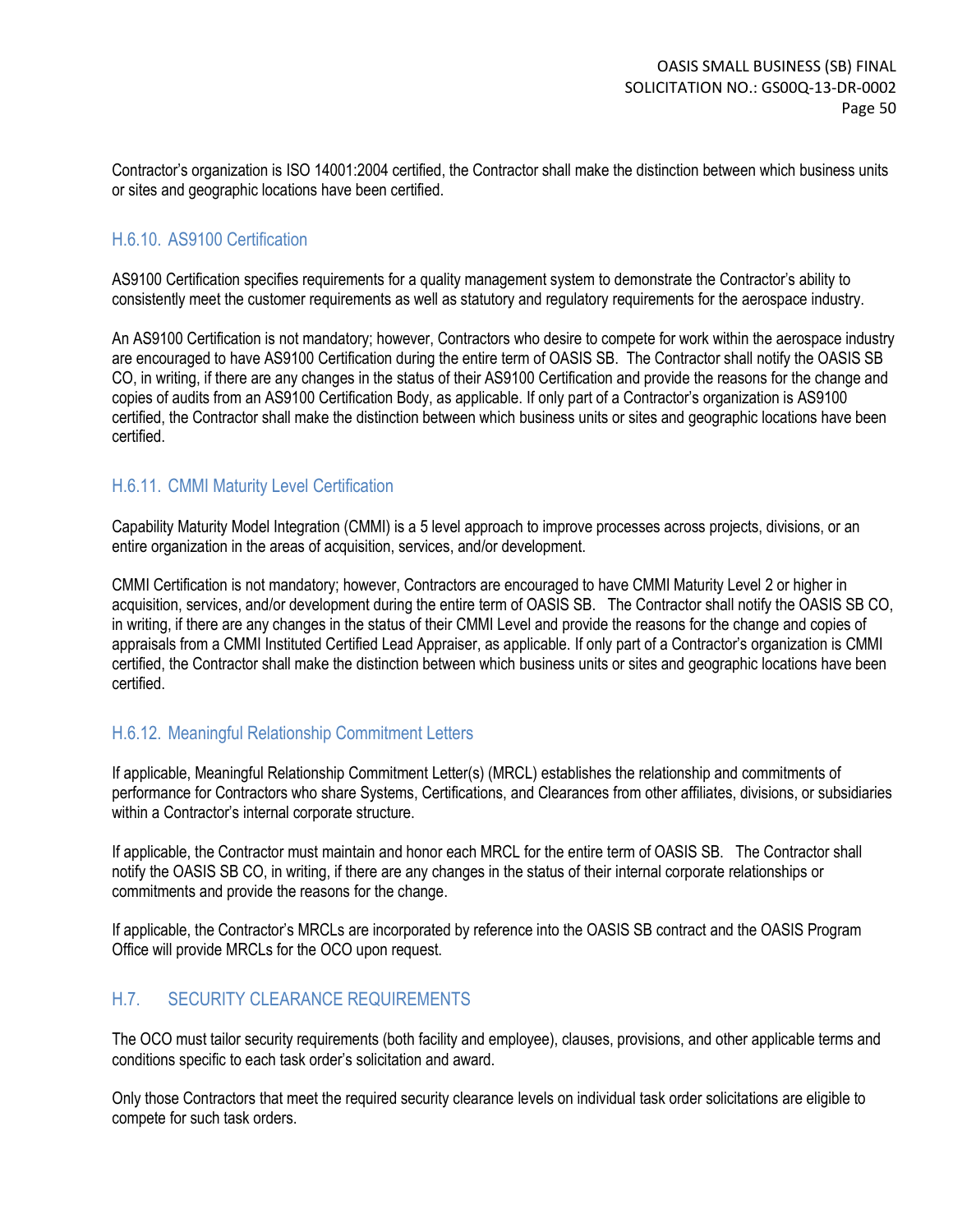In general, all necessary facility and employee security clearances shall be at the expense of the Contractor. In some cases, Government offices that conduct background investigations do not have a means for accepting direct compensation from Contractors and instead charge customer agencies for the background investigations. In these cases, the Contractor shall be flexible in establishing ways of reimbursing the Government for these expenses. The individual task order should specify the terms and conditions for reimbursement, if any, for obtaining security clearances. The Contractor shall comply with all security requirements in task orders awarded under OASIS SB.

### H.7.1. Facility Clearance Level

A facility clearance level (FCL) is when a Contractor's facility is eligible for access to classified information at the Confidential, Secret, or Top Secret level. The FCL includes the execution of a Department of Defense (DoD) Security Agreement (DD Form 441 and DD Form 441-1) and Certificate Pertaining to Foreign Interests (SF 328).

Under the terms of a FCL agreement, the Government agrees to issue the FCL and inform the Contractor as to the security classification of information to which the Contractor will have access. The Contractor, in turn, agrees to abide by the security requirements set forth in the National Industrial Security Program Operating Manual, commonly referred to as the NISPOM.

There are no mandatory levels of facility security clearance for Contractors under OASIS; however, task orders may require an FCL at any level, under OASIS SB.

The Contractor, at its own expense, must maintain their FCL by the Defense Security Service (DSS) for the entire term of OASIS SB. The Contractor shall notify the OASIS SB CO and designated OCO for affected task orders, in writing, if there are any changes in the status of their FCL and provide the reasons for the change. If only part of a Contractor's organization has a FCL, the Contractor shall make the distinction between which business units or sites and geographic locations have a FCL.

Only those Contractors that meet a required FCL level on task order solicitations shall be eligible to compete.

### H.7.2. Employee Security Clearance

Security clearances for Contractor employees, including Subcontractor employees, may require Confidential, Secret, Top Secret, Agency-Specific Clearances, and/or Special Background Investigations for Sensitive Compartmented Information or Special Access Programs. In such cases, the Contractor, at its own expense, is responsible for providing and maintaining personnel with the appropriate security clearances to ensure compliance with Government security regulations, as specified in the individual task order.

The Contractor shall fully cooperate on all security checks and investigations by furnishing requested information to verify the Contractor employee's trustworthiness and suitability for the position. Task orders containing classified work may also include a Contract Security Classification Specification, (i.e., DD Form 254 or civilian agency equivalent).

The Government has full and complete control over granting, denying, withholding or terminating security clearances for employees. The granting of a clearance shall not prevent, preclude, or bar the withdrawal or termination of any such clearance by the Government.

### H.7.3. HSPD-12

When a Contractor or their Subcontractors are required to have physical access to a Federal controlled facility or access to a Federal information system, the Contractor shall comply with agency personal identity verification procedures in task orders that implement Homeland Security Presidential Directives-12 (HSPD-12).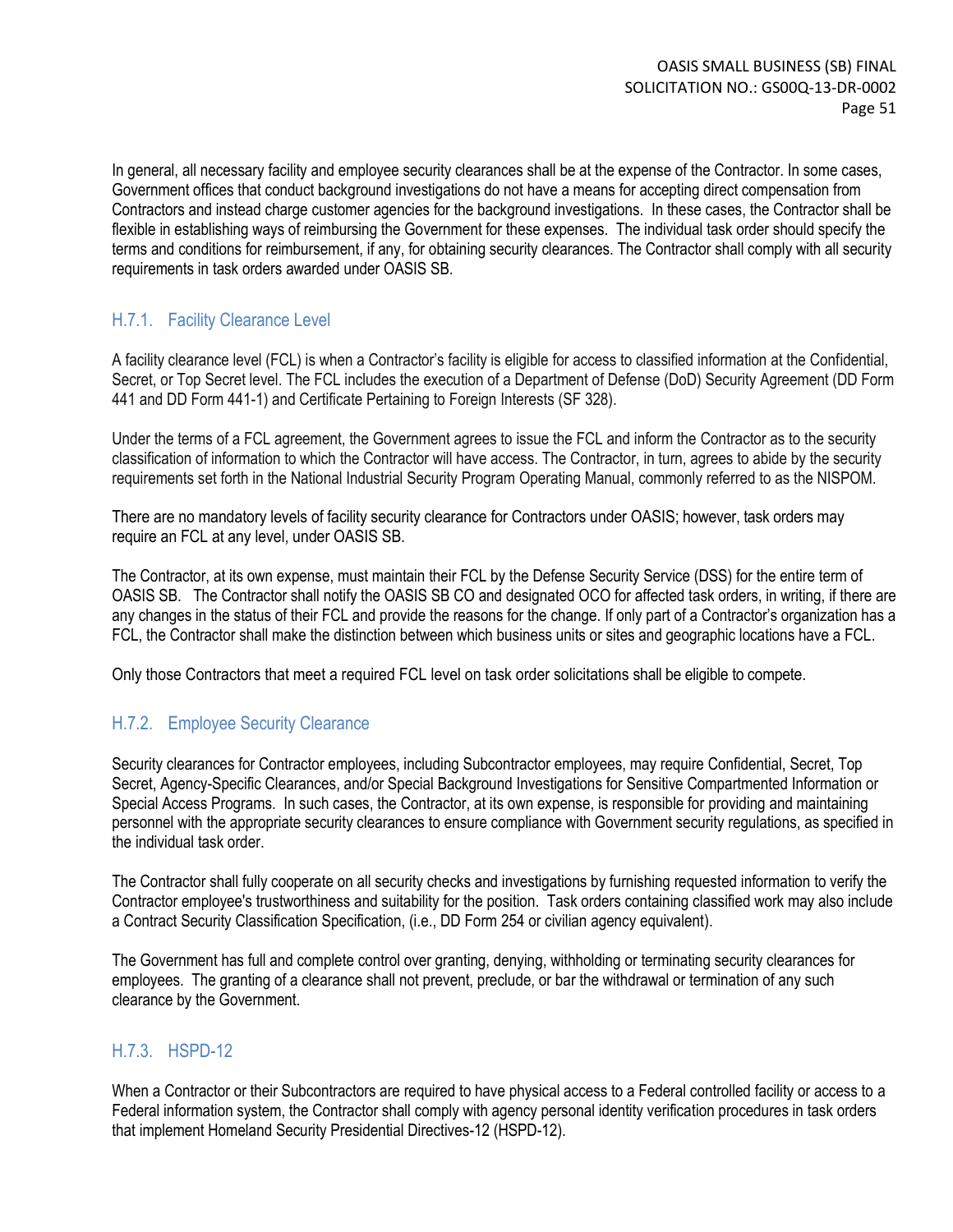#### H.8. SUSTAINABILITY

OASIS SB seeks to benefit from the use of sustainable management practices by Contractors including tracking and seeking continual reductions in energy usage, greenhouse gas emissions, water consumption, solid waste and hazardous waste, and other relevant environmental impacts and associated costs.

Use of these sustainable management practices results in lower environmental impacts of delivered products and services, helping customers meet sustainable acquisition requirements under Executive Order 13514: Federal Leadership in Environmental, Energy and Economic Performance, and its precursors, successors and related regulations.

Public disclosures of environmental impacts and sustainable management practices have been associated with increased operational efficiency, lower overhead costs, and reduced supply chain and other business risks for disclosing companies.

Sustainability disclosures can help OASIS SB customers understand the major environmental impacts of procured products and services, familiarize themselves with the available strategies for reducing these impacts, and design projects and task order requirements which incorporate these strategies.

GSA encourages Contractors to provide the location(s) (Internet URL or URLs) of one or more sources of publicly available information regarding its company-wide environmental impacts and sustainable management practices (sustainability disclosures) on the Contractor's OASIS SB webpage. In making sustainability disclosures, the Contractor is requested to utilize existing, widely recognized third-party sustainability reporting portals and services such as the Global Reporting Initiative (GRI) Sustainability Disclosure Database (database of corporate social responsibility (CSR) reports) and the Carbon Disclosure Project (CDP) Climate Change and Water Disclosure Questionnaires.

These sustainability-related standards, including estimates of the lifecycle costs and environmental impacts of proposed solutions, may apply at the task order level.

#### H.9. PROPRIETARY SOLUTIONS

Contractors are discouraged from proposing proprietary solutions in response to OASIS SB task order requirements that necessitate the Contractor's proprietary process, system, maintenance, and/or solution that would prevent competition at a future point or require sustained and non-competitive support.

If a proprietary solution is proposed by a Contractor for a given task order requirement, the Contractor shall mark their proposal accordingly and make it clear to the OCO all limitations and costs associated with the solution.

#### H.10. LIMITATIONS ON SUBCONTRACTING

In performance of services awarded under OASIS SB, at least 50% of the cost of task order performance incurred for personnel shall be expended by the OASIS SB Prime Contractor. FAR 52.219-14, Limitations on Subcontracting, will be monitored and strictly enforced by the OASIS SB CO.

The Contractor shall specifically identify the total Prime and Subcontracted labor dollars combined and the total labor dollars Subcontracted separately in each invoice submitted under OASIS task orders.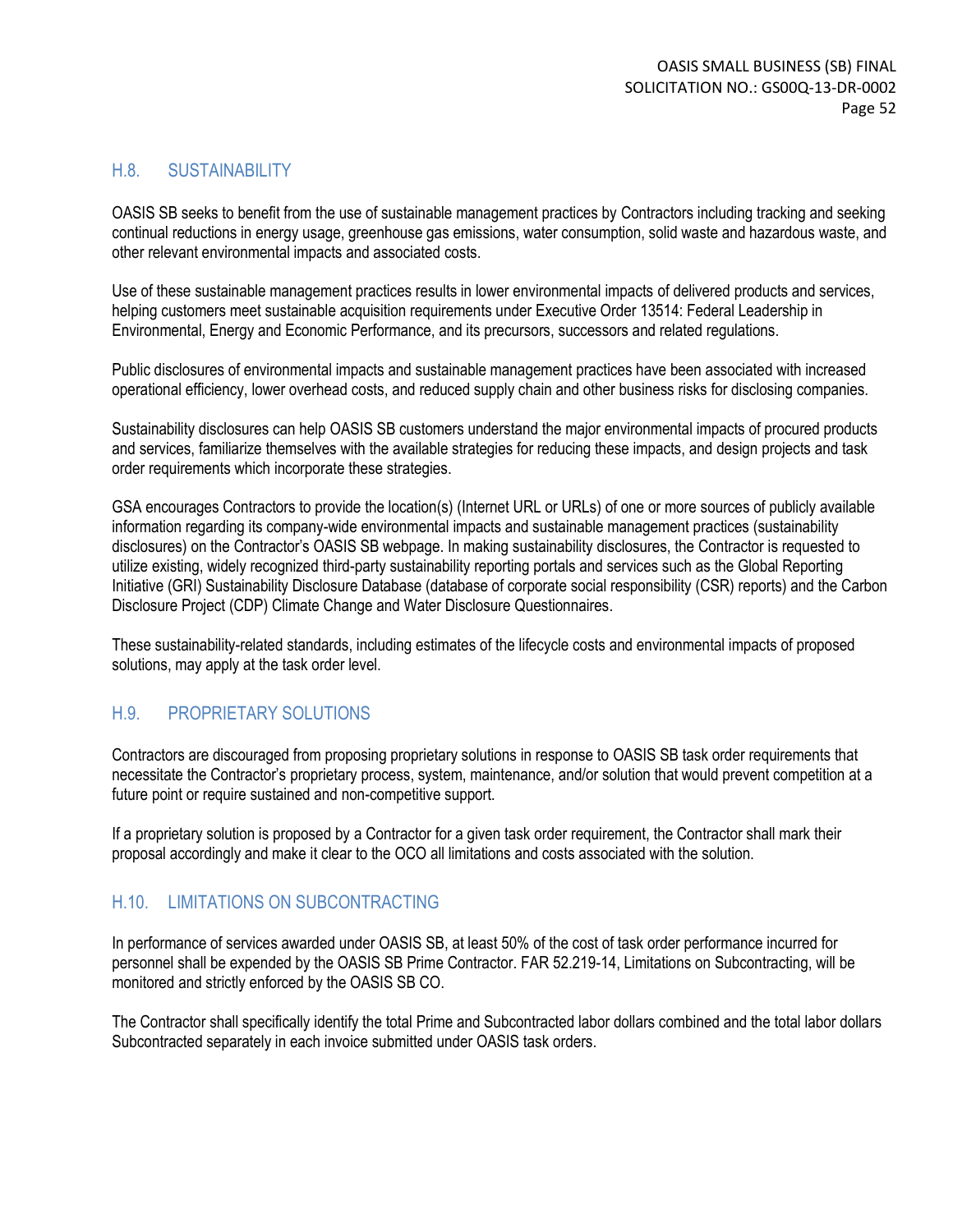### H.11. PARTNERING

GSA intends to encourage the foundation of a cohesive partnership between the OASIS SB Contractors, GSA OASIS SB personnel, and Federal agency customers to identify and achieve reciprocal goals, with effective and efficient customerfocused service, in accordance with the terms of the OASIS SB contract.

Failure to attend meetings, maintain a Contractor OASIS SB webpage, or otherwise not comply with this section may result in activation of Dormant Status and/or result in a Contractor being Off-Ramped (See Sections H.16. and H.17.).

### H.11.1. Meetings

From time to time, the Government may require Contractor attendance, including the attendance of Contractor Key Personnel, at meetings at various locations.

Meetings may be via web-casting, in-person at a government facility, a commercial conference center, or a mutually agreedupon Contractor facility on a rotational basis, as determined by the Government. Follow-up meetings may be held periodically throughout the duration of OASIS SB in order to assess performance against the goals and to reinforce partnering principles.

GSA may require up to four OASIS SB Program Management Review (PMR) meetings per year. The goal of the PMR meetings are to provide a platform for OASIS SB Contractors, OASIS SB staff, and other agency representatives to communicate current issues, resolve potential problems, discuss business and marketing opportunities, review future and ongoing GSA and Government-wide initiatives, and address OASIS SB fundamentals. Any Contractor costs associated to PMR Meetings shall be at no direct cost to the Government.

### H.11.2. GSA OASIS SB Webpage

GSA will establish an OASIS SB website for the purposes of informing our customers, stakeholders, and the general public of the attributes and procedures for OASIS SB.

The GSA OASIS SB webpage will include, but not be limited to, the following:

- 1. General overview of the attributes of OASIS SB
- 2. The OASIS SB conformed contract (Sections B through J)
- 3. GSA Key Personnel point of contact (POC) information (Names, Titles, Phone Numbers, E-mail Addresses)
- 4. Contractor Key Personnel POC information (Names, Titles, Phone Numbers, E-mail Addresses)
- 5. List of Contractor Numbers, Company Names by NAICS Pools and MA-IDIQ task order contracts, and direct POC for issuing task order solicitations by an OCO
- 6. Delegation of Procurement Authority (DPA) process for the OCO
- 7. OASIS SB Training and Ordering Guides
- 8. Sample procurement templates for the OCO
- 9. Scope review process for the OCO
- 10. Statistical information by Agency and Contractor
- 11. Links to other mandatory websites for reporting purposes or ordering procedures
- 12. List of Contractors not eligible for solicitations and awards due to Dormant Status or Off-Ramped, if necessary.
- 13. Frequently Asked Questions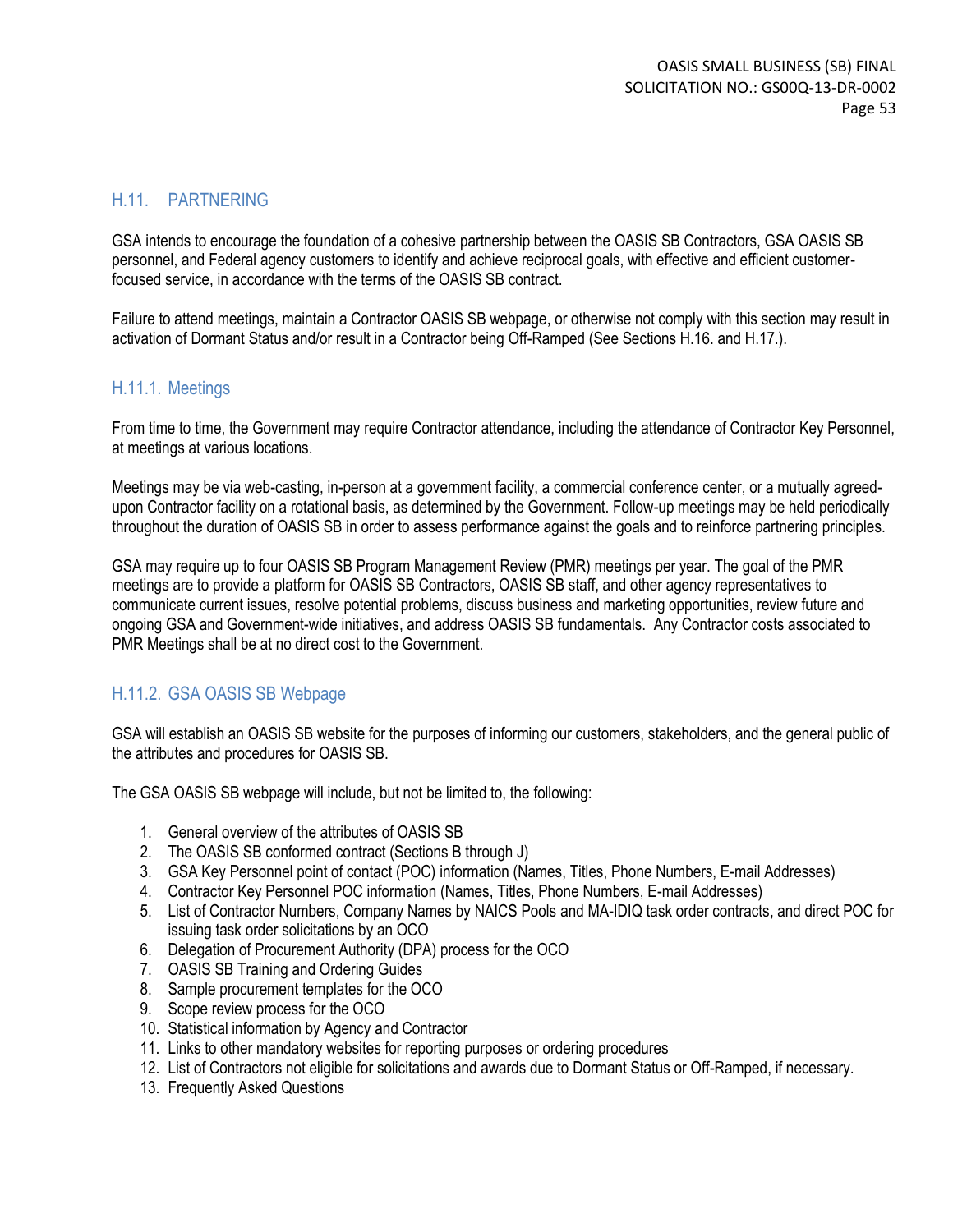#### H.11.3. Contractor OASIS SB Webpage

Within 30 days of the Notice to Proceed, the Contractor shall develop and maintain a current, publicly available webpage accessible via the Internet throughout the term of OASIS SB and task orders awarded under OASIS SB. The Contractor shall make their OASIS SB webpage Rehabilitation Act Section 508 compliant.

The purpose of the webpage is for the Contractor to communicate with potential customers regarding the Contractor's ability to provide professional support services under OASIS SB.

At a minimum, this webpage must include, but is not limited to the following:

- 1. Link to the GSA OASIS SB webpage
- 2. General Overview of OASIS
- 3. OASIS SB related marketing materials and news releases
- 4. Contractor Capabilities for OASIS
- 5. Contractor Key Personnel POC information (Names, Titles, Phone Numbers, E-mail Addresses)
- 6. OASIS SB Contract (Sections A through J) and all Modifications issued within 30 days in Adobe format
- 7. DUNS Number
- 8. Sustainability Disclosures, if any

#### H.11.4. Marketing

The Contractor must maintain participation by actively pursuing work and competing for task order solicitations under OASIS SB.

The Contractor may develop company specific OASIS SB brochures for distribution at trade shows, conferences, seminars, etc., and distribute printed materials to enhance awareness of OASIS SB.

The Contractor may participate in various conferences and trade shows to facilitate outreach efforts for federal agency customers and to aid in the marketing of OASIS SB.

All marketing, promotional materials, and news releases in connection with OASIS SB or task order awards under OASIS SB, including information on the Contractor's OASIS SB webpage, may be co-branded with marks owned or licensed by the Contractor and GSA, as long as the Contractor complies with GSAM 552.203-71, Restriction on Advertising.

GSA reserves the right to review and approve any marketing, promotional materials, or news releases by a Contractor that is OASIS SB related, including information on the Contractor's OASIS SB webpage.

#### H.11.5. Minimum Task Order Awards or Estimated Value

Starting from the date of the OASIS SB Notice-to-Proceed, the Contractor shall attain a minimum of 3 task order awards or a total task order estimated value of \$20M (total estimated value of all task orders inclusive of all options) prior to the exercise of Option I under OASIS SB. In the event a Contractor is on-ramped to the contract after original contract award, the number of expected task order awards to be attained shall be proportionate with the amount of time spent on the contract in the base period. For example, if the Contractor is on-ramped to the contract in Year 1, the Contractor would be expected to attain a minimum of 2 task order awards or total task order estimated value of \$13.3M prior to the exercise of Option I.

Failure to attain the expected number of task order awards or estimated value prior to the exercise of Option I may result in a Contractor being Off-Ramped (See Section H.16.).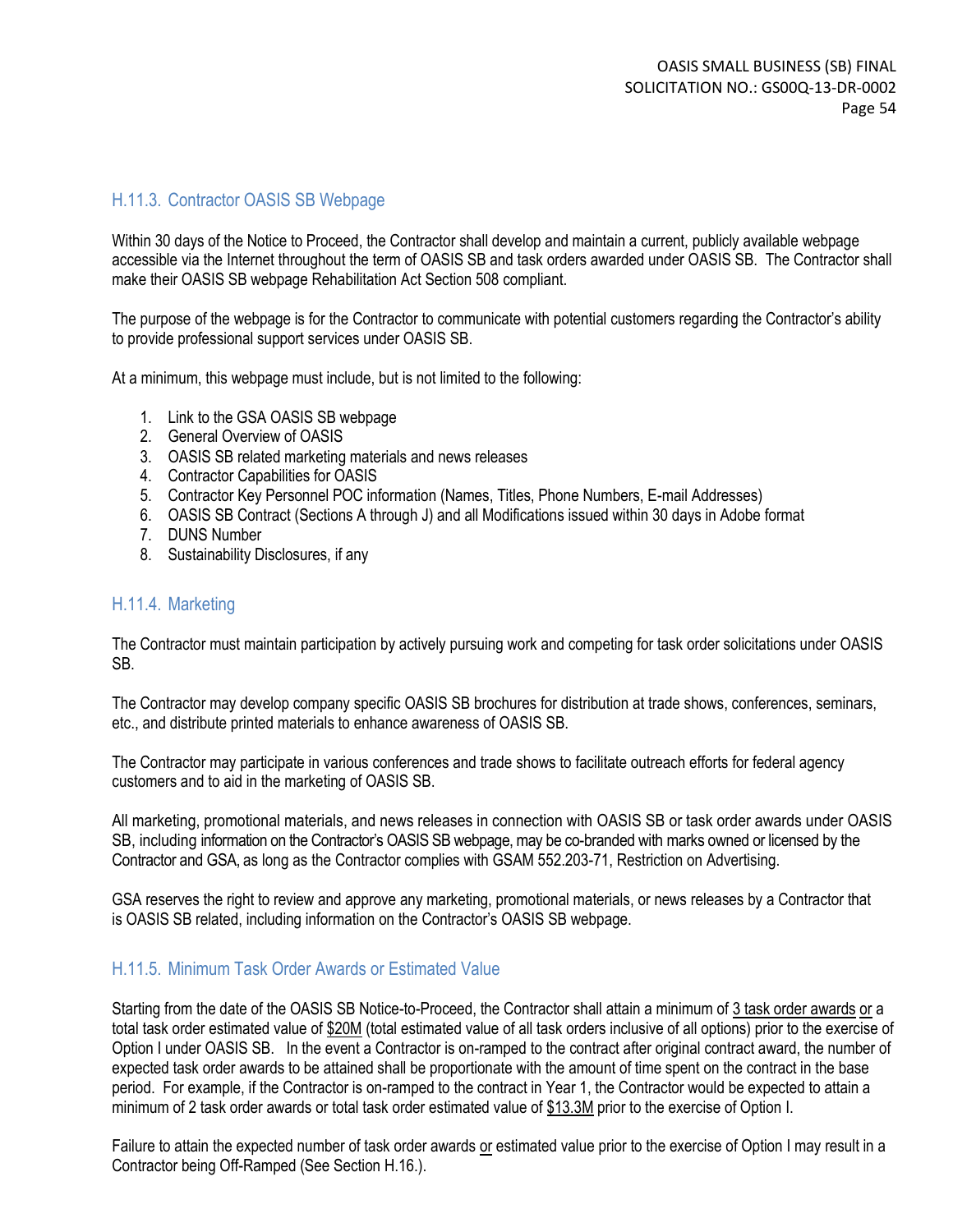#### H.12. TRAINING AND PERMITS

The Contactor shall provide fully trained and experienced personnel required for performance under task orders awarded under OASIS SB. The Contractor shall train Contractor personnel, at its own expense, except when the OCO has given prior approval for specific training to meet special requirements that are peculiar to a particular task order.

Except as otherwise provided in an individual task order, the Contractor shall, at its own expense, be responsible for obtaining any and all licenses, certifications, authorizations, approvals, and permits, and for complying with any applicable Federal, national, state, and municipal laws, codes, and regulations, and any applicable foreign work permits, authorizations, and/or visas in connection with the performance of any applicable task order issued under OASIS SB.

### H.13. ETHICS AND CONDUCT

Personal services are not authorized under OASIS SB. OASIS SB is strictly a non-personal services contract which means the personnel rendering the services are not subject, either by the contract's terms or by the manner of its administration, to the supervision and control usually prevailing in relationships between the Government and its employees.

The Contractor and its employees must conduct themselves with the highest degree of integrity and honesty and adhere to the policies and procedures as specified in FAR Part 3 and GSAM Part 503 Improper Business Practices and Personal Conflicts of Interest.

Failure to adhere to proper ethics and conduct may result in activation of Dormant Status and/or result in a Contractor being Off-Ramped (Sections H.16. and H.17.).

#### H.13.1. Supervision

The Contactor shall not supervise, direct, or control the activities of Government personnel or the employee of any other Contractor under OASIS SB and the Government will not exercise any supervision or control over the Contractor in the performance of contractual services under OASIS SB. The Contractor is accountable to the Government for the actions of its personnel.

Contractor employees shall not represent themselves as Government employees, agents, or representatives or state orally or in writing at any time that they are acting on behalf of the Government.

In all communications with third parties in connection with OASIS SB, the Contractor must ensure that all Contractor employees identify themselves as Contractor employees and identify the name of the company for which they work and, must not carry out any direction that violates the terms and conditions of OASIS SB.

The Contactor shall ensure that all of its employees, including Subcontractor employees, working under OASIS SB are informed of the substance of this Section.

If the Contractor believes any action or communication has been given that would create a personal services relationship between the Government and any Contractor employee or any other potential supervision or duty violation, the Contractor must notify the OCO and OASIS SB CO immediately of this communication or action.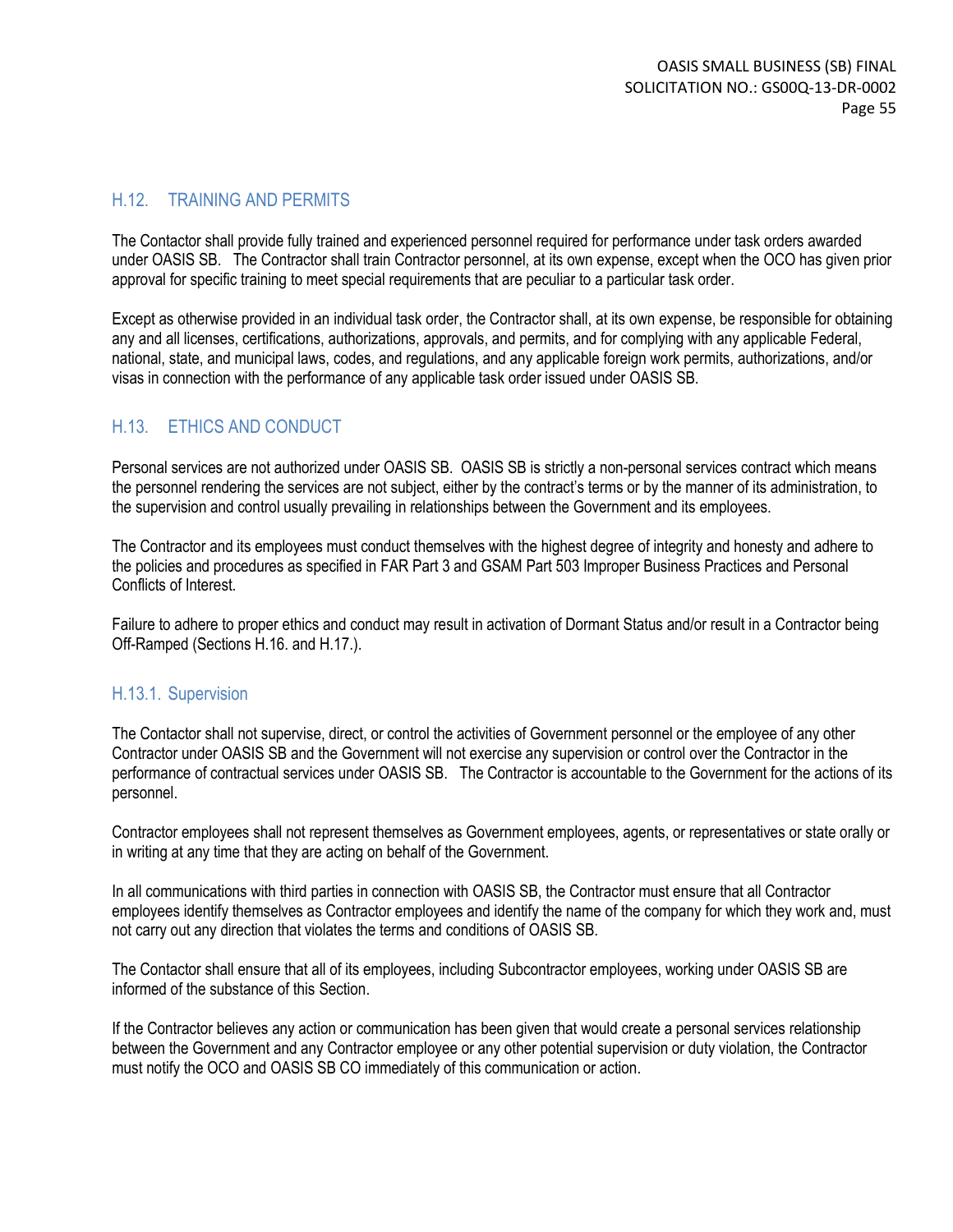#### H.13.2. Conduct

The Contactor shall not discuss with unauthorized persons any information obtained in the performance of work under OASIS; conduct business other than that which is covered by OASIS SB during periods funded by the Government; conduct business not directly related to OASIS SB on Government premises; use Government computer systems and/or other Government facilities for company or personal business; recruit on Government premises; or otherwise act to disrupt official Government business.

The Contactor shall ensure that all of its employees, including Subcontractor employees, working under OASIS SB are informed of the substance of this clause.

If the Contractor believes any action or communication has been given that would create a business ethic or conduct violation, the Contractor must notify the OCO and OASIS SB CO immediately of this communication or action.

#### H.13.3. Conflicts of Interest

The guidelines and procedures of FAR Subpart 9.5 and GSAM Subpart 509.5, Organizational and Consultant Conflicts of Interest, and FAR Part 3 and GSAM Part 3, Improper Business Practices and Personal Conflicts of Interest, will be used in identifying and resolving any issues of a conflict of interest under OASIS SB. The FAR and other applicable agency specific regulatory supplements will govern task orders awarded under OASIS SB.

Assuming no real or potential conflict of interest, an OASIS SB Prime Contractor may be a Subcontractor to another Prime Contractor on task orders solicited and awarded under OASIS or OASIS SB; however, the OCO may require that the Contractor sign an Organizational Conflict of Interest (OCI) Statement in which the Contractor (and any Subcontractors or teaming partners) agree not to submit any proposal or provide any support to any firm which is submitting (as Prime or Subcontractor) any proposal for any solicitation resulting from the work on a specific task order under OASIS SB.

All Contractor personnel (to include Subcontractors and Consultants) who will be personally and substantially involved in the performance of any task order issued under OASIS SB which requires the Contractor to act on behalf of, or provide advice with respect to any phase of an agency procurement shall execute and submit an "Employee/Contractor Non-Disclosure Agreement" Form. The OCO will provide the appropriate nondisclosure form specific to the procurement. This form shall be required prior to the commencement of any work on such task order and whenever replacement personnel are proposed under an ongoing task order.

The Contractor shall be responsible for identifying and preventing personal conflicts of interest of their employees. The Contractor shall prohibit employees who have access to non-public information by reason of performance on a Government contract from using that information for personal gain.

In the event that a task order requires activity that would create an actual or potential conflict of interest, the Contractor shall immediately notify the OCO of the conflict, submit a plan for mitigation, and not commence work until specifically notified by the OCO to proceed; or, identify the conflict and recommend to the OCO an alternate approach to avoid the conflict.

The OCO or OASIS SB CO, if necessary, will review the information provided by the Contractor and make a determination whether to proceed with the task order and process a request for waiver, if necessary.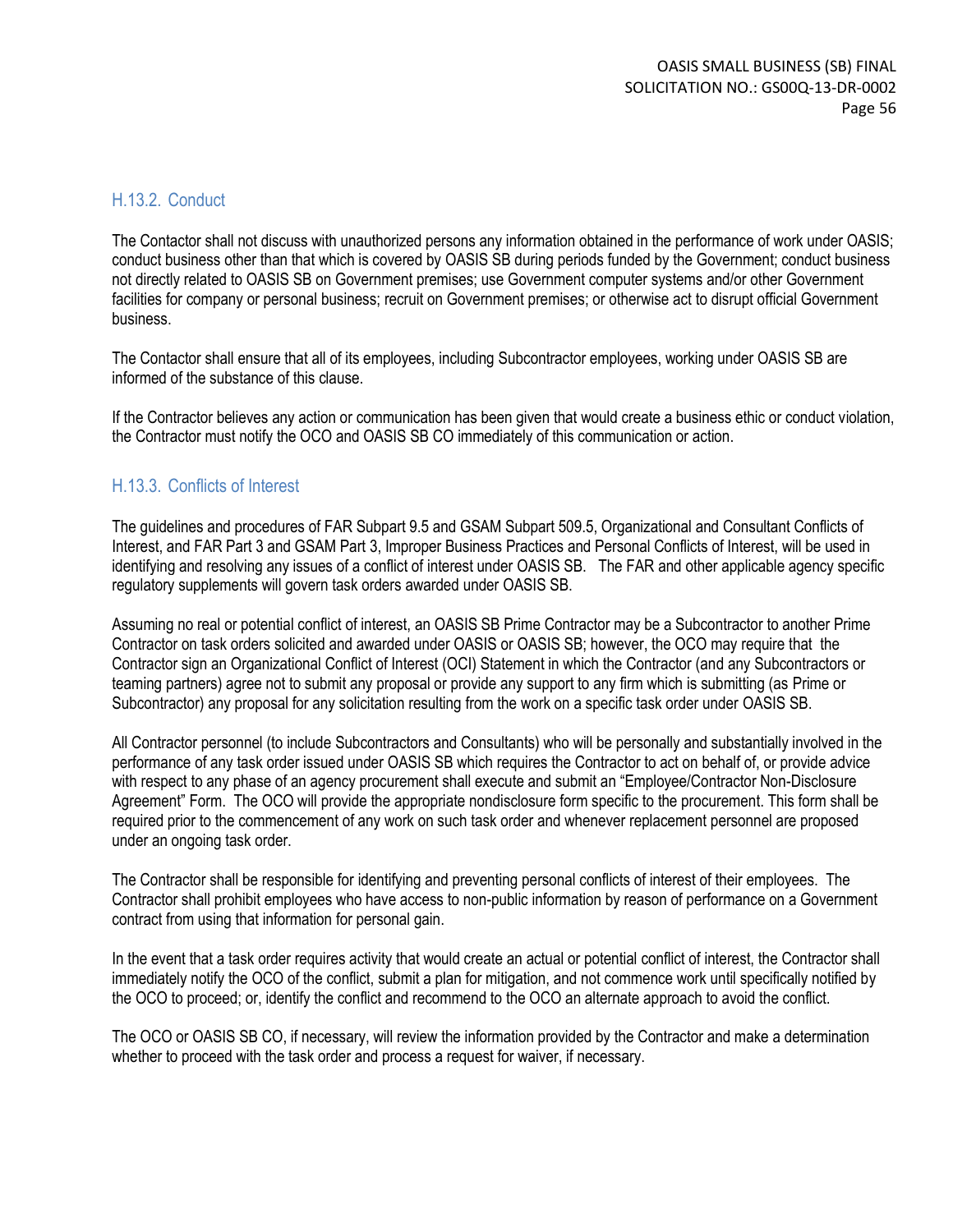#### H.13.4. Cooperation with other Contractors on Government Sites

The Government may undertake or award other contracts or task orders for work at or in close proximity to the site of the work under OASIS SB. The Contractor shall fully cooperate with the other Contractors and with Government employees and shall carefully adapt scheduling and performing the work under OASIS SB to accommodate the working environment, heeding any direction that may be provided by the OCO. The Contractor shall not commit or permit any act that will interfere with the performance of work by any other Contractor or by Government employees.

#### H.14. GOVERNMENT PROPERTY

For task orders awarded under OASIS SB, Government property matters shall follow the same policies and procedures for Government property under FAR Part 45, Government Property and other applicable agency specific regulatory supplements.

FAR Part 45 does not apply to Government property that is incidental to the place of performance, when the task order requires Contractor personnel to be located on a Government site or installation, and when the property used by the Contractor within the location remains accountable to the Government.

Unless otherwise specified in a task order, the Contactor shall provide all office equipment and consumable supplies at the Contractor's sole and exclusive expense, including computers/workstations used in daily operation in support of OASIS SB.

The OCO must tailor property clauses, provisions, and other applicable terms and conditions specific to each task order solicitation and award.

#### H.14.1. Leasing of Real and Personal Property

The Government contemplates that leases may be part of a task order solution offered by a Contractor, but the Government, where the Contractor's solution includes leasing, must not be the Lessee. Under no circumstances on any task order awarded under OASIS SB shall the Government be deemed to have privity-of-contract with the Owner/Lessor of the Leased Items; or, the Government be held liable for early Termination/Cancellation damages if the Government decides not to exercise an option period under a task order unless the Contractor has specifically disclosed the amount of such damages (or the formula by which such damages would be calculated) as part of its proposal and the OCO for the task order has specifically approved/allowed such damages as part of the task order terms and conditions.

#### H.14.2. Government Facilities

The Contactor shall arrange with the OCO or other designated representative for means of access to premises, delivery and storage of materials and equipment, use of approaches, use of corridors, stairways, elevators, and similar matters.

A Contractor working in a government facility shall be responsible for maintaining satisfactory standards of employee competency, conduct, appearance, and integrity and shall be responsible for taking disciplinary action with respect to their employees as necessary.

The Contractor is responsible for ensuring that their employees do not disturb papers on desks, open desk drawers or cabinets, or use Government telephones, except as authorized. Each employee is expected to adhere to standards of behavior that reflect favorably on their employer and the Federal Government.

The Contactor shall ensure that all of its employees, including Subcontractor employees, working under OASIS SB are informed of the substance of this clause.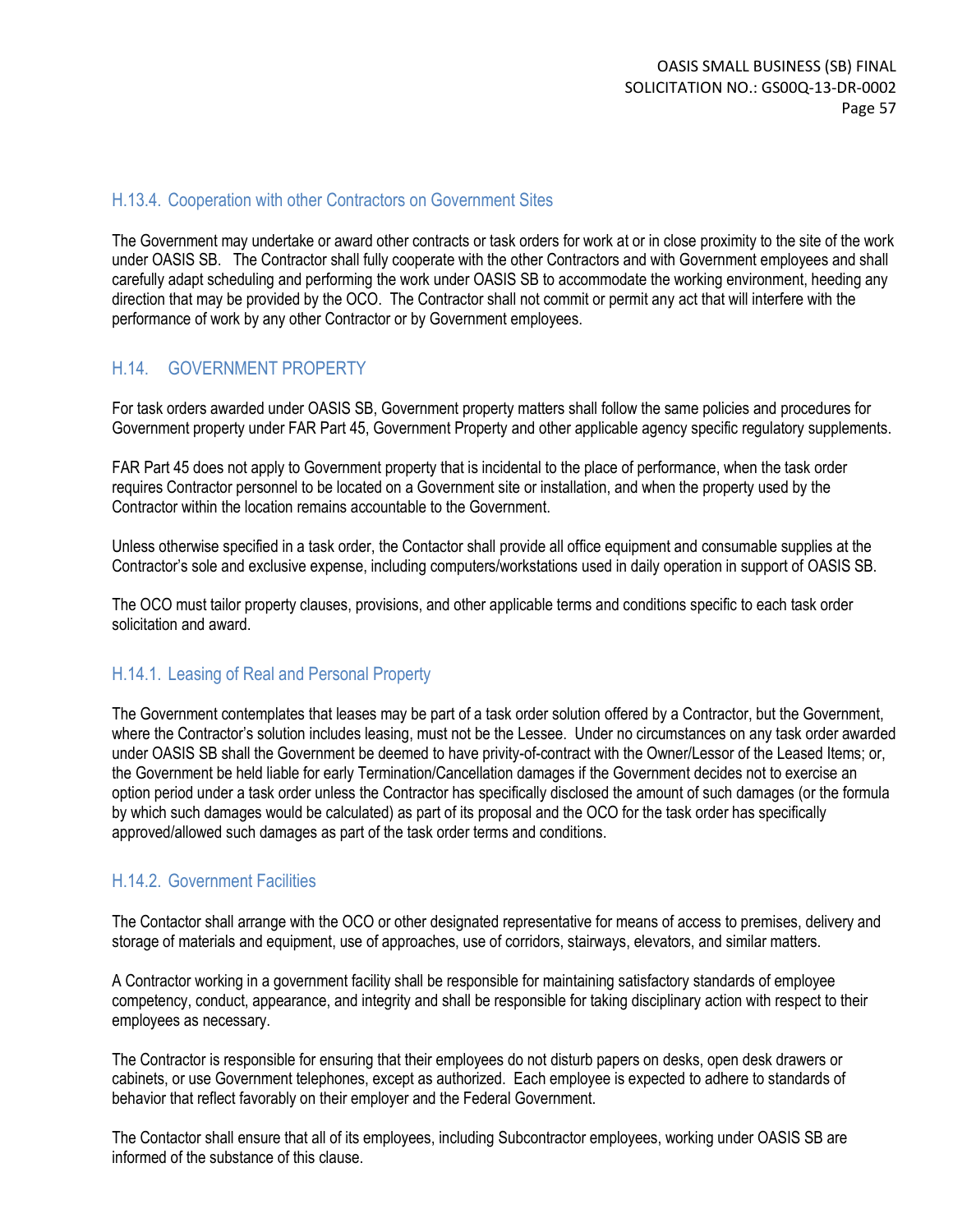#### H.14.3. Rights of Ingress and Egress

The rights of ingress to, and egress from, Government facilities for the Contractor's personnel must be specified in the task order. Specific federally-controlled facilities or those areas located within a given facility may have additional security clearance requirements must be specified in the task order.

Contractor employees, including Subcontractor employees, shall have in their possession, at all times while working, the specific Government identification credential issued by the Government. The identification credential shall be displayed and be visible at all times while on Government property.

During all operations on Government premises, the Contractor's personnel shall comply with the rules and regulations governing the facility access policies and the conduct of personnel. The Government reserves the right to require Contractor personnel to "sign-in" upon entry and "sign-out" upon departure from the Government facilities.

The Contactor shall be responsible for ensuring that all identification credentials are returned to the issuing agency whenever contract employees leave the contract, when the task order has been completed, employees leave the company, or employees are dismissed or terminated. The Contractor shall notify the issuing agency whenever employee badges are lost.

#### H.15. ON-RAMPING

The total number of Contractors within any of the 7 OASIS SB Pools may fluctuate due to any number of reasons including but, not limited to, competition levels on task orders, mergers & acquisitions; the Government's exercise of the off-ramp process; and OASIS SB Contractors outgrowing their small business size status under their existing OASIS SB Contract.

It is in the Government's best interest that there remain an adequate number of Contractors eligible to compete for task orders in each OASIS SB Contract to meet the Government's professional service mission requirements.

Contractors are hereby notified that utilization of any on-ramping procedure below does not obligate the Government to perform any other on-ramping procedure. Furthermore, any on-ramping procedure may be performed for any single OASIS SB Pool at any time.

#### H.15.1. Lateral Pool Ramping

In accordance with Section G.3.10., Contractors under OASIS SB will be required to recertify their business size standard under their existing NAICS Pool(s).

For those OASIS SB Contractors who no longer certify as a small business for their respective Pool(s), the OASIS SB Contractor may elect to be considered for an OASIS SB Pool with a higher size standard if they qualify as a small business for that size standard and were not already included in that Pool.

Additionally, for those OASIS SB Contractors who now certify as a small business for other OASIS Pool(s) that they did not previously fit the size standard, the OASIS SB Contractor may elect to be considered for an OASIS SB Pool with a lower size standard if they qualify as a small business for that size standard and were not already included in that Pool.

For example, if Contractor X in OASIS SB Pool 1 (\$14M size standard) only has a contract in Pool 1 and no longer qualifies as a small business for that Pool after recertification, Contractor X may elect to be considered for Pools 2 through 6 assuming they can qualify as a small business for each of those respective Pools.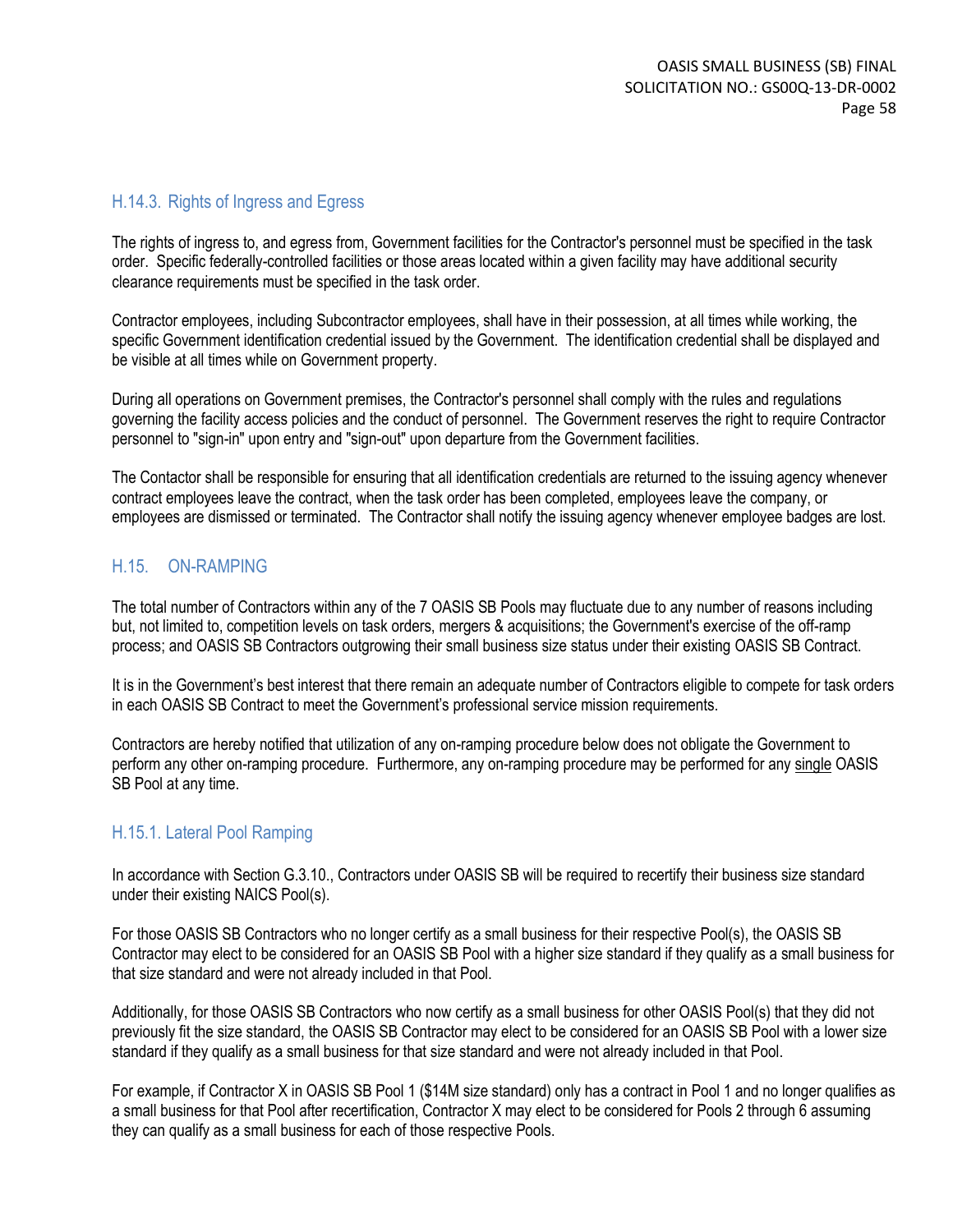Example 2: Contractor X in OASIS SB Pool 2 (\$19M size standard) experiences reduced business volume and now qualifies as a small business for Pool 1 after recertification. Contractor X may now elect to be considered for Pool 1 assuming they can qualify as a small business for that Pools.

In order to obtain a Lateral Pool Ramp, the Contractor must:

- 1. Either have outgrown their Pool size standard on the basis of natural growth, not on the basis of a merger, acquisition or novation agreement in recognition of a successor in interest when Contractor assets are transferred during the term of OASIS SB OR certify as a lower size standard than originally proposed.
- 2.Qualify as a small business for the Pool(s) being applied for
- 3.Demonstrate successful performance under the OASIS SB contract
- 4.Submit a proposal in response to a solicitation materially identical to the original version of the OASIS SB solicitation and,
- 5.Receive a proposal score equal to or higher than the lowest scoring Contractor within the Pool being applied for. Note: The lowest scoring Contractor is based on the lowest evaluated numerical score within a given Pool in accordance with the scoring table in Section M.6. of the OASIS SB solicitation at the time of the original OASIS SB awards.

The lateral Pool ramping solicitation will include the same evaluation factors/sub-factors as the original OASIS SB solicitation. The terms and conditions of the resulting award will be materially identical to the existing version of OASIS SB. The period of performance term will be coterminous with the existing term of all other OASIS SB Contractors.

Immediately upon lateral Pool ramping to OASIS SB, the Contractor is eligible to submit a proposal in response to any task order solicitation and receive task order awards with the same rights and obligations as any other Contractor within the new Pool(s); however, the Contractor will be placed on Dormant Status under the OASIS SB Pool(s) the Contractor is no longer eligible under (if applicable). The Contractor must continue performance on active task orders under their dormant OASIS SB Pool(s), including the exercise of options at the task order level at the discretion of the OCO, until all active task orders are closed-out.

The OASIS SB CO may conduct a lateral pool on-ramp without conducting any other on-ramp.

### H.15.2. Vertical Contract On-Ramping

The OASIS Program is a family of OASIS Pools and OASIS Small Business (SB) Pools with identical scopes. Each OASIS Pool is unrestricted and each OASIS SB Pool is a 100% Small Business Set Aside contract

For those OASIS SB Contractors who no longer certify as a small business for their respective OASIS SB Pool, the OASIS SB Contractor may elect to be considered to be placed on the corresponding OASIS unrestricted Pool. In order to be eligible to do this, the recertification as a large business of the company must not have been achieved on the basis of a merger or acquisition; or novation agreement in recognition of a successor in interest when Contractor assets are transferred during the term of OASIS SB.

For example, if Contractor X in OASIS SB Pool 1 (\$14M size standard), can no longer certify as a small business under the \$14M size standard, Contractor X may elect to be considered for OASIS Pool 1 as a large business.

In order to obtain a Vertical Contract Ramp, the Contractor must:

- 1. Have outgrown their small business sized standard on the basis of natural growth, not on the basis of a merger, acquisition or novation agreement in recognition of a successor in interest when Contractor assets are transferred during the term of OASIS SB
- 2. Demonstrate successful performance under OASIS SB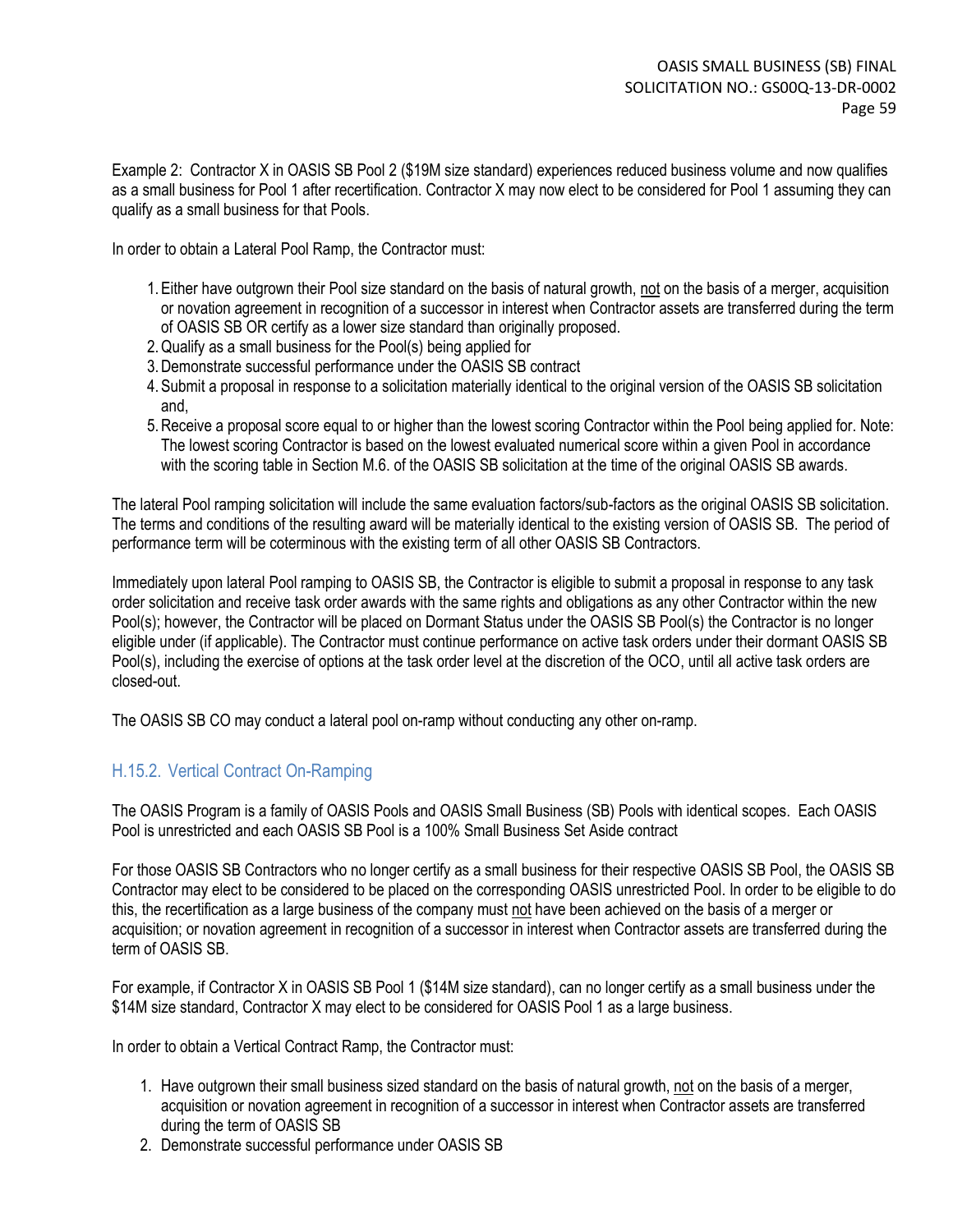- 3. Submit a proposal in response to a solicitation materially identical to the original version of the OASIS unrestricted solicitation
- 4. Meet all of the Pass/Fail Criteria of the original OASIS unrestricted solicitation and,
- 5. Receive a proposal score equal to or higher than the lowest scoring Contractor within the Pool being applied for. Note: The lowest scoring Contractor is based on the lowest evaluated numerical score within a given OASIS Pool in accordance with the scoring table in Section M.6. of the OASIS unrestricted solicitation at the time of the original OASIS unrestricted Pools.

The vertical Pool ramping solicitation will include the same evaluation factors/sub-factors as the original OASIS unrestricted solicitation. The terms and conditions of the resulting award will be materially identical to the existing version of OASIS unrestricted. The period of performance term will be coterminous with the existing term of all other OASIS unrestricted Contractors.

Immediately upon vertical ramping to OASIS unrestricted, the Contractor is eligible to submit a proposal in response to any task order solicitation and receive task order awards with the same rights and obligations as any other Contractor; however, the Contractor will be placed on Dormant Status under their OASIS SB Pool. The Contractor must continue performance on active task orders under their dormant OASIS SB Pool, including the exercise of options at the task order level at the discretion of the OCO, until all active task orders are closed-out.

The OASIS SB CO may conduct a vertical pool on-ramp without conducting any other form of on-ramp.

### H.15.3. Open Season On-Ramping

GSA will determine whether it would be in the Government's best interest to initiate an open season to add additional Contractors to any of the OASIS SB Pools at any time, subject to the following conditions.

- 1. An open season notice is published in Federal Business Opportunities in accordance with FAR Part 5, Publicizing Contract Action
- 2. An open season solicitation is issued under current Federal procurement law
- 3. The solicitation identifies the total anticipated number of new contracts that GSA intends to award
- 4. Any Offeror that meets the eligibility requirements set forth in the open season solicitation may submit a proposal in response to the solicitation
- 5. The award decision under the open season solicitation is based upon substantially the same evaluation factors/subfactors as the original solicitation
- 6. An Offeror's proposal must meet all of the Acceptability Pass/Fail Criteria of the original solicitation
- 7. An Offeror's proposal must receive a proposal score equal to or higher than the lowest scoring Contractor within the OASIS SB Pool being applied for Note: The lowest scoring Contractor is based on the lowest evaluated numerical score within a given OASIS SB Pool in accordance with the scoring table in Section M.6. of the solicitation at the time of the original awards.
- 8. The terms and conditions of any resulting awards are materially identical to the existing version of the OASIS SB Pool and,
- 9. The period of performance term for any new awards is coterminous with the existing term for all other Contractors

Immediately upon on-ramping, the Contractor is eligible to submit a proposal in response to any task order solicitation and receive task order awards with the same rights and obligations as any other Contractor.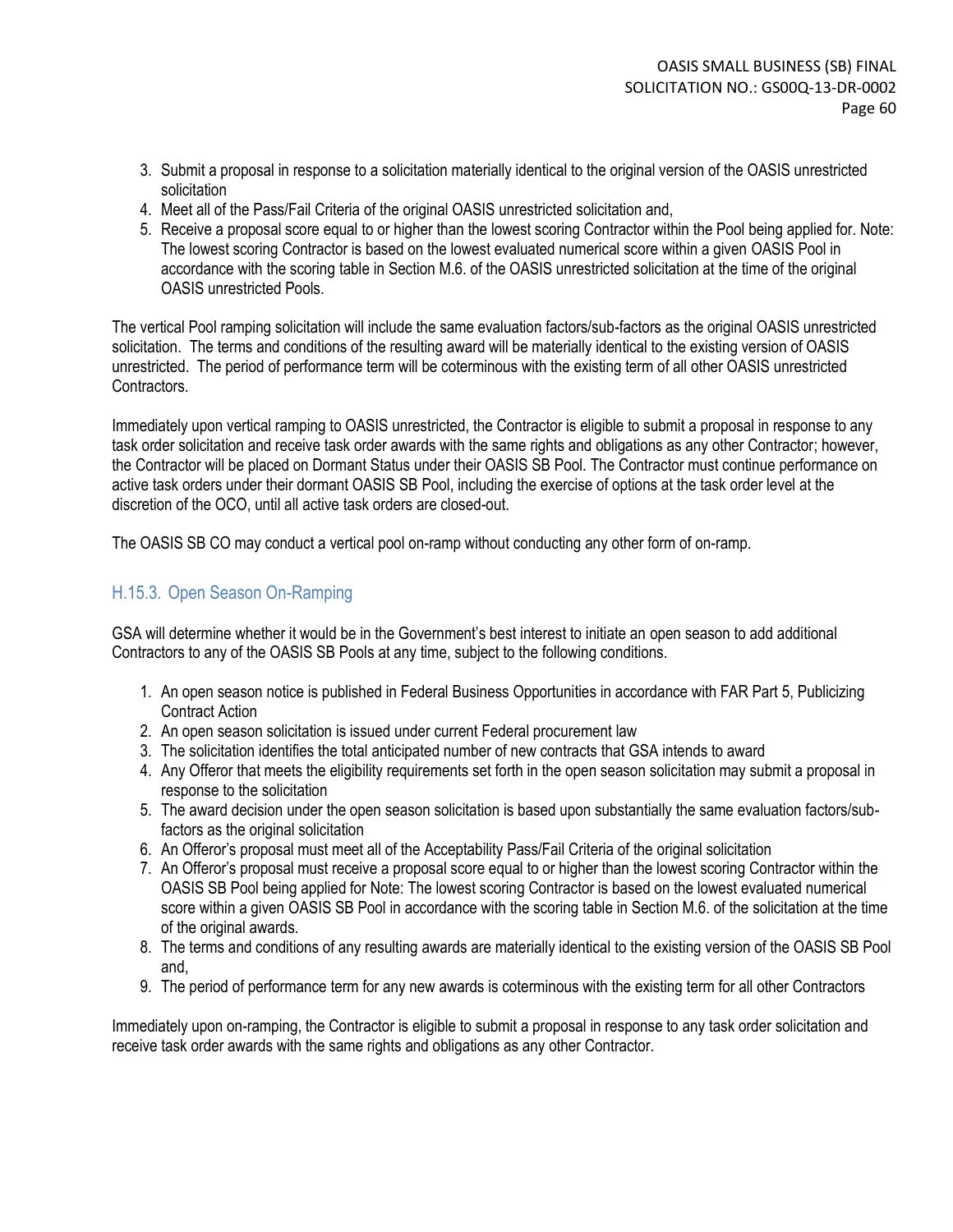### H.15.4. Focused On-Ramping (SubPool Creation)

GSA will determine whether it would be in the Government's best interest to initiate an open season to create a SubPool within established OASIS SB Pools. This may be done in response to client needs, competition levels, or other factors. For example, Pool 2 consists of 5 different NAICS codes. Over time, the OASIS Program Office notices that competition levels for all NAICS are healthy except for NAICS Code 541720. In response to this and based on anticipated demand, a SubPool for NAICS Code 541720 could be created through this on-ramping procedure.

Implementation of this form of on-ramping would be subject to the following conditions.

- 1. An open season notice is published in Federal Business Opportunities in accordance with FAR Part 5, Publicizing Contract Action
- 2. An open season solicitation is issued under current Federal procurement law
- 3. The solicitation identifies the total anticipated number of new contracts that GSA intends to award
- 4. Any Offeror already possessing a contract in the affected Pool will automatically be included in the newly formed SubPool if the Offeror can provide Pool Qualification projects for the new SubPool.
- 5. Any Offeror that meets the eligibility requirements set forth in the open season solicitation may submit a proposal in response to the solicitation. This SubPool would require Pool Qualification projects associated with the NAICS Code/exception of the new SubPool.
- 6. The award decision under the open season solicitation is based upon substantially the same evaluation factors/subfactors as the original solicitation. The newly formed SubPool will become a new MA-IDIQ contract in the family of OASIS SB contracts.
- 7. An Offeror's proposal must meet all of the Acceptability Pass/Fail Criteria of the original solicitation
- 8. The terms and conditions of any resulting awards are materially identical to the existing version of the OASIS SB Pool and,
- 9. The period of performance term for any new awards is coterminous with the existing term for all other Contractors

### H.16. DORMANT STATUS

GSA is responsible for ensuring performance and compliance with the terms of OASIS SB and safeguarding the interests of the Government and the American taxpayer in its contractual relationships. Additionally, GSA must ensure that Contractors receive impartial, fair, and equitable treatment. OASIS SB must be reserved for high performing OASIS SB Contractors. Accordingly, if the OASIS SB CO determines that any requirement of OASIS SB is not being met an OASIS SB Contractor may be placed into Dormant Status. Dormant status may be activated for a given OASIS SB Pool that a Contractor has been awarded or Dormant Status may be activated for all OASIS SB Pools.

If Dormant Status is activated, the Contractor shall not be eligible to participate or compete in any subsequent task order solicitations while the Contractor is in Dormant Status; however, Contractors placed in Dormant Status shall continue performance on previously awarded and active task orders, including the exercise of options and modifications at the task order level.

Dormant Status is not a Debarment, Suspension, or Ineligibility as defined in FAR Subpart 9.4 or a Termination as defined in FAR Part 49. Dormant Status is a condition that applies to the OASIS SB contract only. Grounds for being placed in Dormant Status specifically include, but are not limited to, trends or patterns of behavior associated with the failure to meet the deliverables and compliances specified under Section F.4.

Dormant status will only be imposed after careful consideration of the situation and collaboration with the Contractor to resolve the issues. To place a Contractor in Dormant Status, the OASIS SB CO must first send a letter, in writing, to the Contractor regarding the poor performance or non-compliance issue. The Contractor shall have reasonable time, at the discretion of the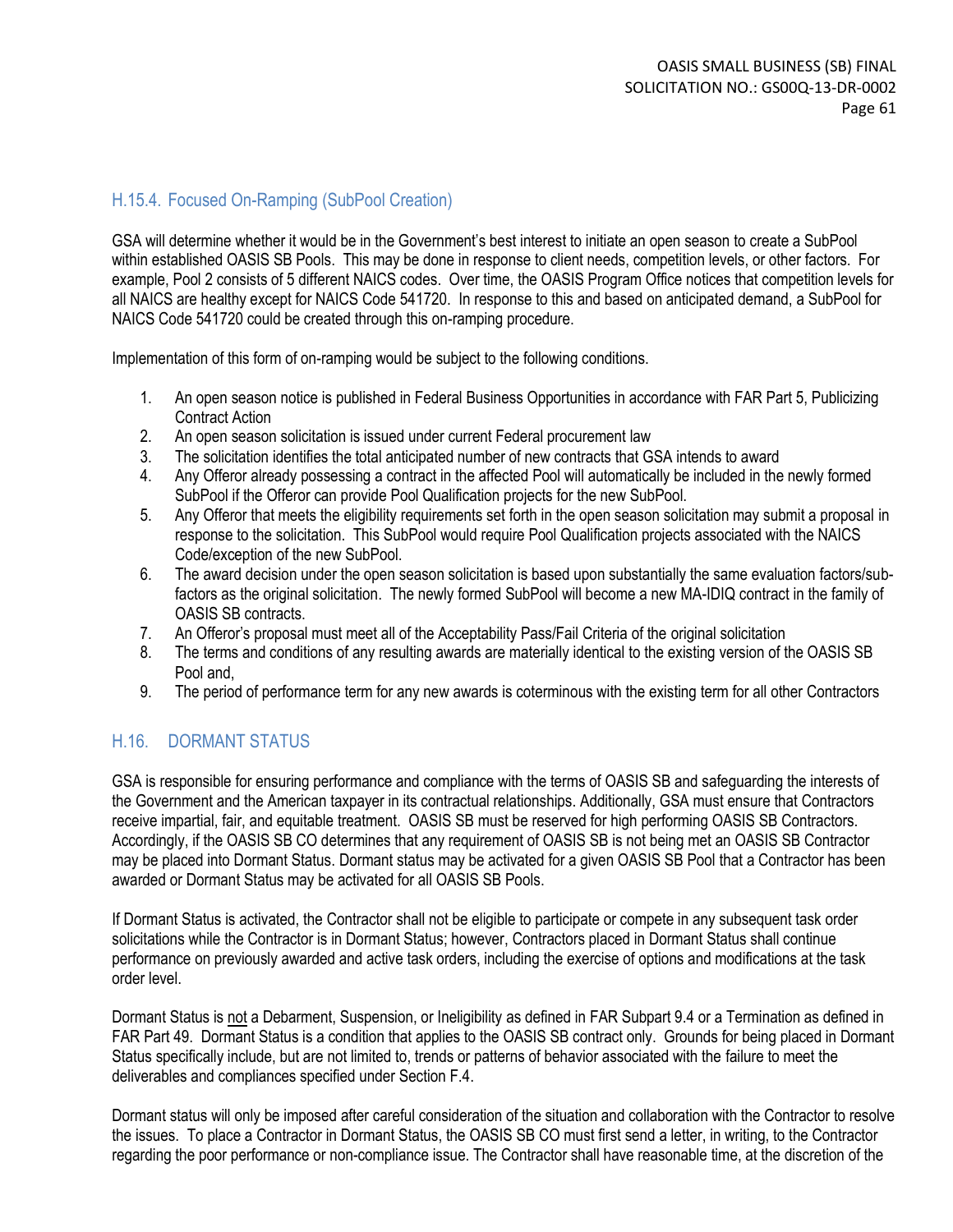OASIS SB CO, to provide the OASIS SB CO with a remediation plan to correct the deficiencies/issues. If the OASIS SB CO is satisfied with the Contractor's response, the Contractor will not be placed in Dormant Status. If the OASIS SB CO is not satisfied with the response, or the remediation plan is not effective, the OCO may issue a final decision, in writing, placing the Contractor in a Dormant Status. The OASIS SB CO final decision may be appealed to the OASIS SB Ombudsman under Alternative Disputes Resolution (ADR), as defined in FAR Subpart 33.201 and GSAM 533.214. Using ADR does not waive the Contractor's right to appeal to the Agency Board of Contract Appeals or United States Court of Federal Claims.

### H.17. OFF-RAMPING

GSA reserves the unilateral right to Off-Ramp non-performing Contractors. Contractors that are Off-Ramped have no active task orders under their OASIS SB Pool at the time of the Off-Ramping. Contractors under more than one OASIS SB Pool will only be off-ramped from the OASIS SB Pool where the non-performing issues have occurred.

Off-ramping methods may result from one of the following conditions:

- 1. Permitting the Contractor's OASIS SB Contract term to expire instead of exercising Option I
- 2. After a Contractor is placed in Dormant Status and the Contractor has completed all previously awarded task orders under OASIS
- 3. Debarment, Suspension, or Ineligibility as defined in FAR Subpart 9.4.
- 4. Termination as defined in FAR Part 49
- 5. Contractors who fail to meet the standards of performance, deliverables, or compliances
- 6. Taking any other action which may be permitted under the OASIS SB terms and conditions

(END OF SECTION H)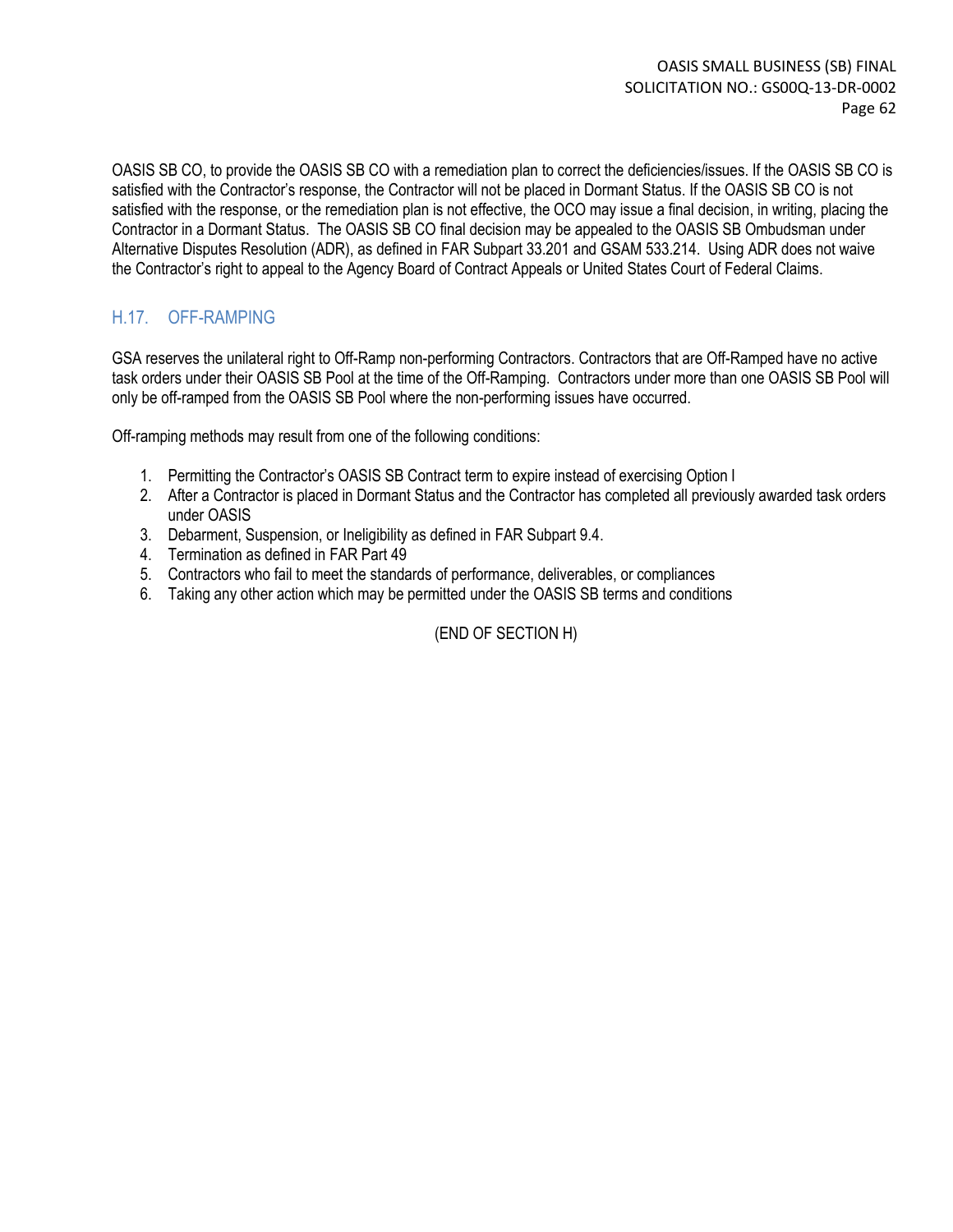# **PART II – CONTRACT CLAUSES SECTION I – CONTRACT CLAUSES**

### I.1. TASK ORDER CLAUSES

In accordance with FAR 52.301, Solicitation Provisions and Contract Clauses (Matrix), due to the various combinations for contract provisions/clauses that may be Optional under an individual task order based on the contract type, statement of work, dollar value, and other specific customer agency requirements, OASIS SB cannot predetermine all the contract provisions/clauses for future individual task orders. However, all Applicable and Required provisions/clauses set forth in FAR 52.301 automatically flow down to all OASIS SB task orders, based on their specific contract type, statement of work, and dollar value.

All Applicable and Required provisions/clauses that automatically flow down to task orders shall remain unchanged as of Federal Acquisition Circular (FAC) No. 2005-68, effective date June 26, 2013, throughout the entire period of performance under OASIS SB. If a future Applicable or Required provision(s)/clause(s) are to the benefit of future task orders solicited under OASIS SB, the future Applicable or Required provision/clause may be updated by FAC No. and effective date under a bi-lateral modification to OASIS SB.

The OCO must only identify any Optional, and/or Agency-Specific provisions/clauses for each individual task order solicitation and subsequent award. The OCO must provide the provision/clause Number, Title, Date, and fill-in information (if any), as of the date the task order solicitation is issued.

### I.2. OASIS SB CLAUSES

The following clauses apply only to the OASIS SB MA-IDIQ task order contract. The clauses and dates remain unchanged throughout the term of OASIS SB unless changed through a bi-lateral modification to OASIS SB.

### I.2.1. FAR 52.252-2 CLAUSES INCORPORATED BY REFERENCE

This contract incorporates one or more clauses by reference, with the same force and effect as if they were given in full text. Upon request, the Contracting Officer will make their full text available. Also, the full text of a clause may be accessed electronically at this address:<http://acquisition.gov/>

### 1.2.2. GSAR 552.252-6 AUTHORIZED DEVIATIONS IN CLAUSES (DEVIATION FAR 52.252-6)(SEP 1999)

(a) *Deviations to FAR clauses***.** 

(1) This solicitation or contract indicates any authorized deviation to a Federal Acquisition Regulation (48 CFR Chapter 1) clause by the addition of "(DEVIATION)" after the date of the clause, if the clause is not published in the General Services Administration Acquisition Regulation (48 CFR Chapter 5).

(2) This solicitation indicates any authorized deviation to a Federal Acquisition Regulation (FAR) clause that is published in the General Services Administration Acquisition Regulation by the addition of "(DEVIATION (FAR clause no.))" after the date of the clause.

(b) *Deviations to GSAR clauses*. This solicitation indicates any authorized deviation to a General Services Administration Acquisition Regulation clause by the addition of "(DEVIATION)" after the date of the clause.

(c) *"Substantially the same as" clauses*. Changes in wording of clauses prescribed for use on a "substantially the same as" basis are not considered deviations.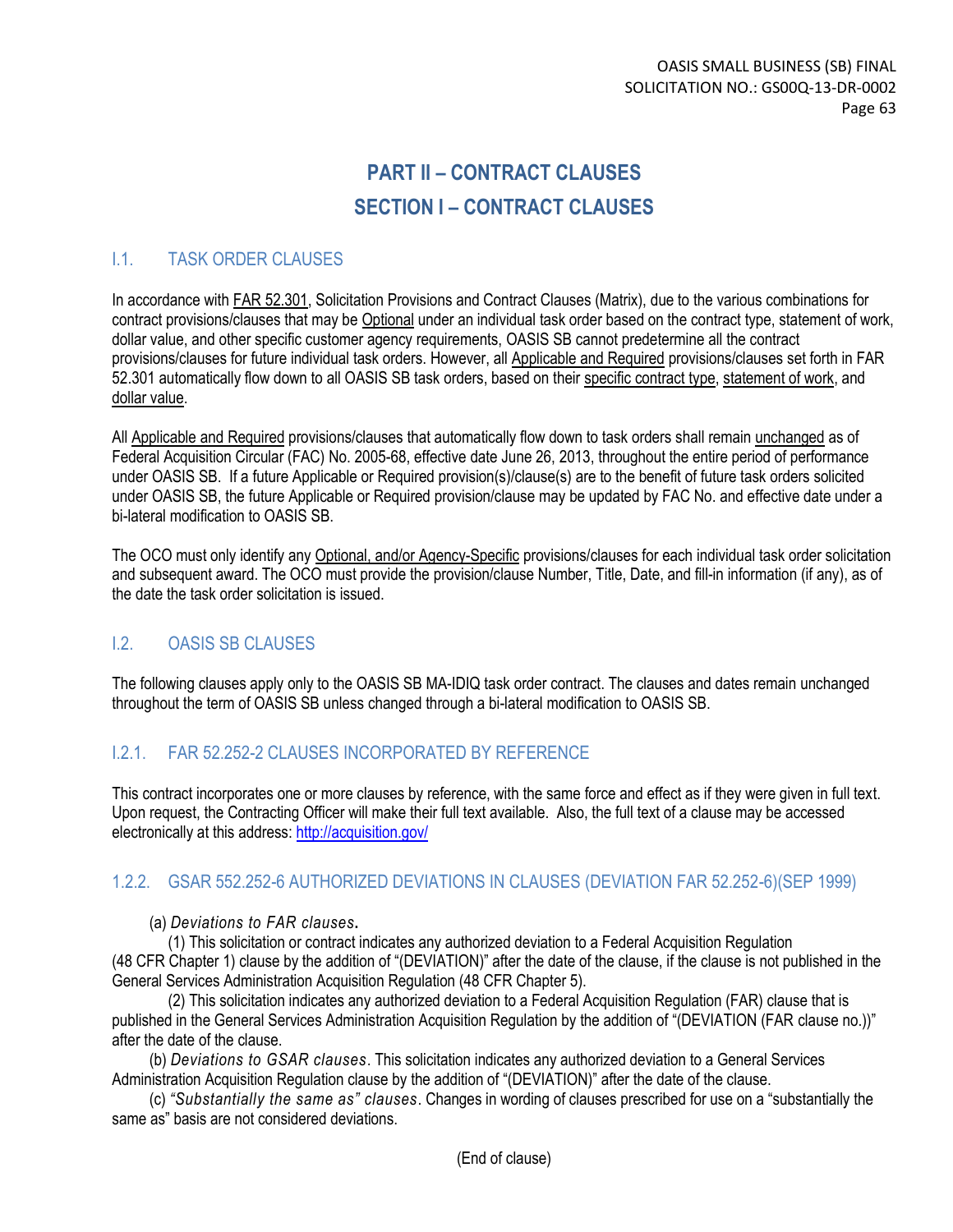| <b>FAR</b> | <b>TITLE</b>                                                                           | <b>DATE</b>     |
|------------|----------------------------------------------------------------------------------------|-----------------|
| 52.202-1   | Definitions                                                                            | <b>JAN 2012</b> |
| 52.203-3   | Gratuities                                                                             | APR 1984        |
| 52.203-5   | <b>Covenant Against Contingent Fees</b>                                                | APR 1984        |
| 52.203-6   | Restrictions on Subcontractor Sales to the Government                                  | <b>SEP 2006</b> |
| 52.203-7   | <b>Anti-Kickback Procedures</b>                                                        | <b>OCT 2010</b> |
| 52.203-8   | Cancellation, Rescission, and Recovery of Funds For Illegal or Improper Activity       | <b>JAN 1997</b> |
| 52.203-10  | Price or Fee Adjustment for Illegal or Improper Activity                               | <b>JAN 1997</b> |
| 52.203-12  | Limitation on Payments to Influence Certain Federal Transactions                       | <b>OCT 2010</b> |
| 52.203-13  | <b>Contractor Code of Business Ethics and Conduct</b>                                  | APR 2010        |
| 52.203-14  | Display of Hotline Poster(s)                                                           | <b>DEC 2007</b> |
| 52.203-16  | Preventing Personal Conflict of Interest                                               | <b>DEC 2011</b> |
| 52.204-2   | <b>Security Requirements</b>                                                           | <b>AUG 1996</b> |
| 52.204-4   | Printed or Copied Double-Sided on Postconsumer Fiber Content Paper                     | MAY 2011        |
| 52.204-7   | <b>Central Contractor Registration</b>                                                 | <b>DEC 2012</b> |
| 52.204-9   | Personal Identity Verification of Contractor Personnel                                 | <b>JAN 2011</b> |
| 52.204-10  | Reporting Executive Compensation and First-Tier Subcontract Awards                     | <b>JUN 2013</b> |
| 52.209-6   | Protecting the Government's Interest When Subcontracting With Contractors Debarred,    | <b>DEC 2010</b> |
|            | Suspended, or Proposed for Debarment                                                   |                 |
| 52.209-9   | Updates of Publicly Available Information Regarding Responsibility Matters             | FEB 2012        |
| 52.209-10  | Prohibition on Contracting with Inverted Domestic Corporations                         | MAY 2012        |
| 52.210-1   | Market Research                                                                        | APR 2011        |
| 52.211-5   | <b>Materials Requirements</b>                                                          | <b>AUG 2000</b> |
| 52.215-2   | Audit and Records -Negotiation                                                         | <b>OCT 2010</b> |
| 52.215-8   | Order of Precedence - Uniform Contract Format                                          | OCT 1997        |
| 52.215-14  | Integrity of Unit Prices                                                               | <b>OCT 2010</b> |
| 52.215-15  | Pension Adjustments and Asset Reversions                                               | <b>OCT 2010</b> |
| 52.215-17  | Waiver of Facilities Capital Cost of Money                                             | <b>OCT 1997</b> |
| 52.215-18  | Reversion or Adjustment of Plans for Postretirement Benefits (PRB) other than Pensions | <b>JUL 2005</b> |
| 52.215-19  | Notification of Ownership Changes                                                      | <b>OCT 1997</b> |
| 52.215-21  | Requirements for Cost or Pricing Data or Information Other Than Cost or Pricing Data-  | <b>OCT 2010</b> |
|            | Modifications                                                                          |                 |
| 52.215-21  | Alternate IV                                                                           | <b>OCT 2010</b> |
| 52.219-6   | Notice of Total Small Business Set Aside                                               | <b>NOV 2011</b> |
| 52.219-8   | <b>Utilization of Small Business Concerns</b>                                          | <b>JAN 2011</b> |
| 52.219-9   | *Small Business Subcontracting Plan (*Not Required)                                    | <b>JAN 2011</b> |
| 52.219-9   | *Alternate II (*Not Required)                                                          | <b>OCT 2001</b> |
| 52.219.14  | Limitations on Subcontracting                                                          | <b>NOV 2011</b> |
| 52.219-16  | Liquidated Damages-Subcontracting Plan                                                 | <b>JAN 1999</b> |
| 52.219-28  | Post-Award Small Business Program Re-representation                                    | APR 2012        |
| 52.222-3   | <b>Convict Labor</b>                                                                   | <b>JUN 2003</b> |
| 52.222-4   | Contract Work Hours and Safety Standards Act - Overtime Compensation                   | <b>JUL 2005</b> |
| 52.222-19  | Child Labor - Cooperation With Authorities and Remedies                                | MAR 2012        |
| 52.222-21  | <b>Prohibition of Segregated Facilities</b>                                            | <b>FEB 1999</b> |
| 52.222-26  | <b>Equal Opportunity</b>                                                               | <b>MAR 2007</b> |
| 52.222-35  | <b>Equal Opportunity For Veterans</b>                                                  | <b>SEP 2010</b> |
| 52.222-36  | Affirmative Action For Workers With Disabilities                                       | <b>OCT 2010</b> |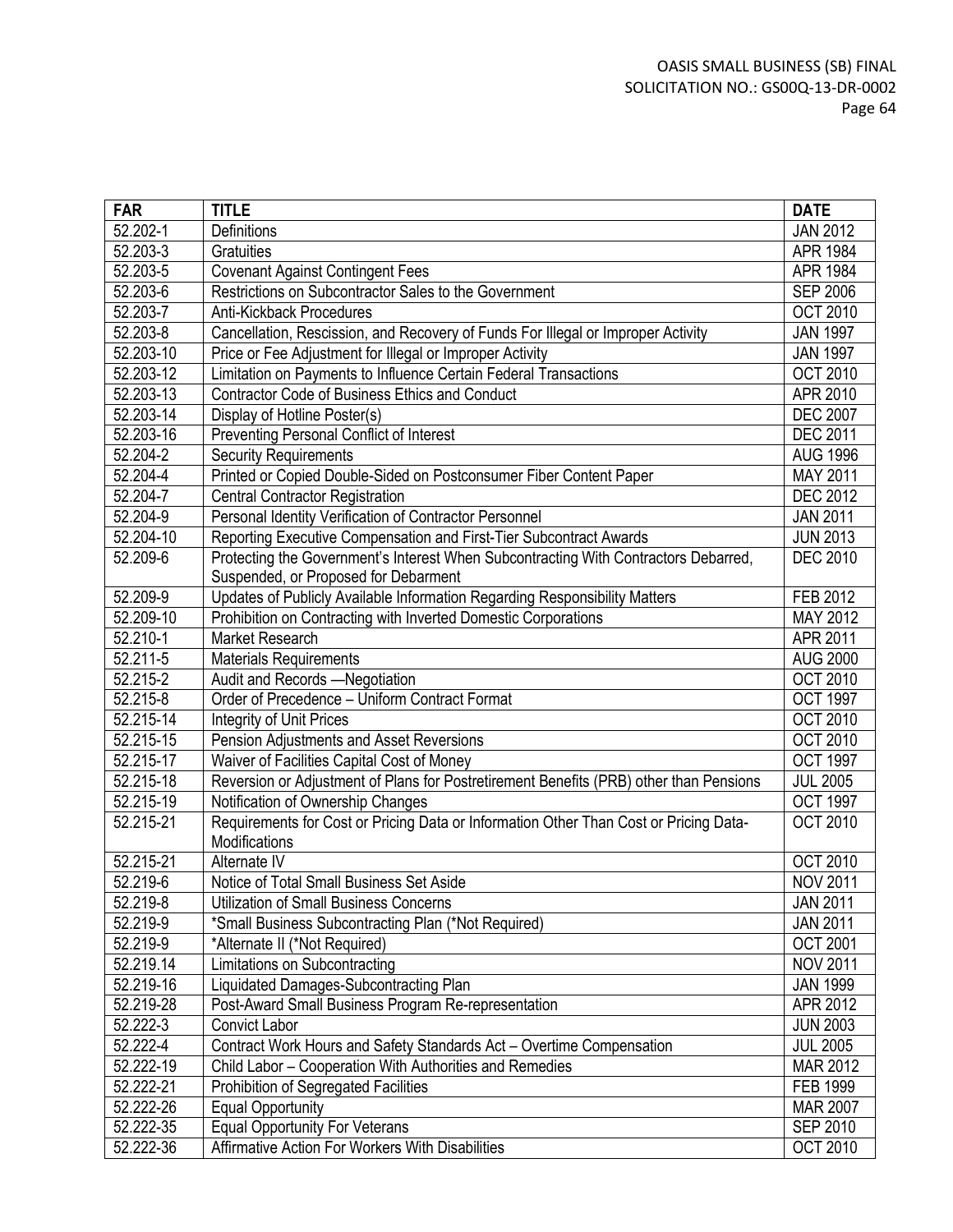| <b>FAR</b>              | <b>TITLE</b>                                                           | <b>DATE</b>     |
|-------------------------|------------------------------------------------------------------------|-----------------|
| $\overline{52.222}$ -37 | <b>Employment Reports Veterans</b>                                     | <b>SEP 2010</b> |
| 52.222-38               | Compliance With Veterans Employment Reporting Requirements             | <b>SEP 2010</b> |
| 52.222-40               | Notification of Employee Rights Under the National Labor Relations Act | <b>DEC 2010</b> |
| 52.222-50               | <b>Combating Trafficking in Persons</b>                                | FEB 2009        |
| 52.222-54               | <b>Employment Eligibility Verification</b>                             | <b>JUL 2012</b> |
| 52.223-5                | Pollution Prevention and Right-To-Know Information                     | MAY 2011        |
| 52.223-6                | Drug-Free Workplace                                                    | MAY 2001        |
| 52.223-18               | Encouraging Contractor Policies to Ban Text Messaging While Driving    | <b>AUG 2011</b> |
| 52.223-19               | Compliance with Environmental Management Systems                       | <b>MAY 2011</b> |
| 52.224-1                | Privacy Act Notification                                               | <b>APR 1984</b> |
| 52.224-2                | Privacy Act                                                            | <b>APR 1984</b> |
| 52.225-13               | Restrictions on Certain Foreign Purchases                              | <b>JUN 2008</b> |
| 52.227-1                | Authorization and Consent                                              | <b>DEC 2007</b> |
| 52.227-2                | Notice and Assistance Regarding Patent and Copyright Infringement      | <b>DEC 2007</b> |
| 52.227-3                | Patent Indemnity                                                       | <b>APR 1984</b> |
| 52.227-14               | Rights in Data-General                                                 | <b>DEC 2007</b> |
| 52.227-17               | <b>Rights in Data-Special Works</b>                                    | <b>DEC 2007</b> |
| 52.228-5                | Insurance - Work on a Government Installation                          | <b>JAN 1997</b> |
| 52.229-3                | Federal, State, and Local Taxes                                        | APR 2003        |
| 52.232-8                | <b>Discounts For Prompt Payment</b>                                    | FEB 2002        |
| 52.232-9                | Limitation on Withholding of Payments                                  | <b>APR 1984</b> |
| 52.232-11               | <b>Extras</b>                                                          | <b>APR 1984</b> |
| 52.232-17               | Interest                                                               | <b>OCT 2010</b> |
| 52.232-33               | Payment by Electronic Funds Transfer-Central Contractor Registration   | <b>OCT 2003</b> |
| 52.232-39               | Unenforceability of Unauthorized Obligations                           | <b>JUN 2013</b> |
| 52.233-1                | <b>Disputes</b>                                                        | <b>JUL 2002</b> |
| 52.233-1                | Alternate I                                                            | <b>DEC 1991</b> |
| 52.233-3                | <b>Protest After Award</b>                                             | <b>AUG 1996</b> |
| 52.233-4                | Applicable Law For Breach of Contract Claim                            | <b>OCT 2004</b> |
| 52.237-2                | Protection of Government Buildings, Equipment, and Vegetation          | APR 1984        |
| 52.237-3                | <b>Continuity of Services</b>                                          | <b>JAN 1991</b> |
| 52.242-13               | Bankruptcy                                                             | <b>JUL 1995</b> |
| 52.243-1                | Changes - Fixed-Price                                                  | <b>AUG 1987</b> |
| 52.243-1                | Alternate II                                                           | <b>APR 1984</b> |
| 52.244-5                | <b>Competition in Subcontracting</b>                                   | <b>DEC 1996</b> |
| $\overline{52.2}44-6$   | <b>Subcontracts For Commercial Items</b>                               | <b>DEC 2010</b> |
| 52.245-1                | Government Property                                                    | APR 2012        |
| 52.245-9                | Use and Charges                                                        | APR 2012        |
| 52.246-4                | <b>Inspection of Services - Fixed Price</b>                            | <b>AUG 1996</b> |
| 52.246-25               | Limitation of Liability - Services                                     | <b>FEB 1997</b> |
| 52.249-2                | Termination For Convenience of the Government (Fixed-Price)            | APR 2012        |
| 52.249-8                | Default (Fixed-Price Supply And Service)                               | APR 1984        |
| 52.251-1                | <b>Government Supply Sources</b>                                       | APR 2012        |
| 52.253-1                | <b>Computer Generated Forms</b>                                        | <b>JAN 1991</b> |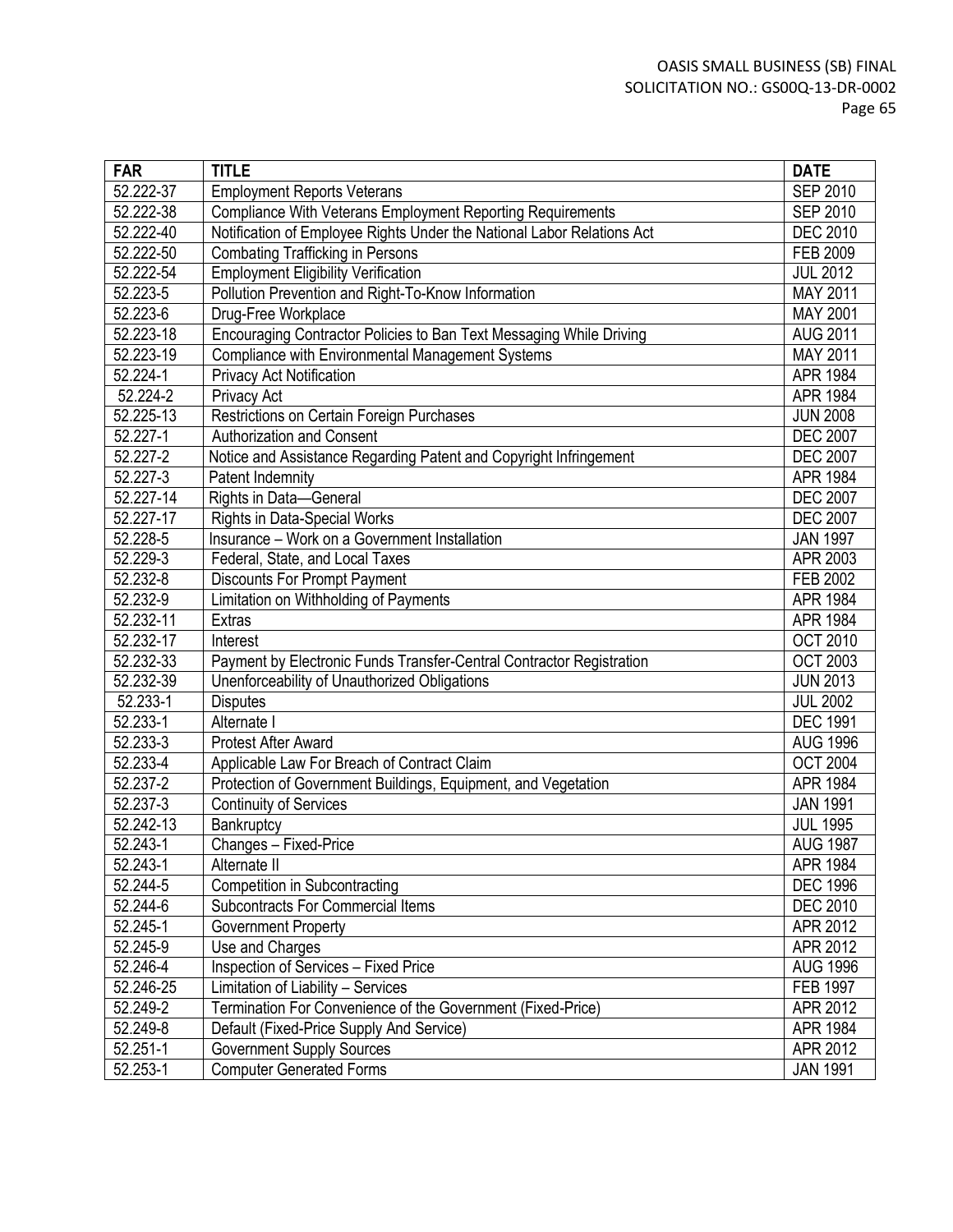#### I.3. GSAR CLAUSES INCORPORATED BY REFERENCE

| <b>GSAR</b> | <b>TITLE</b>                                       | <b>DATE</b>     |
|-------------|----------------------------------------------------|-----------------|
| 552.203-71  | <b>Restriction on Advertising</b>                  | <b>SEP 1999</b> |
| 552.204-9   | <b>Personal Identity Verification Requirements</b> | <b>OCT 2012</b> |
| 552.215-70  | Examination of Records by GSA                      | <b>FEB 1996</b> |
| 552.216-74  | Task-Order and Delivery-Order Ombudsman            | <b>AUG 2010</b> |
| 552.219-75  | GSA Mentor-Protégé Program                         | <b>SEP 2009</b> |
| 552.228-5   | Government as Additional Insured                   | MAY 2009        |
| 552.232-1   | Payments (DEVIATION FAR 52.232-1)                  | <b>NOV 2009</b> |
| 552.232-23  | <b>Assignment of Claims</b>                        | <b>SEP 1999</b> |
| 552.232-25  | Prompt Payment (DEVIATION FAR 52.232-25)           | <b>NOV 2009</b> |
| 552.237-73  | Restriction on Disclosure Of Information           | <b>JUN 2009</b> |

#### I.4. FAR AND GSAR CLAUSES IN FULL TEXT

#### I.4.1. FAR 52.209-9 Updates of Publicly Available Information Regarding Responsibility Matters (FEB 2012)

(a) The Contractor shall update the information in the Federal Awardee Performance and Integrity Information System (FAPIIS) on a semi-annual basis, throughout the life of the contract, by posting the required information in the Central Contractor Registration database via https://www.acquisition.gov.

(b) As required by section 3010 of the Supplemental Appropriations Act, 2010 (Pub. L. 111-212), all information posted in FAPIIS on or after April 15, 2011, except past performance reviews, will be publicly available. FAPIIS consists of two segments-

(1) The non-public segment, into which Government officials and the Contractor post information, which can only be viewed by—

(i) Government personnel and authorized users performing business on behalf of the Government; or

(ii) The Contractor, when viewing data on itself; and

(2) The publicly-available segment, to which all data in the non-public segment of FAPIIS is automatically transferred after a waiting period of 14 calendar days, except for—

(i) Past performance reviews required by subpar[t 42.15;](https://www.acquisition.gov/far/current/html/Subpart%2042_15.html#wp1075411)

(ii) Information that was entered prior to April 15, 2011; or

(iii) Information that is withdrawn during the 14-calendar-day waiting period by the Government official who posted it in accordance with paragraph (c)(1) of this clause.

(c) The Contractor will receive notification when the Government posts new information to the Contractor's record.

(1) If the Contractor asserts in writing within 7 calendar days, to the Government official who posted the information, that some of the information posted to the non-public segment of FAPIIS is covered by a disclosure exemption under the Freedom of Information Act, the Government official who posted the information shall within 7 calendar days remove the posting from FAPIIS and resolve the issue in accordance with agency Freedom of Information procedures, prior to reposting the releasable information. The Contractor shall cite [52.209-9](https://www.acquisition.gov/far/current/html/52_207_211.html#wp1145644) and request removal within 7 calendar days of the posting to FAPIIS.

(2) The Contractor will also have an opportunity to post comments regarding information that has been posted by the Government. The comments will be retained as long as the associated information is retained, *i.e.*, for a total period of 6 years. Contractor comments will remain a part of the record unless the Contractor revises them.

(3) As required by section 3010 of Pub. L. 111-212, all information posted in FAPIIS on or after April 15, 2011, except past performance reviews, will be publicly available.

(d) Public requests for system information posted prior to April 15, 2011, will be handled under Freedom of Information Act procedures, including, where appropriate, procedures promulgated under E.O. 12600.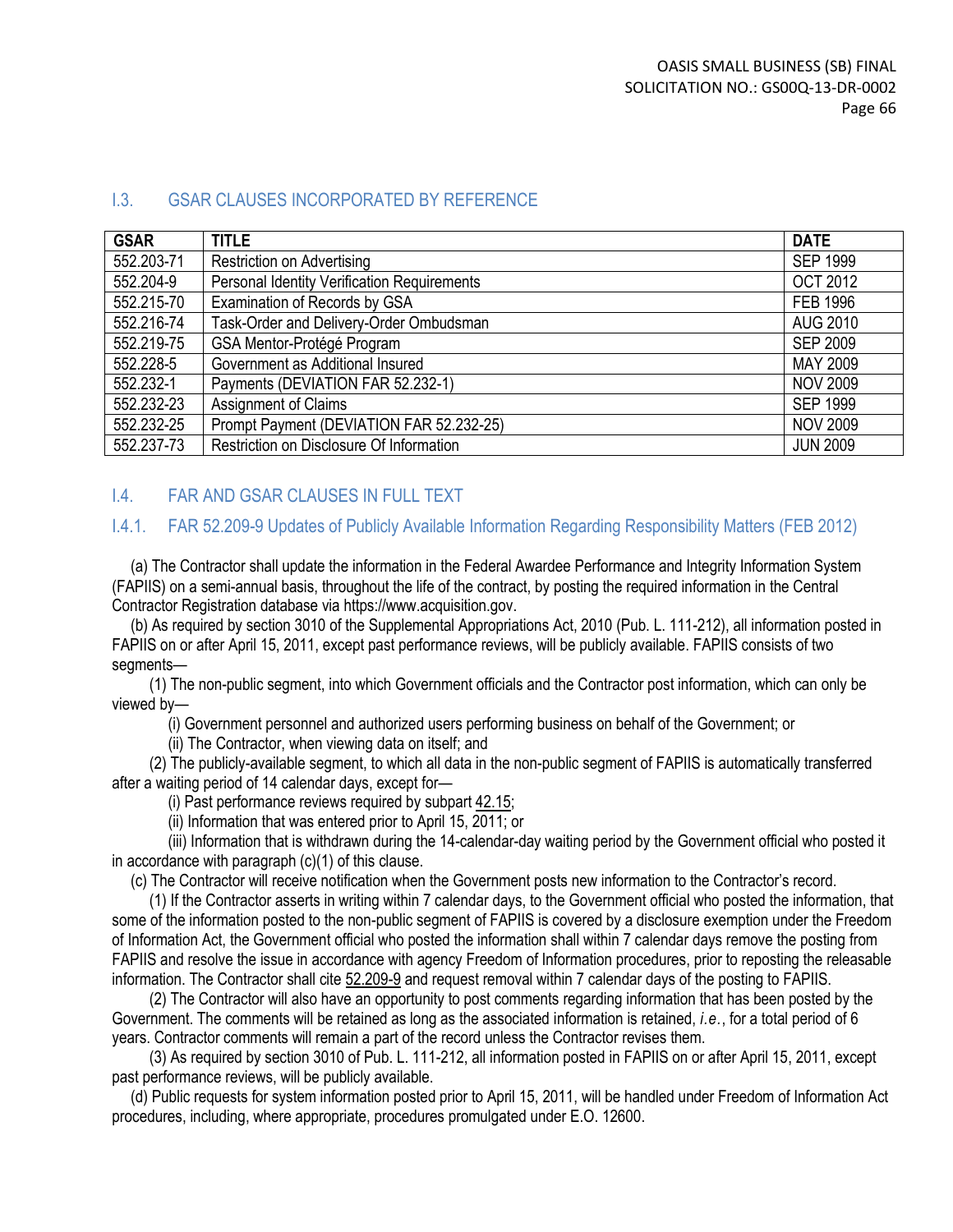### I.4.2. FAR 52.216-18 Ordering (OCT 1995)

(a) Any supplies and services to be furnished under this contract shall be ordered by issuance of delivery orders or task orders by the individuals or activities designated in the Schedule. Such orders may be issued from contract start date through the contract end date.

(b) All delivery orders or task orders are subject to the terms and conditions of this contract. In the event of conflict between a delivery order or task order and this contract, the contract shall control.

(c) If mailed, a delivery order or task order is considered "issued" when the Government deposits the order in the mail. Orders may be issued orally, by facsimile, or by electronic commerce methods only if authorized in the Schedule. 0

#### I.4.3. FAR 52.216-19 Order Limitations (OCT 1995)

(a) *Minimum order*. When the Government requires supplies or services covered by this contract in an amount of less than the Simplified Acquisition Threshold, as amended, the Government is not obligated to purchase, nor is the Contractor obligated to furnish, those supplies or services under the contract.

(b) *Maximum order*. The Contractor is not obligated to honor—

(1) Any order for a single item in excess of N/A per year

(2) Any order for a combination of items in excess of N/A per year

(3) A series of orders from the same ordering office within 365 days that together call for quantities exceeding the limitation in paragraph (b)(1) or (2) of this section.

(c) If this is a requirements contract (*i.e.,* includes the Requirements clause at subsection [52.216-21](https://www.acquisition.gov/far/current/html/52_216.html#wp1115057) of the Federal Acquisition Regulation (FAR)), the Government is not required to order a part of any one requirement from the Contractor if that requirement exceeds the maximum-order limitations in paragraph (b) of this section.

(d) Notwithstanding paragraphs (b) and (c) of this section, the Contractor shall honor any order exceeding the maximum order limitations in paragraph (b), unless that order (or orders) is returned to the ordering office within 5 days after issuance, with written notice stating the Contractor's intent not to ship the item (or items) called for and the reasons. Upon receiving this notice, the Government may acquire the supplies or services from another source.

### I.4.4. FAR 52.216-22 Indefinite Quantity (OCT 1995)

(a) This is an indefinite-quantity contract for the supplies or services specified and effective for the period stated, in the Schedule. The quantities of supplies and services specified in the Schedule are estimates only and are not purchased by this contract.

(b) Delivery or performance shall be made only as authorized by orders issued in accordance with the Ordering clause. The Contractor shall furnish to the Government, when and if ordered, the supplies or services specified in the Schedule up to and including the quantity designated in the Schedule as the "maximum." The Government shall order at least the quantity of supplies or services designated in the Schedule as the "minimum."

(c) Except for any limitations on quantities in the Order Limitations clause or in the Schedule, there is no limit on the number of orders that may be issued. The Government may issue orders requiring delivery to multiple destinations or performance at multiple locations.

(d) Any order issued during the effective period of this contract and not completed within that period shall be completed by the Contractor within the time specified in the order. The contract shall govern the Contractor's and Government's rights and obligations with respect to that order to the same extent as if the order were completed during the contract's effective period; *provided*, that the Contractor shall not be required to make any deliveries under this contract in accordance with Section F.4.